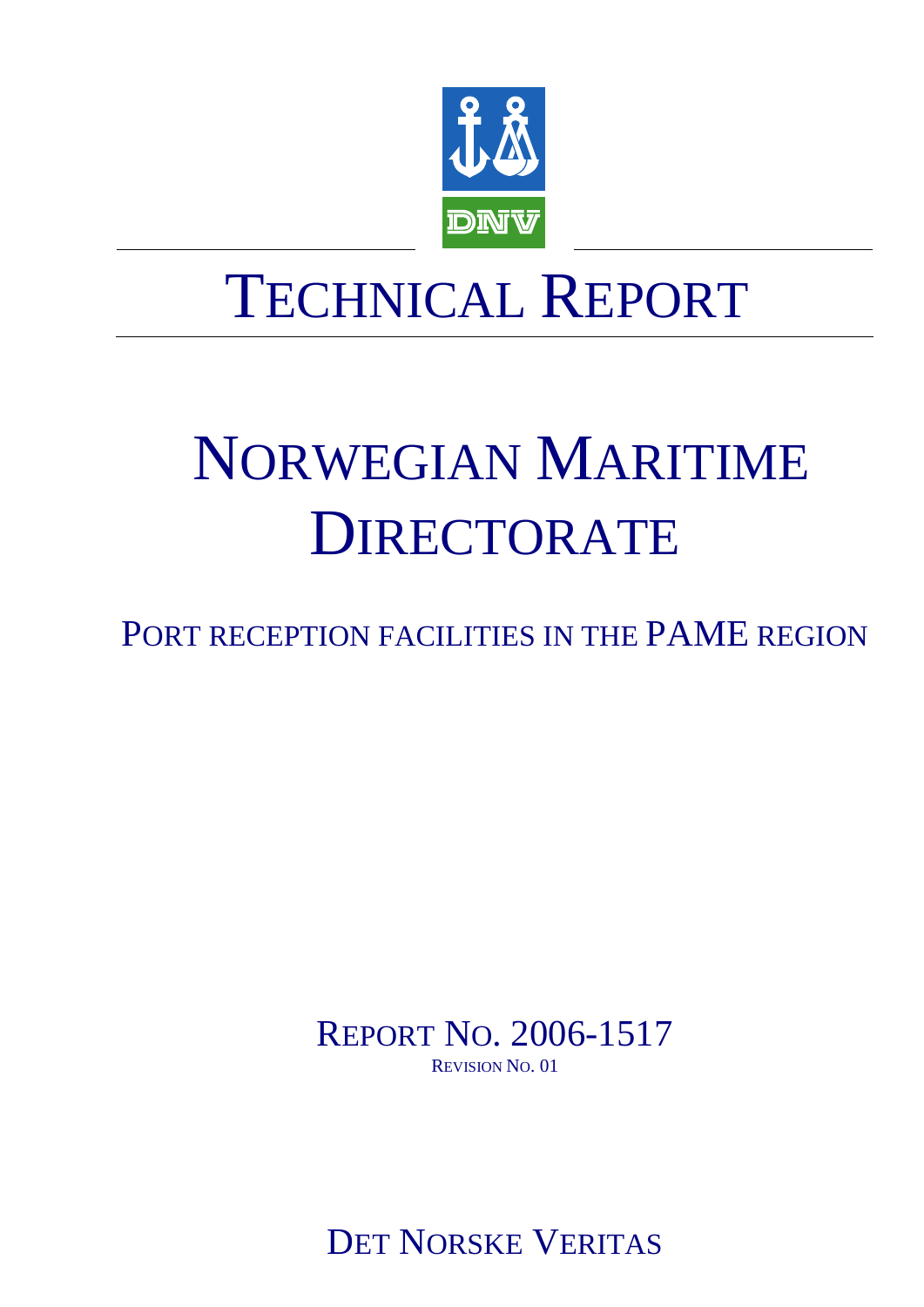

| Date of first issue:<br>19-09-2006<br>Approved by:<br>Jan Erik Granholdfz<br>Head of Section<br>Client | Project No.:<br>31200223<br>Organisational unit:<br><b>Environmental and Technical</b><br>Solutions<br>Client ref.: | <b>DET NORSKE VERITAS AS</b><br>Maritime Solutions<br><b>Martime Solutions</b><br>· Veritasveien 1<br>1322 Hovik<br>Norway<br>Tel: $+4767579900$<br>Fax: +47 67 57 99 11<br>http://www.dnv.com |
|--------------------------------------------------------------------------------------------------------|---------------------------------------------------------------------------------------------------------------------|------------------------------------------------------------------------------------------------------------------------------------------------------------------------------------------------|
| Norwegian Maritime Directorate                                                                         | Sveinung Oftedal                                                                                                    | Org. No: NO 945 748 931 MVA                                                                                                                                                                    |

#### Summary:

On behalf of the Norwegian Maritime Directorate (NMD), Det Norske Veritas (DNV) has been contracted to carry out the PAME (Protection of the Arctic Marine Environment) waste reception facility project. The objective of this project is to assess existing measures for port reception facilities for ship-generated waste and cargo residues, and, as a next phase, after further discussions in the PAME Working Group, to develop harmonized guidelines on waste reception facilities for member states for their consideration.

The first part of the project has been to identify the existing port reception facilities for ship-generated waste and cargo residues in the PAME region and what regulations and incentives for delivery each country has implemented. A simplified gap analysis has then been set up to identify gaps in existing reception provisions compared to the desired deliverance performance. Desired performance means when the port reception facilities are available and the ships deliver waste to the port. The outcome of the project is a general recommendation regarding the possible continuation of the study with the development of harmonized guidelines on waste reception facilities in the PAME region.

| Report No.:<br>2006-1517                                                                                                                                                                     | Subject Group: |   | Indexing terms                                                                                                                                                                                                                                                                                                           |                                                                                                             |
|----------------------------------------------------------------------------------------------------------------------------------------------------------------------------------------------|----------------|---|--------------------------------------------------------------------------------------------------------------------------------------------------------------------------------------------------------------------------------------------------------------------------------------------------------------------------|-------------------------------------------------------------------------------------------------------------|
| Report title:<br>Port reception facilities in the PAME region                                                                                                                                |                |   | <b>Key words</b><br>Port reception facilities,<br>Protection of the Arctic<br>Marine Environment -<br>PAME,<br>Norwegian Maritime<br>Directorate                                                                                                                                                                         | Service Area<br>Health, Safety and<br><b>Environmental</b><br>Management<br>Market Sector<br>Transportation |
| Work carried out by:<br>Kari Skogen and Terje Sverud<br>Work verified by:<br>Hanna Lee Behrens<br>iphr R<br>Date of this revision:<br>Rev. No.<br>Number of pages:<br>19-09-2006<br>28<br>01 |                | ⋈ | No distribution without permission from the<br>client or responsible organisational unit<br>(however, free distribution for internal use<br>within DNV after 3 years)<br>No distribution without permission from the<br>client or responsible organisational unit.<br>Strictly confidential<br>Unrestricted distribution |                                                                                                             |

#### © 2002 Det Norske Veritas AS

All rights reserved. This publication or parts thereof may not be reproduced or transmitted in any form or by any means, including photocopying or recording, without the prior written consent of Det Norske Veritas AS.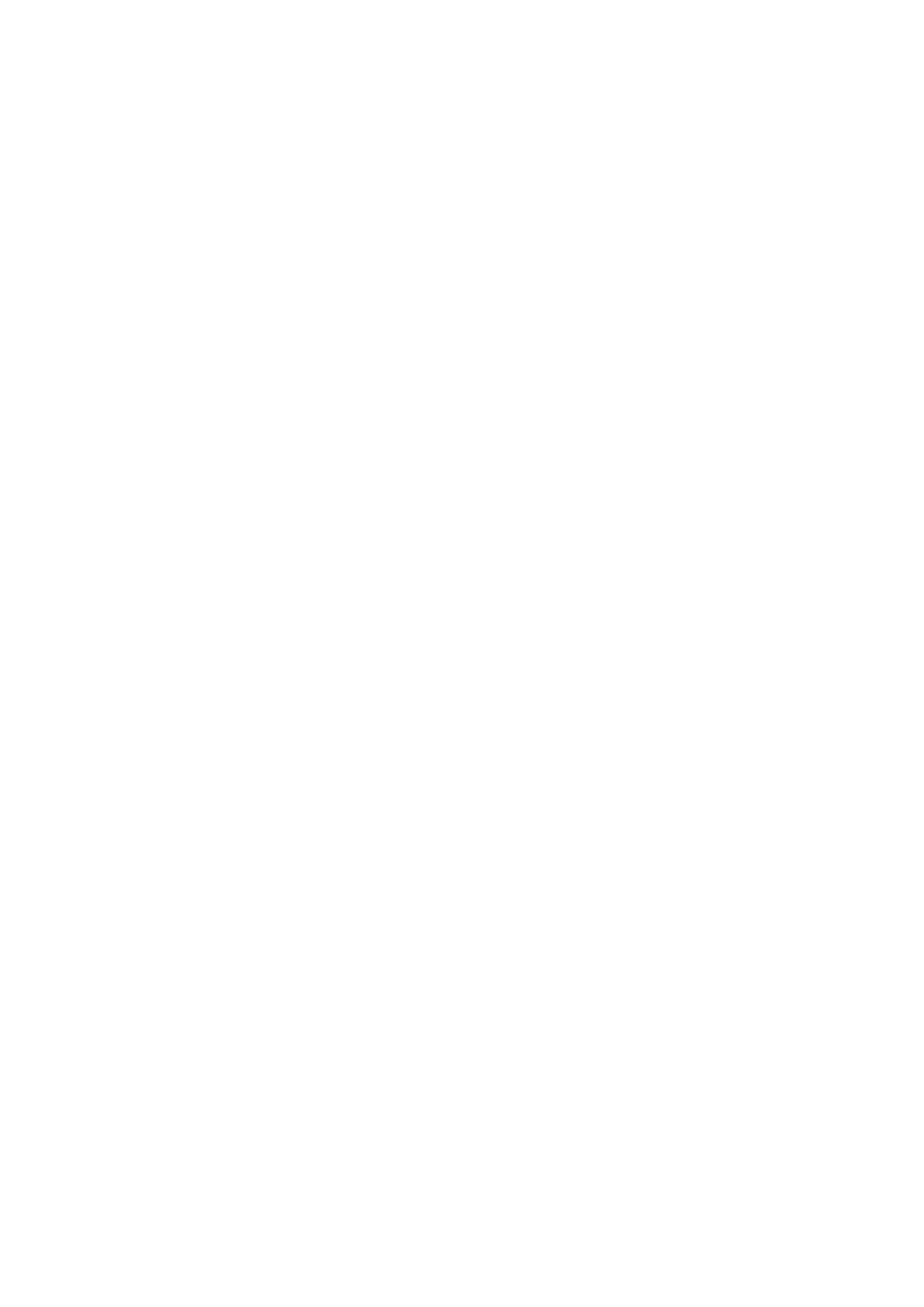

| $\mathbf{1}$   |               |                                                                      |                |
|----------------|---------------|----------------------------------------------------------------------|----------------|
| $\overline{2}$ |               |                                                                      |                |
| 2.1            |               | Global regulation                                                    | $\mathbf{1}$   |
| 2.1.1          |               | <b>MARPOL 73/78</b>                                                  | $\mathbf{1}$   |
| 2.1.2          |               | Convention on prevention of marine pollution by dumping of waste and |                |
|                |               | other materials (London Convention) 29 Dec. 1972                     | $\mathbf{2}$   |
| 2.2            |               | Regional regulations                                                 | $\overline{2}$ |
| 2.3            |               | National and local regulations                                       | 3              |
| 3              |               |                                                                      |                |
| 3.1            |               | Electronic questionnaire                                             | $\overline{4}$ |
| 3.2            |               | Results from the questionnaire survey                                | $\overline{4}$ |
| 3.2.1          |               | Canada                                                               | 5              |
| 3.2.2          |               | Faroe Islands                                                        | $\overline{7}$ |
| 3.2.3          |               | Greenland                                                            | 9              |
| 3.2.4          |               | Iceland                                                              | 11             |
| 3.2.5          |               | Norway                                                               | 13             |
| 3.2.6          |               | Russia                                                               | 14             |
| 3.2.7          |               | <b>United States</b>                                                 | 14             |
| 4              |               |                                                                      | 16             |
| 4.1            | <b>Status</b> |                                                                      | 16             |
| 4.2            |               | Geographical placement of PAME ports                                 | 17             |
| 4.3            |               | Ship traffic in the PAME region                                      | 20             |
| 4.4            |               | The GAP evaluation                                                   | 24             |
| 5              |               |                                                                      |                |
| 6              |               |                                                                      |                |
| Appendix A     |               | Summary of regulations in the different Annexes of MARPOL 73/78      |                |
| Appendix B     |               | Ports that have answered the electronic questionnaire                |                |
| Appendix C     |               | List of oily waste reception facilities of the Russian Federation    |                |
| Appendix D     |               | Country letter and electronic questionnaire to the ports             |                |

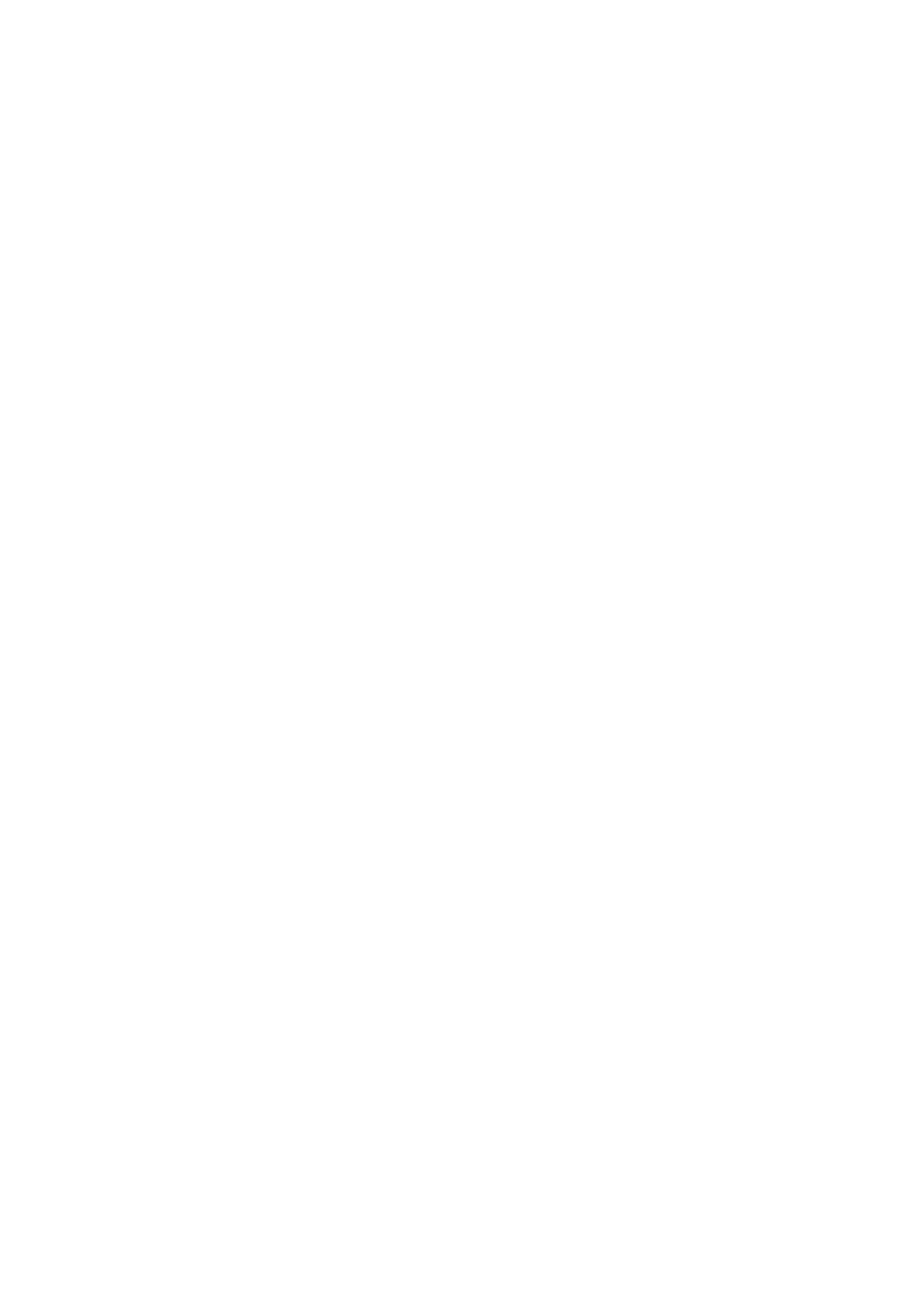

TECHNICAL REPORT

# **1 INTRODUCTION**

One of the objectives of PAME (Protection of the Arctic Marine Environment) is to prevent pollution from maritime activities. To achieve this objective, one action is to provide better protection of the marine environment against pollution by ships by enhancing the availability and use of port reception facilities for ship-generated waste and cargo residues.

On behalf of the Norwegian Maritime Directorate (NMD), Det Norske Veritas (DNV) has been contracted to carry out the PAME waste reception facility project. The objective of this project is to assess existing measures for port reception facilities for ship-generated waste and cargo residues, and, as a next phase, after further discussions in the PAME Working Group, to develop harmonized guidelines on waste reception facilities for member states for their consideration.

The first part of the project has been to identify the existing port reception facilities for shipgenerated waste and cargo residues in the PAME region and what regulations and incentives for delivery each country has implemented. A simplified gap analysis has then been set up to identify gaps in existing reception provisions compared to the desired deliverance performance. Desired performance means when the port reception facilities are available and the ships deliver waste to the port. The outcome of the project is a general recommendation regarding the possible continuation of the study with the development of harmonized guidelines on waste reception facilities in the PAME region.

# **2 REGULATIONS**

International, regional and local regulations are setting the framework for this study. An overview of important regulations concerning waste reception facilities is therefore given in this chapter.

# **2.1 Global regulation**

# **2.1.1 MARPOL 73/78**

The most important international convention related to control and management of pollution from ships is the International Convention for the Prevention of Pollution from ships 1973, as modified by the Protocol of 1978 relating thereto, also abbreviated MARPOL 73/78. The different annexes to this convention include regulations regarding waste reception facilities for the following waste types (Ref. /1/):

- Annex I: Oil
- Annex II: Noxious Liquid Substances (NLS)
- Annex IV: Sewage
- Annex V: Garbage
- Annex VI: Air Pollution

It should further be noted that Annex III to MARPOL 73/78, dealing with harmful substances carried in packaged form, in freight containers, portable tanks or similar, have no regulations with regard to waste reception facilities. Possible wastes associated to this annex would most probably be handled as garbage and hence be covered by Annex V.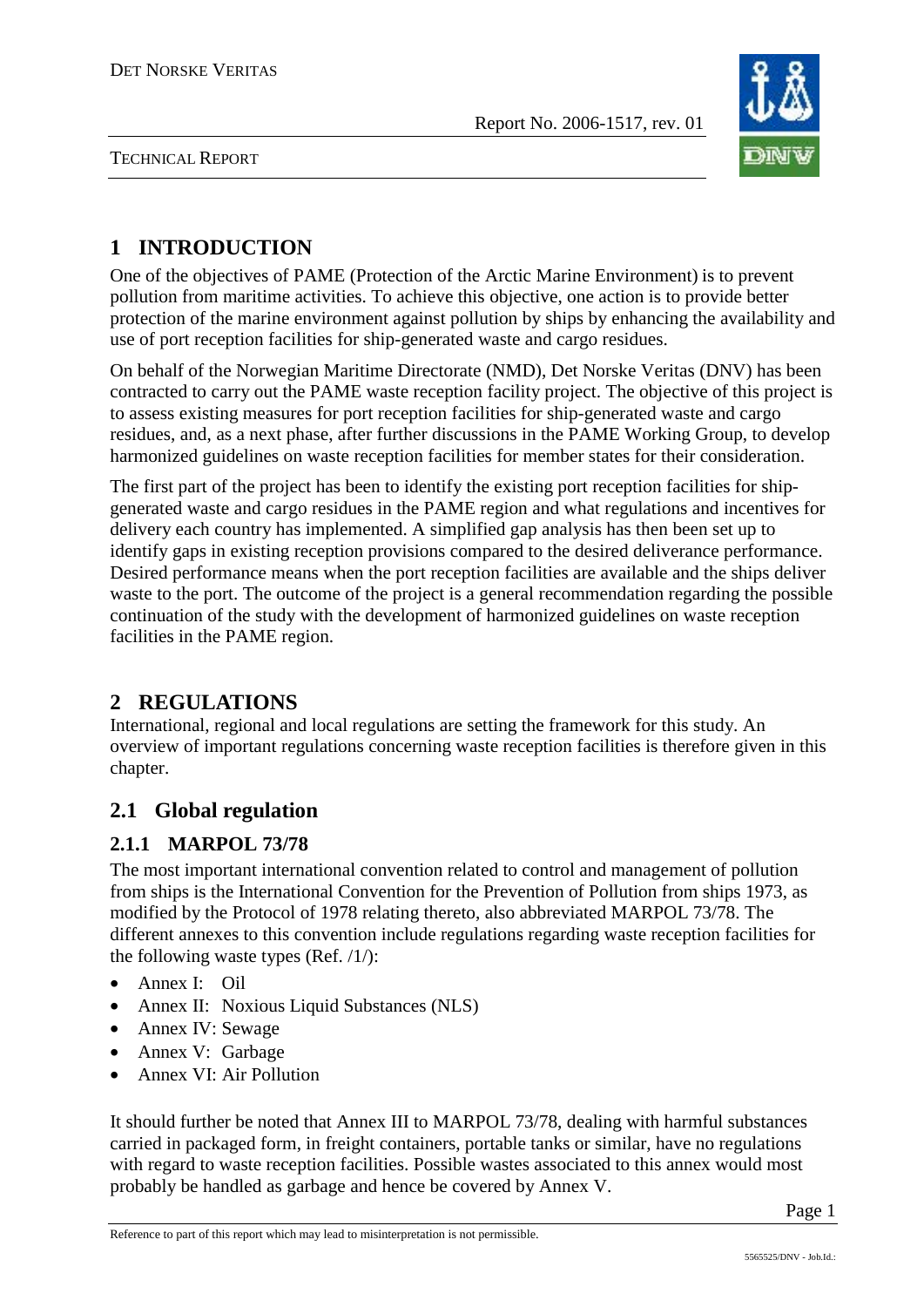



Details about the regulations in the different MARPOL annexes are given in Appendix A.

# **2.1.2 Convention on prevention of marine pollution by dumping of waste and other materials (London Convention) 29 Dec. 1972**

The Convention on the Prevention of Marine Pollution by Dumping of Wastes and Other Matter, 1972 (London Convention, Ref./18/) has up to now been the main international instrument for regulating the use of the sea as a depository for waste materials. From 2006, the 1996 Protocol to the Convention will enter into force and eventually replace the 1972 Convention. Both instruments will in practice be in force in parallel for some time, but the force will gradually shift to the Protocol as more Parties ratify it.

The 1972 Convention permits dumping to be carried out provided certain conditions are met, according to the hazards to the marine environment presented by the materials themselves. The 1972 Convention includes a "black list" of materials which may not be dumped at all.

The 1996 Protocol is more restrictive. It states (in Article 4) that Contracting Parties "shall prohibit the dumping of any wastes or other matter with the exception of those listed" (in Annex 1 to the Protocol). These listed materials include:

- Dredged material
- Sewage sludge
- Fish waste, or material resulting from industrial fish processing operations
- Vessels and platforms or other man-made structures at sea
- Inert, inorganic geological material
- Organic material of natural origin
- Bulky items primarily comprising iron, steel, concrete and similar harmless materials, for which the concern is physical impact, and limited to those circumstances where such wastes are generated at locations, such as small islands with isolated communities, having no practicable access to disposal options other than dumping.

The dumping of the matters listed in Annex 1 could be allowed after the issuance of a permit. Contracting Parties shall adopt administrative and legislative measures to ensure that issuance of such permits comply with the provisions set in Annex 2 to the Protocol. Among the important provisions and intentions of the 1996 Protocol is that such a permit only shall be issued if other waste management options are considered (by the permitting authority) inappropriate because of undue risks to human health or the environment or disproportionate costs, i.e. one is obligated to make further attempts to reduce the necessity of dumping.

# **2.2 Regional regulations**

#### **EU-directive (information taken from Ref. /12/)**

Five of eight PAME countries are a part of the EU-regime. Denmark, Sweden and Finland are a part of EU, and Norway and Iceland are a part of the European Economic Area (EEA) Agreement and based on this agreement they have to act as a part of the EU-regime. Because of that reason, EU Directive 2000/59/EC of 27 November on port reception facilities for shipgenerated waste and cargo residues has also been included in the study.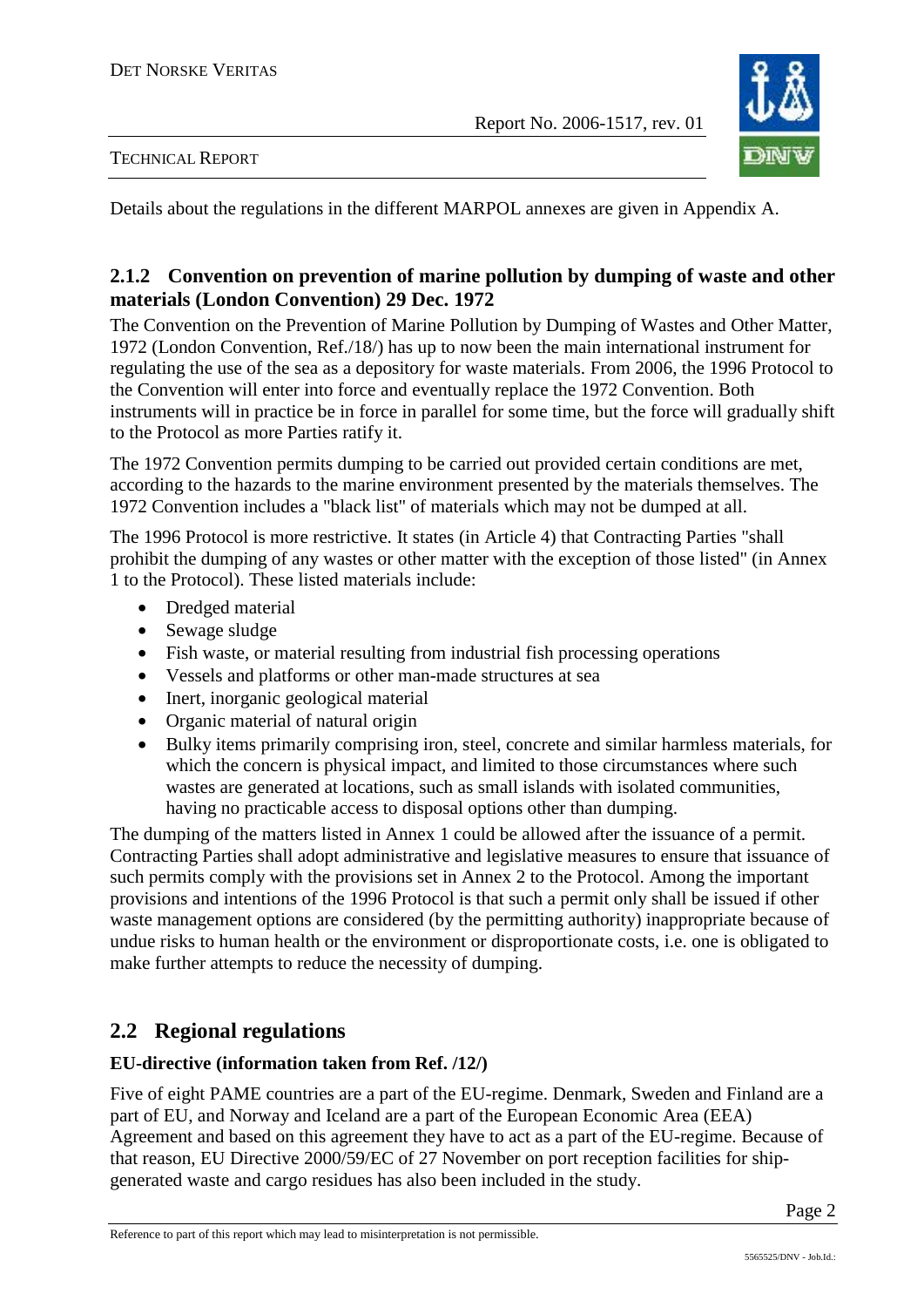

#### TECHNICAL REPORT

The aim of the Directive is to minimize the amount of waste discharged to sea. To meet this aim a regime of "no special fee" is implemented meaning that the vessel will be charged a waste handling port fee irrespective of delivery of waste. Exempt from this fee is the delivery of bilge, sludge and slop as well as hazardous materials. For these waste types a waste handling fee will be defined based upon amount of waste delivered.

The Directive shall apply to all ships, including fishing vessels and recreational craft, irrespective of their flag, calling at, or operating within a port of a Member State, with the exception of any warship, naval auxiliary or other ship owned or operated by a State and used, for the time being only on government non-commercial service. All ports of the member States normally visited by ships falling under the directive shall apply to this Directive, cf. article 3 in the Directive.

Member States shall ensure the availability of port reception facilities adequate to meet the needs of the ships normally using the ports without causing undue delay to ships. To achieve adequacy, the reception facilities shall be capable of receiving the types and quantities of ship-generated waste and cargo residues from ships normally using that port, taking into account the operational needs of the users of the port, the size and the geographical location of the port, the type of ships calling at that port and the exemptions provided for under Article 9 in the Directive.

The Directive outlines a regime of so-called "no special fee". This means that the vessel will be charged a waste handling port fee irrespective of delivery of waste. Exempt from this fee is the delivery of bilge, sludge and slop as well as hazardous materials. For these waste types a waste handling fee will be defined based upon amount of waste delivered.

The Directive is now under revision.

# **2.3 National and local regulations**

National and local regulations are regulations enforced by national authorities or by local port authorities and the regulations may therefore vary from country to country and within a given country.

In this project national and local regulations for the countries that are part of PAME have been mapped through questions to the authorities in the given countries. A summary of the answers are given in Chapter 3. Please note that very limited information has been received here.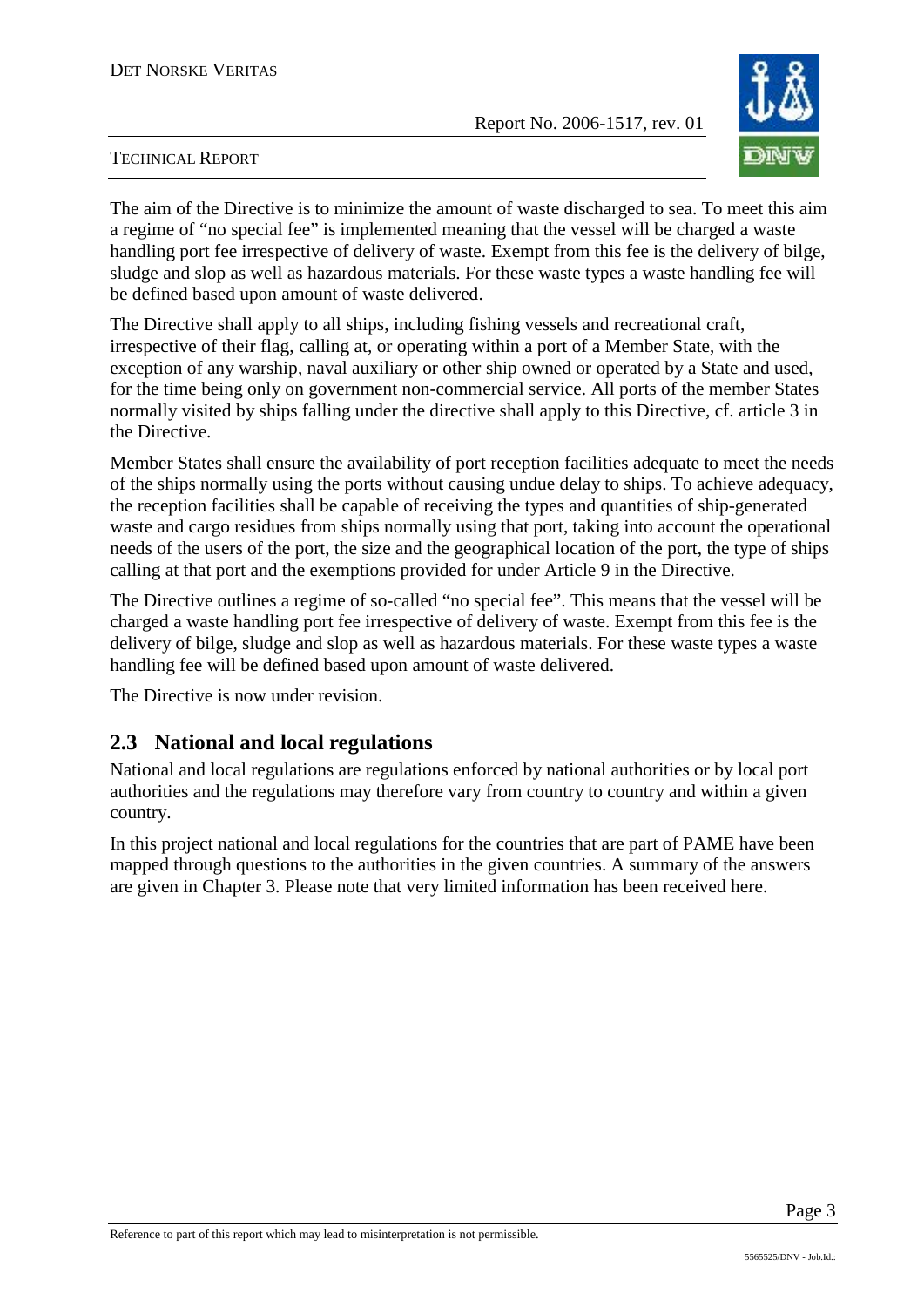

# **3 PORT RECEPTION FACILITIES QUESTIONNAIRE**

# **3.1 Electronic questionnaire**

An electronic questionnaire was developed in order to identify existing port reception facilities for ship-generated waste and cargo residues. A letter was also prepared with additional questions to the authorities in each of the countries who are part of PAME. The questions were related to what regulations and incentives each respective country has implemented (ex. IMO, regional and local regulations/incentives). The letter and the electronic questionnaire were sent to representatives in the "Correspondence group on reception facilities in the PAME region" for further distribution to 5-10 representative ports in their respective countries. Copy of the letter and a printout of the electronic questionnaire are attached in Appendix D. The electronic questionnaire included 7 main sections:

- 1. Contact Details
- 2. Type of Vessel
- 3. Oily Waste
- 4. Noxious Liquid Substances
- 5. Sewage
- 6. Garbage
- 7. Ozone Depleting Substances/Exhaust Gas Residues.

# **3.2 Results from the questionnaire survey**

In the following the results from the electronic questionnaire survey is presented for each country in alphabetical order. Ports from the following countries have answered the questionnaire: Canada, Fareoe Islands, Greenland, Iceland and Norway. Russia and USA have not answered the electronic questionnaire and received information is therefore presented in a different way.

Following explanation is given to Table 3-1 to Table 3-5 . The tables are sorted in the same order as the annexes in MARPOL, i.e. Annex I to Annex VI:

- Column one indicates type of waste.
- Column two indicates % of ports replying that a given waste type is relevant in the port.
- Column three indicates % of ports answering that waste can be received. Only those answering that an actual type of waste is relevant with regard to waste reception facilities are accounted for (ref. column two).
- Column four indicates % of ports that are giving quantities on the different waste types. Again only those answering that an actual type of waste is relevant with regard to waste reception facilities is accounted for (ref. column two).
- Column five indicates reported waste quantities for 2004.
- Column six and seven indicate how satisfied the ports are with their waste reception facilities with reference to existing regulations. Again only those answering that an actual type of waste is relevant with regard to waste reception facilities is accounted for (ref. column two).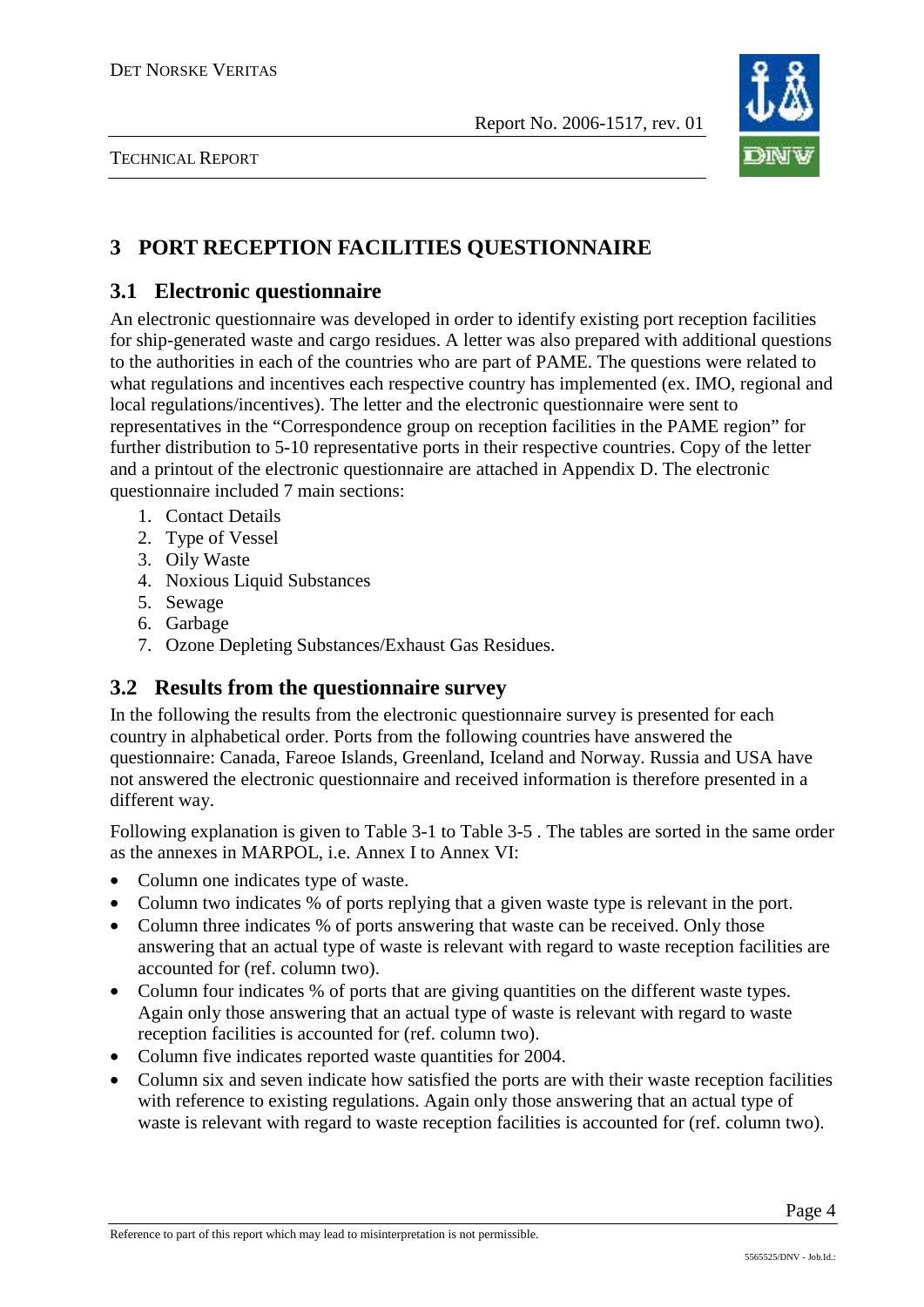# **3.2.1 Canada**

Eight ports from Canada answered the electronic questionnaire. A selection of information from the answered questionnaires is summarised in Table 3-1.

# **Table 3-1 Canada – selection of information from answered questionnaires (8 ports).**

| <b>Waste type</b>    | Relevant<br>$(\%)$ | Waste can be<br>received (%) | Quantity, 2004 |      |
|----------------------|--------------------|------------------------------|----------------|------|
|                      |                    |                              | % answer       | tons |
| Oily tank washings   |                    | 50                           |                |      |
| Dirty ballast water  |                    | 50                           |                |      |
| Oily bilge water     | 25                 | 100                          |                |      |
| Oil sludge           |                    | 50                           |                |      |
| Used lubricating oil |                    | 50                           |                |      |
| Fuel residues        |                    | 50                           |                |      |
|                      |                    |                              |                |      |

| <b>Waste type</b> | <b>Relevant</b><br>(%) | Waste can bell<br>Quantity, 2004<br>received (%) |          | The ports assessment of the<br>provision of Annex II waste<br>reception facilities | о.<br>ans                           |  |
|-------------------|------------------------|--------------------------------------------------|----------|------------------------------------------------------------------------------------|-------------------------------------|--|
|                   |                        |                                                  | % answer | tons                                                                               | Less than satisfactory              |  |
| Category A        |                        |                                                  |          |                                                                                    | Satisfactory                        |  |
| Category B        |                        |                                                  |          |                                                                                    | <b>Fully meets the requirements</b> |  |
| Category C        |                        |                                                  |          |                                                                                    |                                     |  |
| Category D        |                        |                                                  |          |                                                                                    |                                     |  |

| Waste type         | Relevant<br>(%) | I Waste can bell<br>received $(\%)$ | Quantity, 2004 |      | The ports assessment of the<br>provision of Annex IV waste<br>reception facilities | $\frac{9}{6}$<br>answer |
|--------------------|-----------------|-------------------------------------|----------------|------|------------------------------------------------------------------------------------|-------------------------|
|                    |                 |                                     | % answer       | tons | Less than satisfactory                                                             |                         |
| <b>Black Water</b> | 37              | 100                                 |                |      | Satisfactory                                                                       | 10 <sup>c</sup>         |
| <b>Grev Water</b>  | نٽ              | 100                                 |                |      | <b>Fully meets the requirements</b>                                                |                         |

| <b>Waste type</b>                     | <b>Relevant</b><br>$(\%)$ | Waste can be<br>received (%) | Quantity, 2004 |      |
|---------------------------------------|---------------------------|------------------------------|----------------|------|
|                                       |                           |                              | % answer       | tons |
| <b>Plastics</b>                       |                           | 66                           |                |      |
| Floating dunnage, lining, or packing  |                           | 66                           |                |      |
| Ground down paper products, rags,     |                           |                              |                |      |
| glass, metal, bottles, crockery, etc. | 75                        | 66                           |                |      |
| Paper products, rags, glass, metal,   |                           |                              |                |      |
| bottles, crockery, etc.               |                           | 66                           |                |      |
| Food waste                            |                           | 66                           |                |      |
| Incinerator                           |                           | 66                           |                |      |

| Waste type                 | Relevant<br>(%) | . Waste can be l<br>received (%) | Quantity, 2004 |      | The ports assessment of the<br>provision of Annex VI waste<br>reception facilities | ans |
|----------------------------|-----------------|----------------------------------|----------------|------|------------------------------------------------------------------------------------|-----|
|                            |                 |                                  | % answer       | tons | Less than satisfactory                                                             |     |
| Ozone depleting substances |                 |                                  |                |      | Satisfactory                                                                       |     |
| Exhaust gas residues       |                 |                                  |                |      | <b>Fully meets the requirements</b>                                                |     |

| The ports assessment of the<br>provision of Annex I waste<br>reception facilities | %<br>answer |
|-----------------------------------------------------------------------------------|-------------|
| Less than satisfactory                                                            |             |
| Satisfactory                                                                      |             |
| ully meets the requirements                                                       |             |

| Quantity, 2004 |      | The ports assessment of the<br>provision of Annex II waste<br>reception facilities | %<br>answer |
|----------------|------|------------------------------------------------------------------------------------|-------------|
| % answer       | tons | Less than satisfactory                                                             |             |
|                |      | Satisfactory                                                                       |             |
| ۰              |      | Fully meets the requirements                                                       |             |

| Quantity, 2004 |      | The ports assessment of the<br>provision of Annex IV waste<br>reception facilities | %<br>answer |  |
|----------------|------|------------------------------------------------------------------------------------|-------------|--|
| % answer       | tons | Less than satisfactory                                                             |             |  |
|                |      | Satisfactory                                                                       |             |  |
|                |      | Fully meets the requirements                                                       |             |  |

| Quantity, 2004 |      | The ports assessment of the<br>provision of Annex V waste<br>reception facilities | %<br>answer |
|----------------|------|-----------------------------------------------------------------------------------|-------------|
| % answer       | tons | Less than satisfactory                                                            |             |
|                |      | Satisfactory                                                                      |             |
|                |      | Fully meets the requirements                                                      |             |

| Quantity, 2004 |      | The ports assessment of the<br>provision of Annex VI waste<br>reception facilities | %<br>answer |
|----------------|------|------------------------------------------------------------------------------------|-------------|
| % answer       | tons | Less than satisfactory                                                             |             |
|                |      | Satisfactory                                                                       |             |
|                |      | Fully meets the requirements                                                       |             |

# **Comments to the table:**

• Two of eight ports indicate that oily waste is relevant with regard to waste reception facilities. In general (except oily bilge water) only one of these ports can receive oily waste. However no ports reported quantities for 2004. Both ports who found oily waste relevant respond that the status with regard to reception facility is "satisfactory".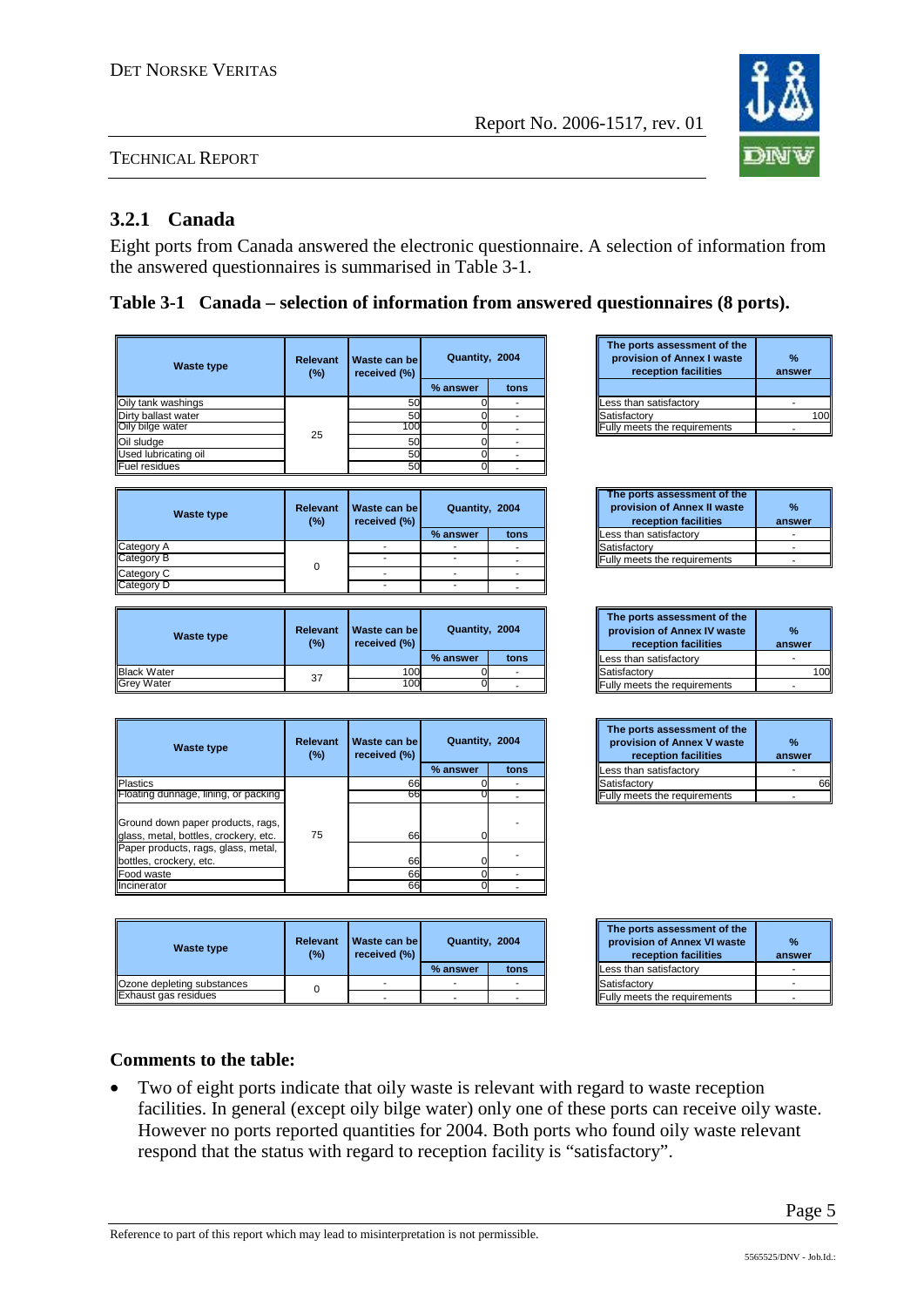

- Three of eight ports indicate that sewage is relevant and all three can receive sewage. However no ports reported quantities for 2004. All three ports who found sewage relevant respond that the status with regard to reception facility is "satisfactory".
- Six of eight ports indicate that garbage is relevant and four of these indicate that they can receive garbage. However no ports reported quantities for 2004. Four of the six ports who found garbage relevant respond that the status with regard to reception facility is "satisfactory".
- Noxious liquid substances (Annex II waste) and ozone depleting substances and exhaust gas residues (Annex VI waste) are reported not to be relevant in the included Canadian ports.

The response from the authorities in Canada (Ref. /6/) is that regulations applicable to the PAME area are contained in the Arctic Waters Pollution Prevention Regulations (Ref. /7/). Transport Canada has currently commissioned a feasibility study on implementing the adequacy of marine waste reception facilities in Canada. The two phased study will be completed in 2006 with entering data on Marine Waste Reception Facilities into a database provided by Transport Canada.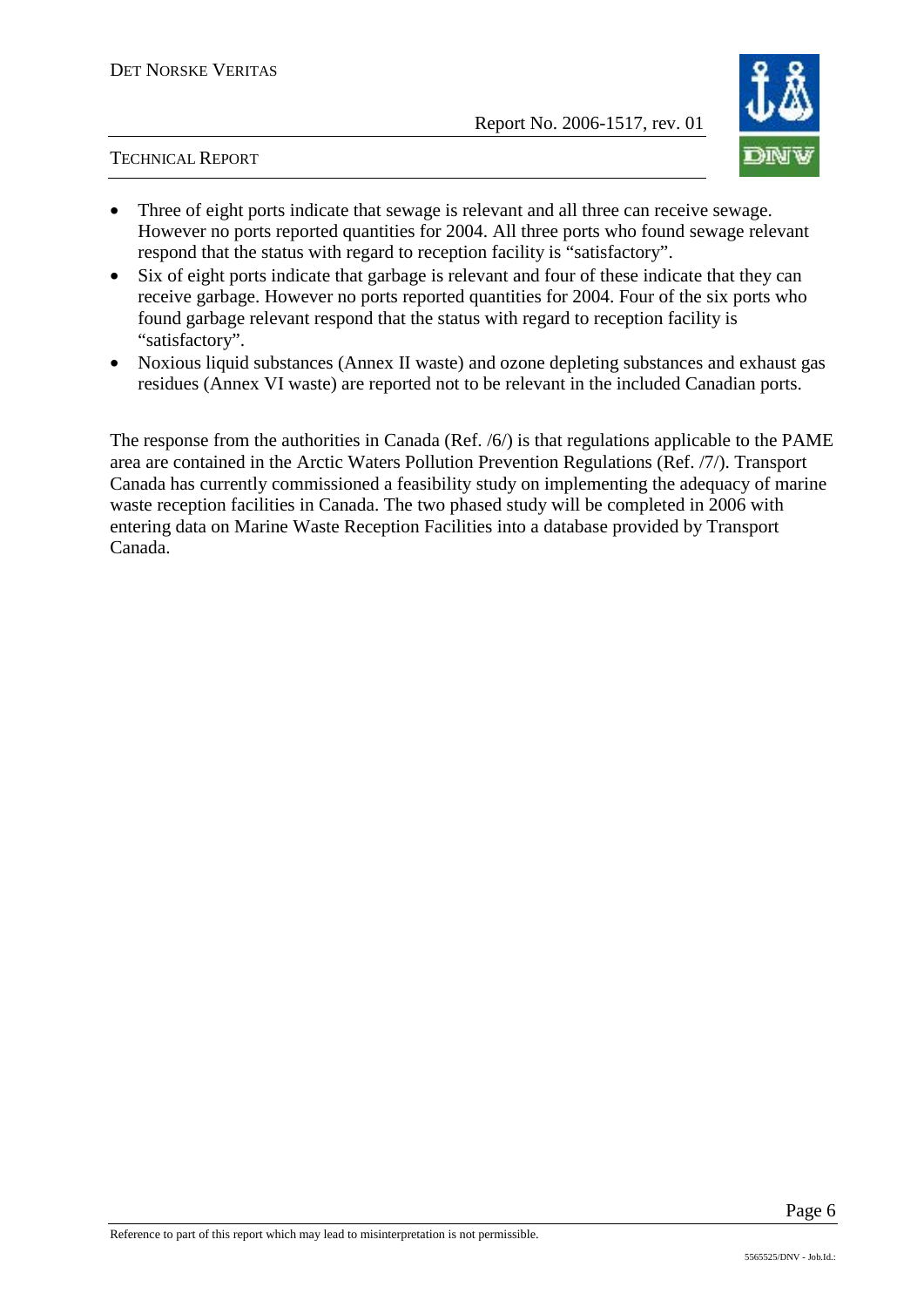# **3.2.2 Faroe Islands**

Seven ports from Faroe Islands answered the electronic questionnaire. A selection of information from the answered questionnaires is summarised in Table 3-2.

# **Table 3-2 Faroe Islands – selection of information from answered questionnaires (7 ports).**

| Waste type (Annex I waste) | <b>Relevant</b><br>$(\%)$ | Waste can bel<br>received (%) | Quantity, 2004 |      | The ports assessment of the<br>provision of Annex I waste<br>reception facilities | $\frac{9}{6}$<br>answer |
|----------------------------|---------------------------|-------------------------------|----------------|------|-----------------------------------------------------------------------------------|-------------------------|
|                            |                           |                               | % answer       | tons |                                                                                   |                         |
| Oily tank washings         |                           | 29                            |                |      | Less than satisfactory                                                            |                         |
| Dirty ballast water        |                           |                               |                |      | Satisfactory                                                                      | 14                      |
| Oily bilge water           |                           | 100                           | 4              |      | Fully meets the requirements                                                      | 43                      |
| Oil sludge                 | 100                       | 86                            | 29             | 100  |                                                                                   |                         |
| Used lubricating oil       |                           | 86                            | 57             | 200  |                                                                                   |                         |
| Fuel residues              |                           |                               | 29             | 100  |                                                                                   |                         |

| Waste type (Annex II waste) | <b>Relevant</b><br>(%) | Waste can bel<br>received (%) | Quantity, 2004 |      | The ports assessment of the<br>provision of Annex II waste<br>reception facilities | $\frac{9}{6}$<br>answer |
|-----------------------------|------------------------|-------------------------------|----------------|------|------------------------------------------------------------------------------------|-------------------------|
|                             |                        |                               | % answer       | tons | Less than satisfactory                                                             |                         |
| Category A                  |                        | 50                            |                |      | Satisfactory                                                                       |                         |
| Category B                  |                        |                               |                |      | Fully meets the requirements                                                       | 50                      |
| Category C                  | 29                     |                               |                |      |                                                                                    |                         |
| <b>Category D</b>           |                        |                               |                |      |                                                                                    |                         |

| Waste type (Annex IV waste) | <b>Relevant</b><br>(%) | Waste can be<br>received (%) | Quantity, 2004 |      | The ports assessment of the<br>provision of Annex IV waste<br>reception facilities | $\frac{9}{6}$<br>answer |
|-----------------------------|------------------------|------------------------------|----------------|------|------------------------------------------------------------------------------------|-------------------------|
|                             |                        |                              | % answer       | tons | Less than satisfactory                                                             |                         |
| <b>Black Water</b>          | 29                     | 100                          |                |      | Satisfactory                                                                       |                         |
| Grev Water                  |                        | 100                          |                |      | <b>Fully meets the requirements</b>                                                | 50                      |

| Waste type (Annex V waste)     | <b>Relevant</b><br>$(\%)$ | Waste can be<br>received (%) | Quantity, 2004 |             | The ports assessment of the<br>provision of Annex V waste<br>reception facilities | $\frac{9}{6}$<br>answer |
|--------------------------------|---------------------------|------------------------------|----------------|-------------|-----------------------------------------------------------------------------------|-------------------------|
|                                |                           |                              | % answer       | tons        | Less than satisfactory                                                            |                         |
| <b>Plastics</b>                |                           | 100                          |                | <b>100I</b> | Satisfactory                                                                      | 14                      |
| Floating dunnage, lining, or   |                           | 100                          | 4              | 500         | <b>Fully meets the requirements</b>                                               | 43                      |
| Ground down paper products,    |                           |                              |                |             |                                                                                   |                         |
| rags, glass, metal, bottles,   |                           |                              |                |             |                                                                                   |                         |
| crockery, etc.                 | 100                       | 100                          | 29             | 200         |                                                                                   |                         |
| Paper products, rags, glass,   |                           |                              |                |             |                                                                                   |                         |
| metal, bottles, crockery, etc. |                           | 100                          | 14             | 200         |                                                                                   |                         |
| Food waste                     |                           | 100                          | 4              | 300         |                                                                                   |                         |
| Incinerator                    |                           |                              |                |             |                                                                                   |                         |

| Waste type (Annex VI waste)       | <b>Relevant</b><br>(%) | . Waste can be l<br>received (%) | Quantity, 2004 |      | The ports assessment of the<br>provision of Annex VI waste<br>reception facilities | $\mathbf{0}$<br>ans |
|-----------------------------------|------------------------|----------------------------------|----------------|------|------------------------------------------------------------------------------------|---------------------|
|                                   |                        |                                  | % answer       | tons | <b>Less than satisfactory</b>                                                      |                     |
| <b>Ozone depleting substances</b> |                        |                                  |                |      | <b>ISatisfactory</b>                                                               |                     |
| Exhaust gas residues              |                        |                                  |                |      | <b>Fully meets the requirements</b>                                                |                     |

| provision of Annex I waste<br>reception facilities | %<br>answer |
|----------------------------------------------------|-------------|
|                                                    |             |
| Less than satisfactory                             |             |
| Satisfactory                                       |             |
| Fully meets the requirements                       |             |
|                                                    |             |

| Quantity, 2004 |      | The ports assessment of the<br>provision of Annex II waste<br>reception facilities | $\frac{9}{6}$<br>answer |
|----------------|------|------------------------------------------------------------------------------------|-------------------------|
| % answer       | tons | Less than satisfactory                                                             |                         |
|                |      | Satisfactory                                                                       |                         |
|                |      | Fully meets the requirements                                                       |                         |

| Quantity, 2004 |      | The ports assessment of the<br>provision of Annex IV waste<br>reception facilities | %<br>answer |
|----------------|------|------------------------------------------------------------------------------------|-------------|
| % answer       | tons | Less than satisfactory                                                             |             |
|                |      | Satisfactory                                                                       |             |
|                |      | Fully meets the requirements                                                       |             |

| Quantity, 2004 |      | The ports assessment of the<br>provision of Annex V waste<br>reception facilities | $\frac{9}{6}$<br>answer |
|----------------|------|-----------------------------------------------------------------------------------|-------------------------|
| % answer       | tons | Less than satisfactory                                                            |                         |
|                | 100  | Satisfactory                                                                      |                         |
|                |      | Fully meets the requirements                                                      |                         |

| Quantity, 2004 |      | The ports assessment of the<br>provision of Annex VI waste<br>reception facilities | $\frac{9}{6}$<br>answer |
|----------------|------|------------------------------------------------------------------------------------|-------------------------|
| % answer       | tons | Less than satisfactory                                                             |                         |
|                |      | Satisfactory                                                                       |                         |
|                |      | Fully meets the requirements                                                       |                         |

#### **Comments to the table:**

• Seven of seven ports indicate that reception facilities for oily waste is relevant, however the reception ability varies from 30-100 %. For e.g. oily bilge water only 1 port has reported



┓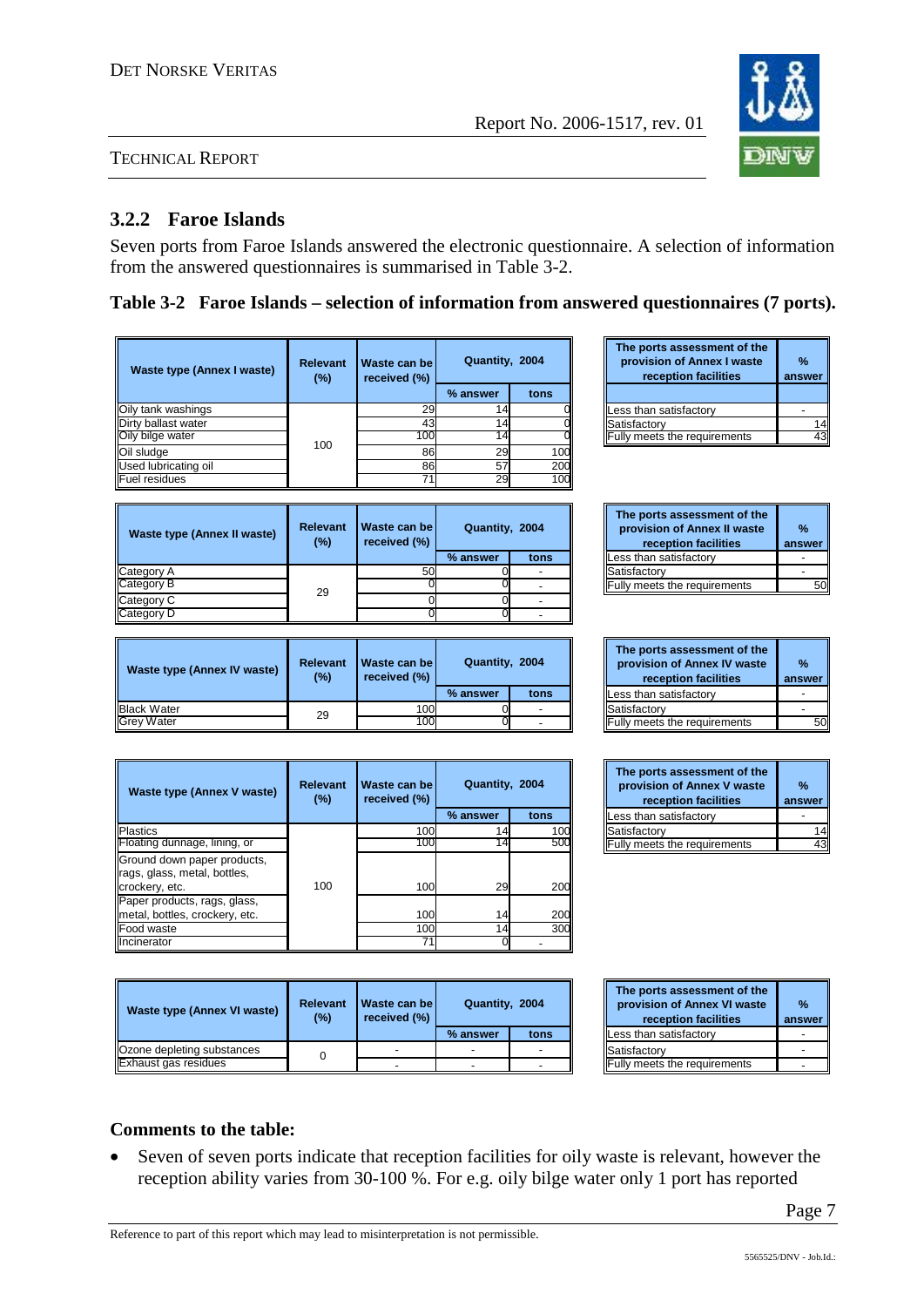

quantities for 2004 and the reported number is nil. One of seven ports who found oily waste relevant respond that the status with regard to reception facility is "satisfactory" while three of seven ports respond that it "Fully meets the requirements".

- Two of seven ports find noxious liquid substances and sewage relevant, but no quantities are reported.
- Seven of seven ports found garbage relevant and the total quantity reported is 1,300 tons. Four of seven ports find the status to be "satisfactory" or "fully meets the requirements".
- Ozone depleting substances and exhaust gas residues (Annex VI waste) is reported to not be relevant in the included Faroe Islands ports.

The response from the authorities in the Faroe Islands (Ref. /8/) is that the Faroe Islands have ratified the MARPOL convention and annexes I - V. Annex VI have not yet been ratified, but this will be done shortly. The Faroese authorities took over the administration of the marine environment from the Danish government in 2002. In 2005 the new Marine Environmental Act, Governmental Act. no. 59 from 17-05-2005 on Protection of the Marine Environment, was put in force. The act implements e.g. the MARPOL convention and other conventions. Three executive orders on garbage, oil and sewage respectively were put in force on 01.12.2005. These are:

- Order on discharge of garbage from ships, implementing annex V
- Order on discharge of sewage from ships, implementing annex IV and
- Order on discharge of oil from ships, implementing annex I

There are two executive orders in force regarding reception facilities in Faroese harbours:

- Order no. 20 from 08-04-1987 on reception facilities for oil, sewage and garbage in Faroese harbours, and
- Order nr. 33 from 08-03-2001 on reception facilities for noxious liquid substances in Faroese harbours.

The Faroe Islands are working on revising the orders on reception facilities. The new order will e.g. have provisions on reception facilities for ozone depleting substances and exhaust gas residues. The authorities in the Faroe Islands expect the order to be put in force early 2006.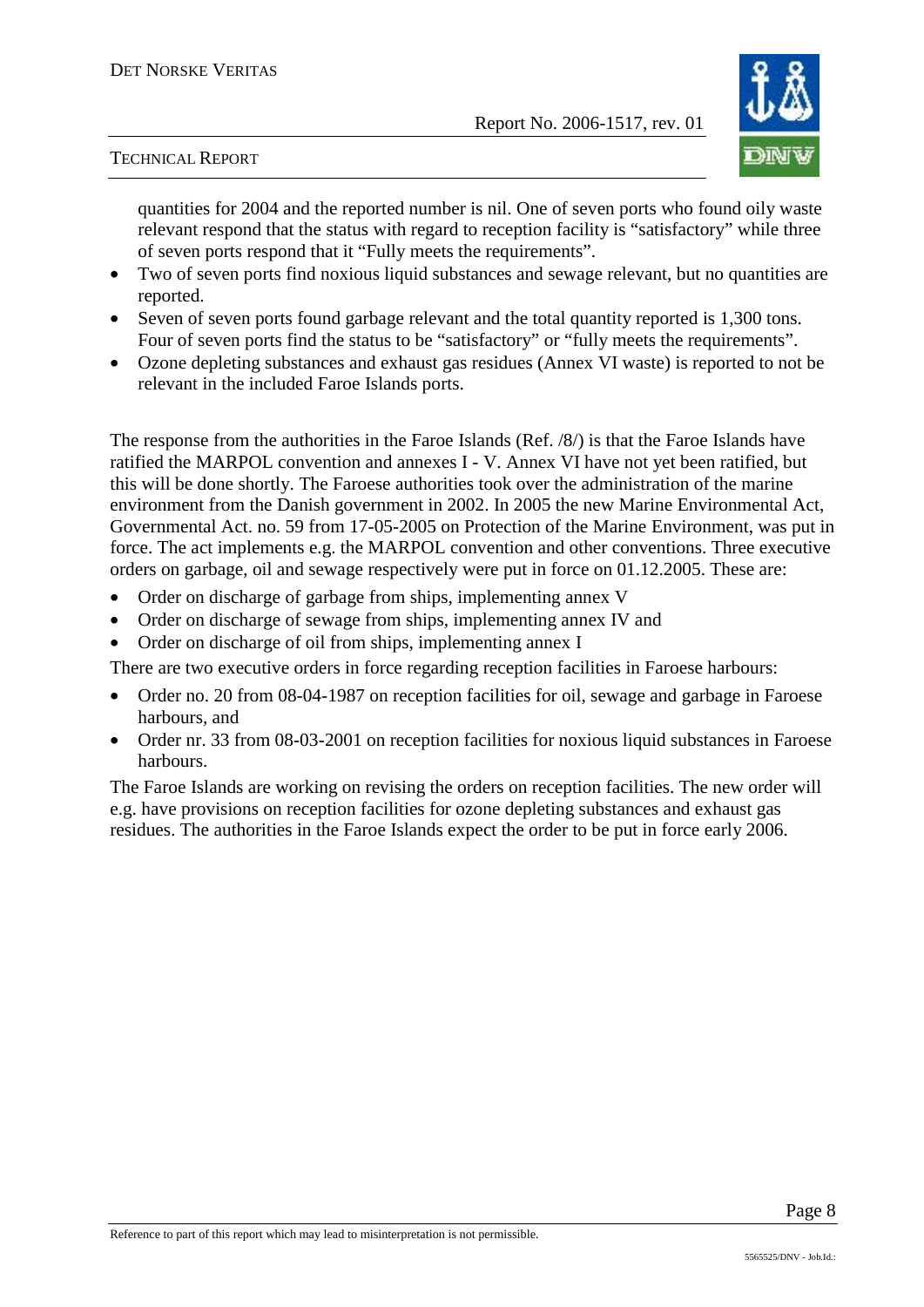# **3.2.3 Greenland**

Five ports from Greenland answered the electronic questionnaire. A selection of information from the answered questionnaires is summarised in Table 3-3.

# **Table 3-3 Greenland – selection of information from answered questionnaires (5 ports).**

| <b>Waste type</b>        | <b>Relevant</b><br>$(\%)$ | Waste can be<br>received (%) | Quantity, 2004           |      | The ports assessment of the<br>provision of Annex I waste<br>reception facilities | $\frac{9}{6}$<br>answer |
|--------------------------|---------------------------|------------------------------|--------------------------|------|-----------------------------------------------------------------------------------|-------------------------|
|                          |                           |                              | % answer                 | tons |                                                                                   |                         |
| Oily tank washings       |                           |                              |                          |      | Less than satisfactory                                                            |                         |
| Dirty ballast water      |                           | ſ                            |                          |      | Satisfactory                                                                      |                         |
| Oily bilge water         |                           | U                            |                          |      | Fully meets the requirements                                                      |                         |
| Oil sludge               | 100                       | 100                          |                          |      |                                                                                   |                         |
| Used lubricating oil     |                           | 100                          | ი                        |      |                                                                                   |                         |
| Fuel residues            |                           | ŋ                            | റി                       |      |                                                                                   |                         |
|                          |                           |                              |                          |      |                                                                                   |                         |
|                          | <b>Relevant</b>           | Waste can be                 |                          |      | The ports assessment of the                                                       |                         |
| <b>Waste type</b><br>(%) |                           |                              | Quantity, 2004           |      | provision of Annex II waste                                                       | $\frac{9}{6}$           |
|                          |                           | received (%)                 |                          |      | reception facilities                                                              | answer                  |
|                          |                           |                              | % answer                 | tons | ess than satisfactory                                                             |                         |
| Category A               |                           |                              |                          |      | Satisfactory                                                                      |                         |
| Category B               | $\mathbf 0$               |                              |                          |      | Fully meets the requirements                                                      |                         |
| Category C               |                           |                              | $\overline{\phantom{a}}$ |      |                                                                                   |                         |
| Category D               |                           |                              |                          |      |                                                                                   |                         |
|                          |                           |                              |                          |      | The ports assessment of the                                                       |                         |
| <b>Waste type</b>        | <b>Relevant</b>           | Waste can be                 | Quantity, 2004           |      | provision of Annex IV waste                                                       | $\frac{9}{6}$           |
|                          | $(\%)$                    | received (%)                 |                          |      | reception facilities                                                              | answer                  |
|                          |                           |                              | % answer                 | tons | Less than satisfactory                                                            |                         |
| <b>Black Water</b>       | 0                         | ٠                            |                          | ٠    | Satisfactory                                                                      | ٠                       |
| <b>Grey Water</b>        |                           |                              |                          | ٠    | Fully meets the requirements                                                      |                         |
|                          |                           |                              |                          |      |                                                                                   |                         |
| <b>Waste type</b>        | <b>Relevant</b>           | Waste can be                 | Quantity, 2004           |      | The ports assessment of the<br>provision of Annex V waste                         | %                       |

| <b>Waste type</b>                                                          | <b>Relevant</b><br>$(\%)$ | Waste can bel<br>received (%) | Quantity, 2004 |      | provision of Annex V waste<br>reception facilities | ans |
|----------------------------------------------------------------------------|---------------------------|-------------------------------|----------------|------|----------------------------------------------------|-----|
|                                                                            |                           |                               | % answer       | tons | Less than satisfactory                             |     |
| <b>Plastics</b>                                                            |                           |                               |                |      | Satisfactory                                       |     |
| Floating dunnage, lining, or packing                                       |                           |                               |                |      | <b>Fully meets the requirements</b>                |     |
| Ground down paper products, rags,<br>glass, metal, bottles, crockery, etc. | $\Omega$                  |                               |                |      |                                                    |     |
| Paper products, rags, glass, metal,<br>bottles, crockery, etc.             |                           |                               |                |      |                                                    |     |
| Food waste                                                                 |                           |                               |                |      |                                                    |     |
| Incinerator                                                                |                           |                               |                |      |                                                    |     |

| Waste type                        | Relevant<br>$(\%)$ | Waste can be<br>received (%) | Quantity, 2004 |      | The ports assessment of the<br>provision of Annex VI waste<br>reception facilities | $\mathbf{o}$<br>ans |
|-----------------------------------|--------------------|------------------------------|----------------|------|------------------------------------------------------------------------------------|---------------------|
|                                   |                    |                              | % answer       | tons | Less than satisfactory                                                             |                     |
| <b>Ozone depleting substances</b> |                    |                              |                |      | Satisfactory                                                                       |                     |
| Exhaust gas residues              |                    |                              |                |      | <b>Fully meets the requirements</b>                                                |                     |

| The ports assessment of the<br>provision of Annex I waste<br>reception facilities | %<br>answer |
|-----------------------------------------------------------------------------------|-------------|
| Less than satisfactory                                                            |             |
| Satisfactory                                                                      |             |
| Fully meets the requirements                                                      |             |

| Quantity, 2004 |      | The ports assessment of the<br>provision of Annex II waste<br>reception facilities | %<br>answer |
|----------------|------|------------------------------------------------------------------------------------|-------------|
| % answer       | tons | Less than satisfactory                                                             |             |
|                |      | Satisfactory                                                                       |             |
|                |      | Fully meets the requirements                                                       |             |

| Quantity, 2004 |      | The ports assessment of the<br>provision of Annex IV waste<br>reception facilities | %<br>answer |
|----------------|------|------------------------------------------------------------------------------------|-------------|
| % answer       | tons | Less than satisfactory                                                             |             |
|                |      | Satisfactory                                                                       |             |
|                |      | <b>Fully meets the requirements</b>                                                |             |

| Quantity, 2004 |      |                              | The ports assessment of the<br>provision of Annex V waste<br>reception facilities | %<br>answer |
|----------------|------|------------------------------|-----------------------------------------------------------------------------------|-------------|
| % answer       | tons |                              | Less than satisfactory                                                            |             |
|                |      |                              | Satisfactory                                                                      |             |
|                |      | Fully meets the requirements |                                                                                   |             |

| Quantity, 2004 |      | The ports assessment of the<br>provision of Annex VI waste<br>reception facilities | %<br>answer |
|----------------|------|------------------------------------------------------------------------------------|-------------|
| % answer       | tons | Less than satisfactory                                                             |             |
| ٠              |      | Satisfactory                                                                       |             |
|                |      | <b>Fully meets the requirements</b>                                                |             |

### **Comments to the table:**

- Five of five ports indicate that reception facilities for oily waste is relevant, however no quantities are reported for 2004. All ports respond that the status with regard to reception facility is "satisfactory".
- NLS, sewage, garbage and ozone depleting substances and exhaust gas residues is reported to not be relevant in the included ports of Greenland.

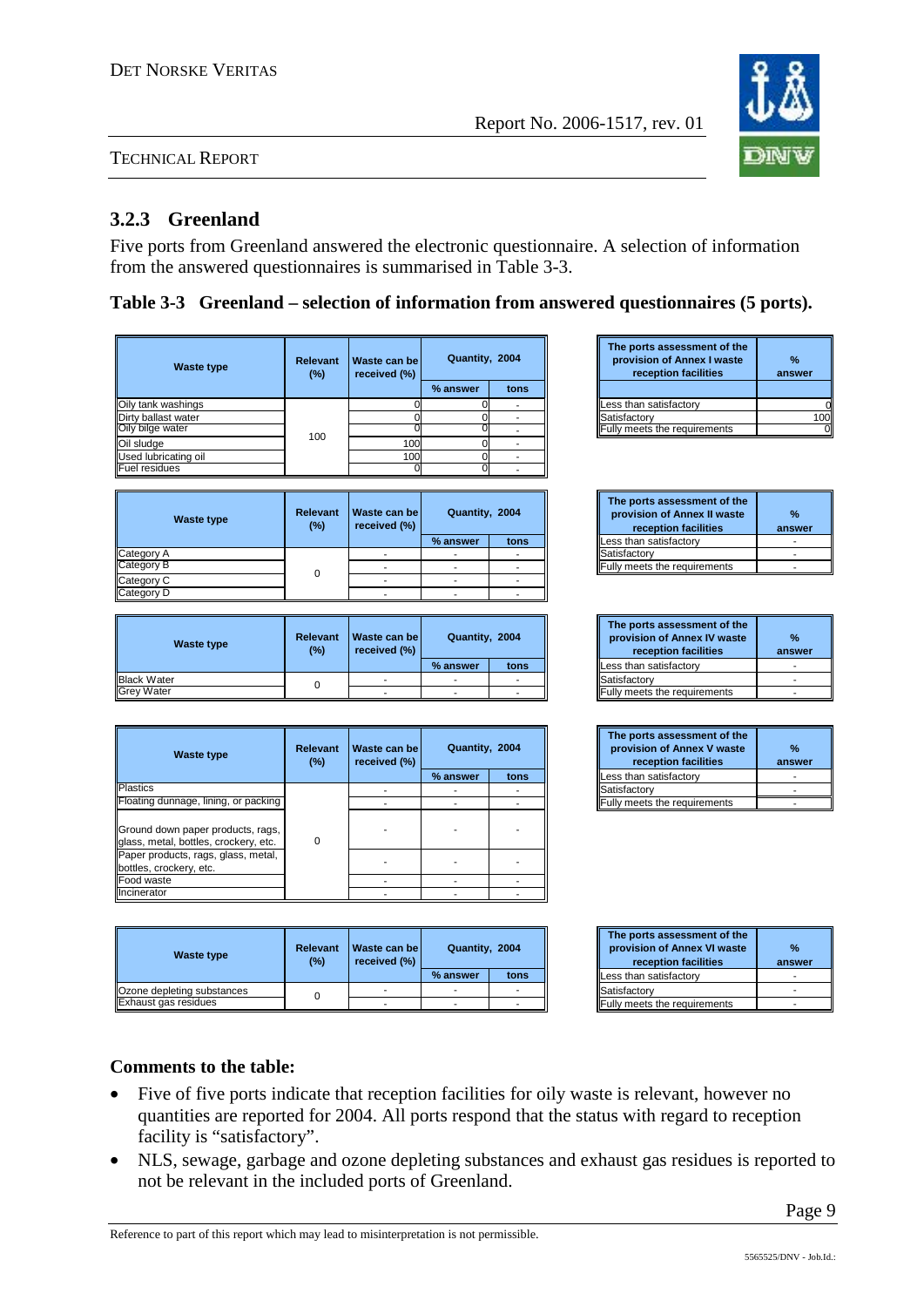

TECHNICAL REPORT

The response from the authorities in Greenland (Ref. /5/) is that Greenland at the moment has reception facilities for oily waste, sewage and garbage, but that they not yet have focused on reception facilities for noxious liquid substances and ozone depleting substances and exhaust gas residues. The feedback from Greenland is also that they are trying to upgrade the ports so that they live up to the MARPOL standard - but that Greenland is "not quite there yet".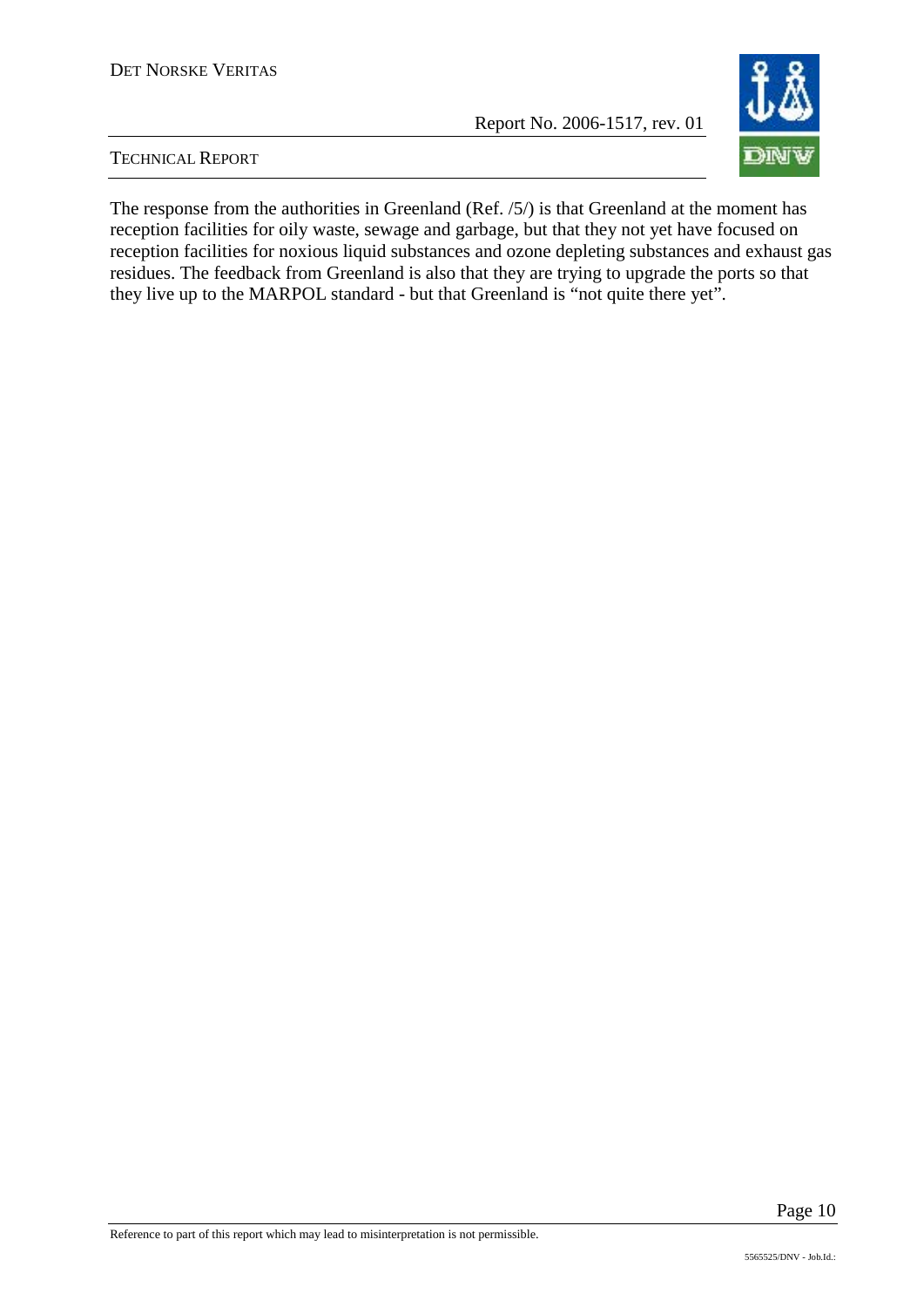

# **3.2.4 Iceland**

Seven answers have been received from Iceland. One of these is given by Associated Icelandic Ports (Reykjavík - Grundartangi - Akranes – Borgarnes) which includes four ports. The total number of ports is therefore ten. A selection of information from the answered electronic questionnaires is summarised in Table 3-4.

#### **Table 3-4 Iceland – selection of information from answered questionnaires (10 ports).**

| <b>Waste type</b>    | <b>Relevant</b><br>$(\%)$ | Waste can be<br>received (%) | Quantity, 2004* |          |
|----------------------|---------------------------|------------------------------|-----------------|----------|
|                      |                           |                              | % answer        | tons     |
| Oily tank washings   |                           | 67                           | 67              | $\Omega$ |
| Dirty ballast water  |                           | 67                           | 67              | $\Omega$ |
| Oily bilge water     | 60                        | 83                           | 83              | 73       |
| Oil sludge           |                           | 83                           | 83              | 110      |
| Used lubricating oil |                           | 100                          | 100             | 160      |
| Fuel residues        |                           | 100                          | 100             | 115      |
|                      |                           |                              |                 |          |
| <b>Waste type</b>    | Relevant<br>$(\%)$        | Waste can be<br>received (%) | Quantity, 2004  |          |
|                      |                           |                              | % answer        | tons     |
| Category A           |                           | 100                          |                 |          |
| Category B           | 40                        | 100                          |                 |          |
| Category C           |                           | 100                          |                 |          |
| Category D           |                           | 100                          |                 |          |

| <b>Waste type</b>  | Relevant<br>$(\%)$ | Waste can bell<br>received (%) | Quantity, 2004 |      |                                     |     |  |  | The ports assessment of the<br>provision of Annex IV waste<br>reception facilities | $\%$<br>answer |
|--------------------|--------------------|--------------------------------|----------------|------|-------------------------------------|-----|--|--|------------------------------------------------------------------------------------|----------------|
|                    |                    |                                | % answer       | tons | Less than satisfactory              |     |  |  |                                                                                    |                |
| <b>Black Water</b> | 40                 | 100l                           |                |      | Satisfactory                        | 100 |  |  |                                                                                    |                |
| <b>Grev Water</b>  |                    | 100l                           |                |      | <b>Fully meets the requirements</b> |     |  |  |                                                                                    |                |

Category D 100 0 -

| <b>Waste type</b>                                                           | Relevant<br>(%) | Waste can be<br>received (%) | Quantity, 2004 |      | The ports assessment of the<br>provision of Annex V waste<br>reception facilities |
|-----------------------------------------------------------------------------|-----------------|------------------------------|----------------|------|-----------------------------------------------------------------------------------|
|                                                                             |                 |                              | % answer       | tons | Less than satisfactory                                                            |
| <b>Plastics</b>                                                             |                 | 100                          | 60             |      | Satisfactory                                                                      |
| Floating dunnage, lining, or packing                                        |                 | 100                          | 60             |      | Fully meets the requirements                                                      |
| Ground down paper products, rags,<br>lglass, metal, bottles, crockery, etc. | 100             | 100                          | 60             |      |                                                                                   |
| Paper products, rags, glass, metal,<br>bottles, crockery, etc.              |                 | 100<br>100                   | 60<br>60       |      |                                                                                   |
| Food waste<br>Incinerator                                                   |                 | 80                           | 60             |      |                                                                                   |

| <b>Waste type</b>          | Relevant<br>(%) | I Waste can be l<br>received (%) | Quantity, 2004 |      | The ports assessment of the<br>provision of Annex VI waste<br>reception facilities | ans |
|----------------------------|-----------------|----------------------------------|----------------|------|------------------------------------------------------------------------------------|-----|
|                            |                 |                                  | % answer       | tons | Less than satisfactory                                                             |     |
| Ozone depleting substances |                 |                                  |                |      | Satisfactory                                                                       |     |
| Exhaust gas residues       |                 |                                  |                |      | <b>Fully meets the requirements</b>                                                |     |

| The ports assessment of the<br>provision of Annex I waste<br>reception facilities | %<br>answer |
|-----------------------------------------------------------------------------------|-------------|
| Less than satisfactory                                                            |             |
| Satisfactory                                                                      | 10          |
| Fully meets the requirements                                                      |             |

| Quantity, 2004 |      | The ports assessment of the<br>provision of Annex II waste<br>reception facilities | %<br>answer |
|----------------|------|------------------------------------------------------------------------------------|-------------|
| % answer       | tons | Less than satisfactory                                                             |             |
|                |      | Satisfactory                                                                       |             |
|                |      | <b>Fully meets the requirements</b>                                                |             |

|          | Quantity, 2004 |  | The ports assessment of the<br>provision of Annex IV waste<br>reception facilities | %<br>answer |
|----------|----------------|--|------------------------------------------------------------------------------------|-------------|
| % answer | tons           |  | Less than satisfactory                                                             |             |
|          |                |  | Satisfactory                                                                       |             |
|          |                |  | <b>Fully meets the requirements</b>                                                |             |

| Quantity, 2004 |      | The ports assessment of the<br>provision of Annex V waste<br>reception facilities | %<br>answer |
|----------------|------|-----------------------------------------------------------------------------------|-------------|
| % answer       | tons | Less than satisfactory                                                            |             |
| 60             |      | Satisfactory                                                                      |             |
|                |      | <b>Fully meets the requirements</b>                                               |             |

| Quantity, 2004 |      | The ports assessment of the<br>provision of Annex VI waste<br>reception facilities | $\frac{9}{6}$<br>answer |
|----------------|------|------------------------------------------------------------------------------------|-------------------------|
| % answer       | tons | Less than satisfactory                                                             |                         |
|                |      | <b>Satisfactory</b>                                                                |                         |
|                |      | <b>Fully meets the requirements</b>                                                |                         |

\*Associated Icelandic Ports (Reykjavík - Grundartangi - Akranes - Borgarnes) has reported that sum of all waste oil received in 2004 was 1,773 tons. This sum is not included in the table since it is not possible to split up the number into different waste categories based on available information.

#### **Comments to the table:**

• Six of ten ports indicate that reception facilities for oily waste is relevant, however the reception ability varies. For e.g. oily bilge water five of these six ports have reported that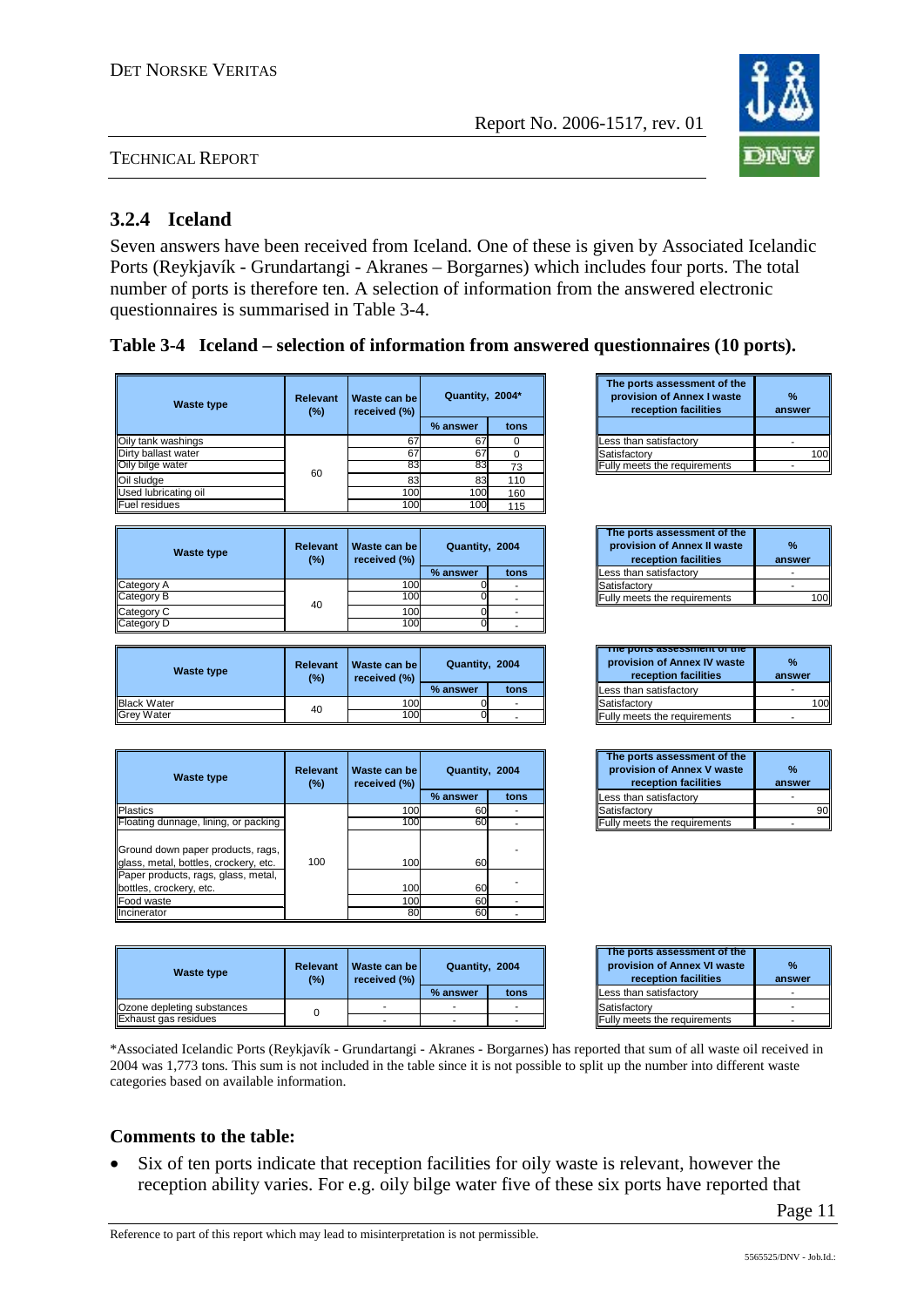

they have received this type of waste and the total quantity reported is 73 tons. All ports who found oily waste relevant respond that the status with regard to reception facility is "satisfactory". The total reported quantity of oily waste is 2,231 tons.

- Four of ten ports find NLS and sewage relevant, but no quantities are reported.
- Ten of ten ports found garbage relevant, six of these have reported quantities for 2004, but the reported number is nil. Nine of ten ports find the status to be "satisfactory".
- Ozone depleting substances and exhaust gas residues (Annex VI waste) is reported to not be relevant in the included Iceland ports.

No specific comments have been received from Iceland authorities regarding what regulations and incentives the country has implemented.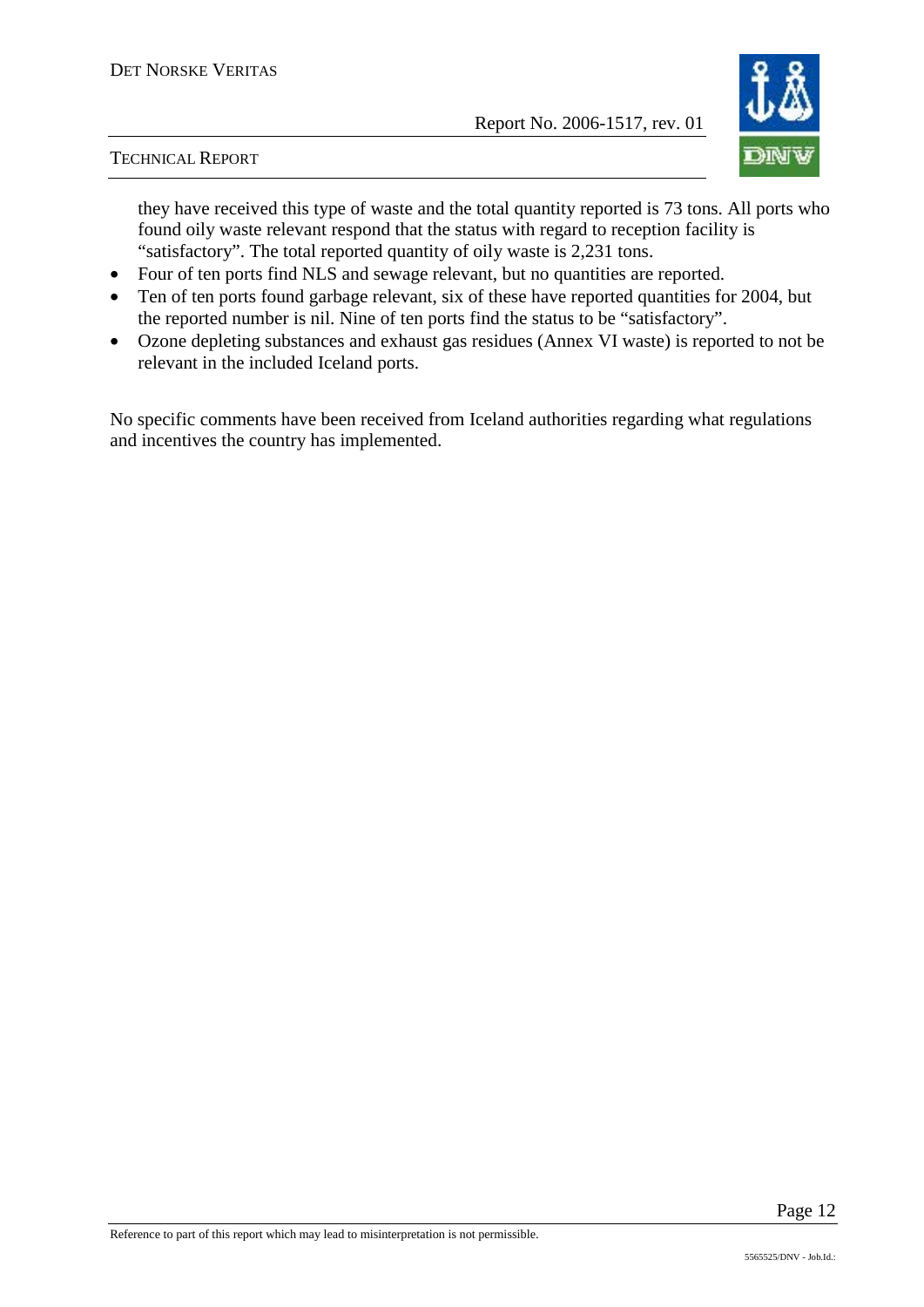# **3.2.5 Norway**

Four ports from Norway answered the electronic questionnaire. A selection of information from the answered questionnaires is summarised in Table 3-5.

# **Table 3-5 Norway – selection of information from answered questionnaires (4 ports).**

| <b>Waste type</b>    | <b>Relevant</b><br>(%) | Waste can bel<br>received (%) | Quantity, 2004 |      |
|----------------------|------------------------|-------------------------------|----------------|------|
|                      |                        |                               | % answer       | tons |
| Oily tank washings   |                        | 100                           | 33             |      |
| Dirty ballast water  |                        | 100                           | 33             |      |
| Oily bilge water     | 75                     | 100                           | 33             |      |
| Oil sludge           |                        | 100                           | 33             |      |
| Used lubricating oil |                        | 100                           | 33             |      |
| Fuel residues        |                        | 100                           | 33             |      |

| <b>Waste type</b> | Relevant<br>(%) | Waste can bell<br>received $(\%)$ | Quantity, 2004 |      | The ports assessment of the<br>provision of Annex II waste<br>reception facilities | ans |
|-------------------|-----------------|-----------------------------------|----------------|------|------------------------------------------------------------------------------------|-----|
|                   |                 |                                   | % answer       | tons | Less than satisfactory                                                             |     |
| Category A        |                 |                                   |                |      | Satisfactory                                                                       |     |
| Category B        |                 |                                   |                |      | Fully meets the requirements                                                       |     |
| Category C        | 0               |                                   |                |      |                                                                                    |     |
| Category D        |                 |                                   |                |      |                                                                                    |     |

| Waste type         | Relevant<br>$(\% )$ | Waste can bell<br>received (%) | Quantity, 2004 |      | The ports assessment of the<br>provision of Annex IV waste<br>reception facilities | %<br>ansy |
|--------------------|---------------------|--------------------------------|----------------|------|------------------------------------------------------------------------------------|-----------|
|                    |                     |                                | % answer       | tons | Less than satisfactory                                                             |           |
| <b>Black Water</b> | 75                  | 100                            | 33             |      | Satisfactory                                                                       | 66        |
| <b>Grev Water</b>  |                     | 100                            | 33             |      | <b>Fully meets the requirements</b>                                                |           |

| <b>Waste type</b>                                                            | <b>Relevant</b><br>(%) | Waste can be<br>received (%) | Quantity, 2004 |      |
|------------------------------------------------------------------------------|------------------------|------------------------------|----------------|------|
|                                                                              |                        |                              | % answer       | tons |
| <b>Plastics</b>                                                              |                        | 100                          |                |      |
| Floating dunnage, lining, or packing                                         |                        | 100                          |                |      |
| Ground down paper products, rags,<br>glass, metal, bottles, crockery, etc.   | 100                    | 100                          |                |      |
| Paper products, rags, glass, metal,<br>bottles, crockery, etc.<br>Food waste |                        | 100<br>100                   |                |      |
| Incinerator                                                                  |                        | 100                          |                |      |

| <b>Waste type</b>          | Relevant<br>(%) | I Waste can be l<br>received (%) | Quantity, 2004 |      | The ports assessment of the<br>provision of Annex VI waste<br>reception facilities | ans |
|----------------------------|-----------------|----------------------------------|----------------|------|------------------------------------------------------------------------------------|-----|
|                            |                 |                                  | % answer       | tons | Less than satisfactory                                                             |     |
| Ozone depleting substances |                 |                                  |                |      | Satisfactory                                                                       |     |
| Exhaust gas residues       |                 |                                  |                |      | <b>Fully meets the requirements</b>                                                |     |

| The ports assessment of the<br>provision of Annex I waste<br>reception facilities | %<br>answer |
|-----------------------------------------------------------------------------------|-------------|
| Less than satisfactory                                                            |             |
| Satisfactory                                                                      |             |
| ully meets the requirements                                                       |             |

| Quantity, 2004 |      | The ports assessment of the<br>provision of Annex II waste<br>reception facilities | %<br>answer |
|----------------|------|------------------------------------------------------------------------------------|-------------|
| % answer       | tons | Less than satisfactory                                                             |             |
|                |      | Satisfactory                                                                       |             |
|                |      | Fully meets the requirements                                                       |             |

| Quantity, 2004 |      | The ports assessment of the<br>provision of Annex IV waste<br>reception facilities | %<br>answer |
|----------------|------|------------------------------------------------------------------------------------|-------------|
| % answer       | tons | Less than satisfactory                                                             |             |
| 33             |      | Satisfactory                                                                       | 66          |
| วว             |      | Fully meets the requirements                                                       |             |

| Quantity, 2004 |      | The ports assessment of the<br>provision of Annex V waste<br>reception facilities | %<br>answer |
|----------------|------|-----------------------------------------------------------------------------------|-------------|
| % answer       | tons | Less than satisfactory                                                            |             |
|                |      | Satisfactory                                                                      |             |
|                |      | Fully meets the requirements                                                      | 25          |

| Quantity, 2004 |      | The ports assessment of the<br>provision of Annex VI waste<br>reception facilities | $\%$<br>answer |
|----------------|------|------------------------------------------------------------------------------------|----------------|
| % answer       | tons | Less than satisfactory                                                             |                |
|                |      | Satisfactory                                                                       |                |
|                |      | Fully meets the requirements                                                       |                |

#### **Comments to the table:**

• Three of four ports indicate that oily waste is relevant with regard to waste reception facilities and all three ports can receive oily waste. Only one port reported quantities for 2004. Two of three ports who found oily waste relevant respond that the status with regard to reception facility is "satisfactory".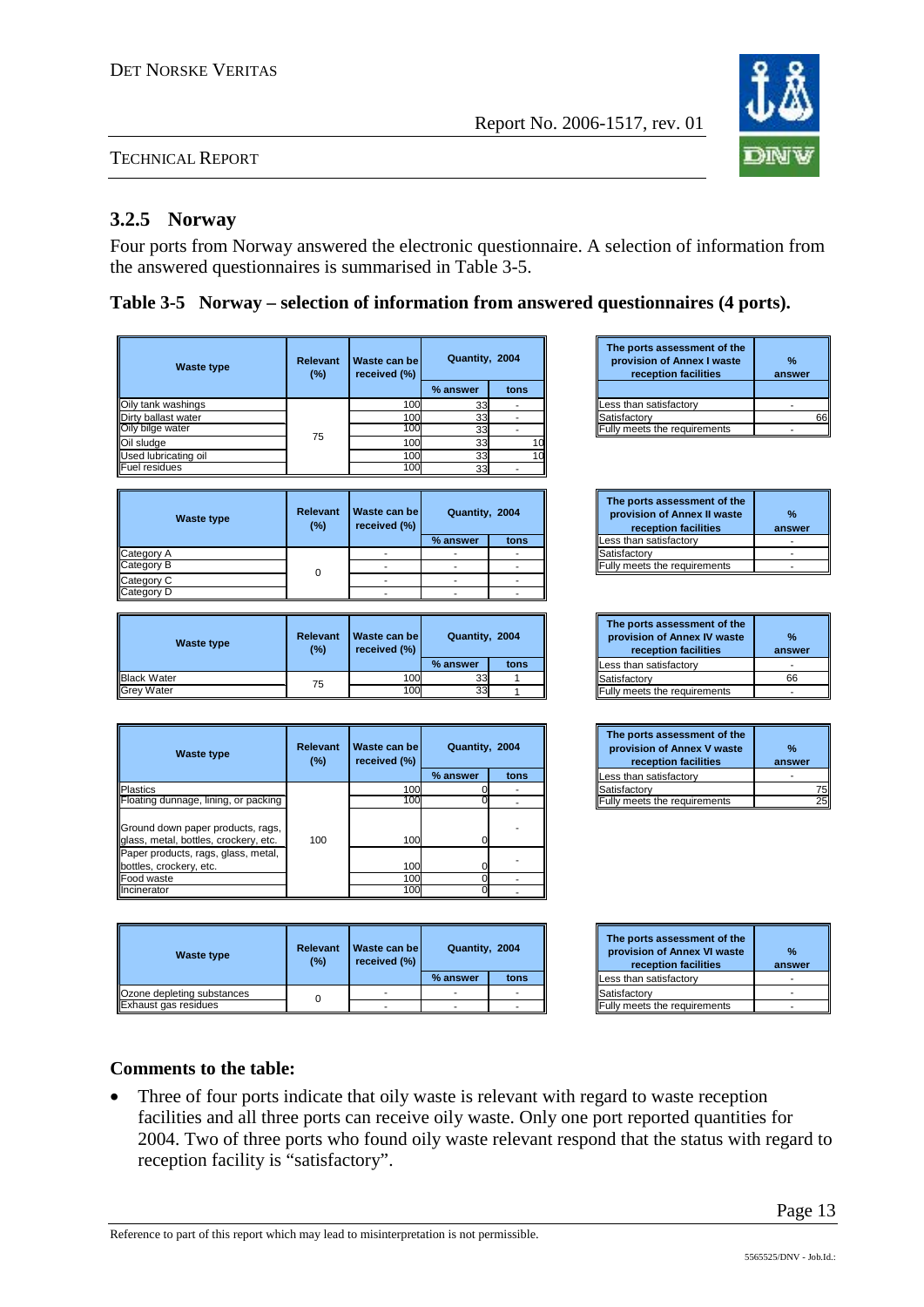

- Three of four ports indicate that sewage is relevant and all three can receive sewage. However only one port reported quantities for 2004. Two of three ports who found sewage relevant respond that the status with regard to reception facility is "satisfactory".
- All four ports indicate that garbage is relevant and that they can receive garbage. However no ports reported quantities for 2004. Three of the four ports who found garbage relevant respond that the status with regard to reception facility is "satisfactory". The fourth port responds the status to "fully meets the requirements".
- Noxious liquid substances (Annex II waste) and ozone depleting substances and exhaust gas residues (Annex VI waste) is reported to not be relevant in the included Norwegian ports.

Norway is a part of the European Economic Area (EEA) Agreement and based on this agreement Norway has to act as a part of the EU-regime. The EU directive 2000/59/EC of 27 November on port reception facilities for ship-generated waste and cargo residues is adopted in Norway through the regulation "Forskrift om begrensning av forurensning (forurensningsforskriften)" i.e. Regulation on limitation of pollution (Pollution control regulation). Chapter 20 in this regulation is concerning "Delivery and reception of waste and cargo residues from vessels".

## **3.2.6 Russia**

No Russian ports have answered the electronic questionnaire, neither has any specific information (in English) regarding national and local regulation and incentives been received.

For Russia information provided through the former IMO-database on port reception facilities was used with the consent of Russian maritime authorities (Ref. /3/). Note that only information about reception facilities for oily waste is available through this source. The information is attached in Appendix A. As can be seen from the information Arkhangelsk Authority of Sea Port can only accept "Scale and sludge from tanker cleaning" and "Oily bilge water" while the Murmansk Authority of Sea Port can receive "Dirty ballast water", "Tank Washings (slops)", "Scale and sludge from tanker cleaning", "Oily bilge water" and "sludge from fuel oil purifier". No information exists on which ports included in Appendix A that are PAME ports. In general all ports can accept some kind of oily wastes but only three of nineteen ports can accept all kinds of oily wastes.

Some information has also been received from the Russian representative in the Correspondence group on reception facilities in the PAME region (Ref. /2/), however in Russian only.

No specific comments have been received from Russian authorities regarding what regulations and incentives the country has implemented.

# **3.2.7 United States**

No ports from United States have answered the electronic questionnaire, neither has any specific information regarding national and local regulation and incentives been received.

The following information has been provided by United States Coast Guard (USCG) (Ref. /4/) to address Port Reception facilities in the PAME region.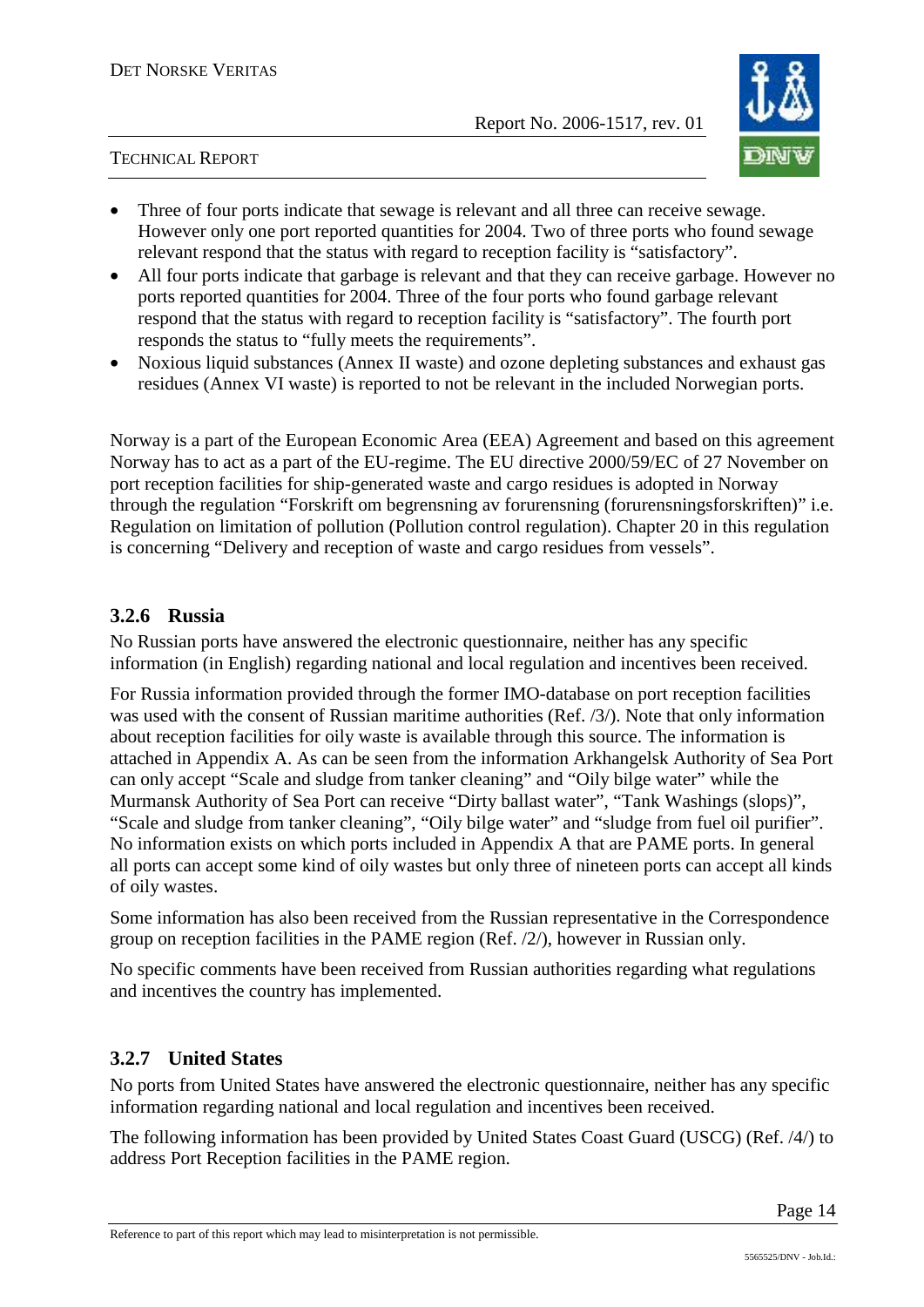

|                                               | <b>Table 5-0 - Throi mation Tech ved about I Alvill polits from OSCO (Ket. 77).</b>                                                                                            |
|-----------------------------------------------|--------------------------------------------------------------------------------------------------------------------------------------------------------------------------------|
| Port                                          | <b>Information on waste reception facilities</b>                                                                                                                               |
| Prudhoe                                       | No Certificate of Adequacy (COA*). The port does not receive foreign<br>vessels or vessels over 400GT                                                                          |
| Kotzibu - Kotzebue.                           | No COA. The port does not receive foreign vessels or vessels over 400GT                                                                                                        |
| Nome                                          | Has garbage COA only, and does not include oil reception. Does not have<br>vessels over 400GT, only occasional small foreign cruise ships.                                     |
| <b>Bethel</b>                                 | Has garbage COA only, and does not include oil reception. Located on river<br>system and does not receive U.S. vessels over 400GT or foreign vessels.                          |
| St. Paul                                      | Has garbage and oil COA. Receives a couple of foreign cruise ships<br>(although they do not dock) and has some fish processor arrivals.                                        |
| Dillingham                                    | Has garbage COA, and does not include oil reception. No vessels or U.S.<br>ocean going vessels over 400GT. Facility does receive seafood processors.                           |
| Mackinac (assumed to<br>mean Point MacKenzie) | Has garbage and oil COA. Receives large wood chip ships.                                                                                                                       |
| Dutch Harbour<br>(Unalaska)                   | Has garbage and oil COA. Receives vessels of all kinds also those that have<br>fish processing.                                                                                |
| Adak                                          | Has both garbage and oil COA. Receives foreign tankers over 400GT.                                                                                                             |
| Shermia (assumed to<br>mean Shemya)           | No garbage or oil COA. This is a military facility at the far end of the<br>Aleutian chain. Only receives oil for base/flight operations. No foreign or<br>over 400GT vessels. |

# **Table 3-6 Information received about PAME ports from USCG (Ref. /4/).**

\*Note: COA – Certificate of Adequacy. USCG has issued "A guide to waste management practices for shipping agents, waste haulers, shipping companies and port and terminal operators" where COA's are described. COA documents are issued by the Coast Guard and certify that a port or terminal meets the requirements of a reception facility required under MARPOL 73/78.

As can be seen from Table 3-6 many of the reported USA ports have a Certificate of Adequacy certifying that the given port or terminal meets the requirements of a reception facility required under MARPOL 73/78. As also can be seen from the table several of the ports that have a COA only have reception facilities for oil and waste which must indicate that there is no need for reception facilities for other kinds of waste in these ports. This also emphasises that several of the ports in the PAME region does not necessarily need reception facilities for all kinds of waste.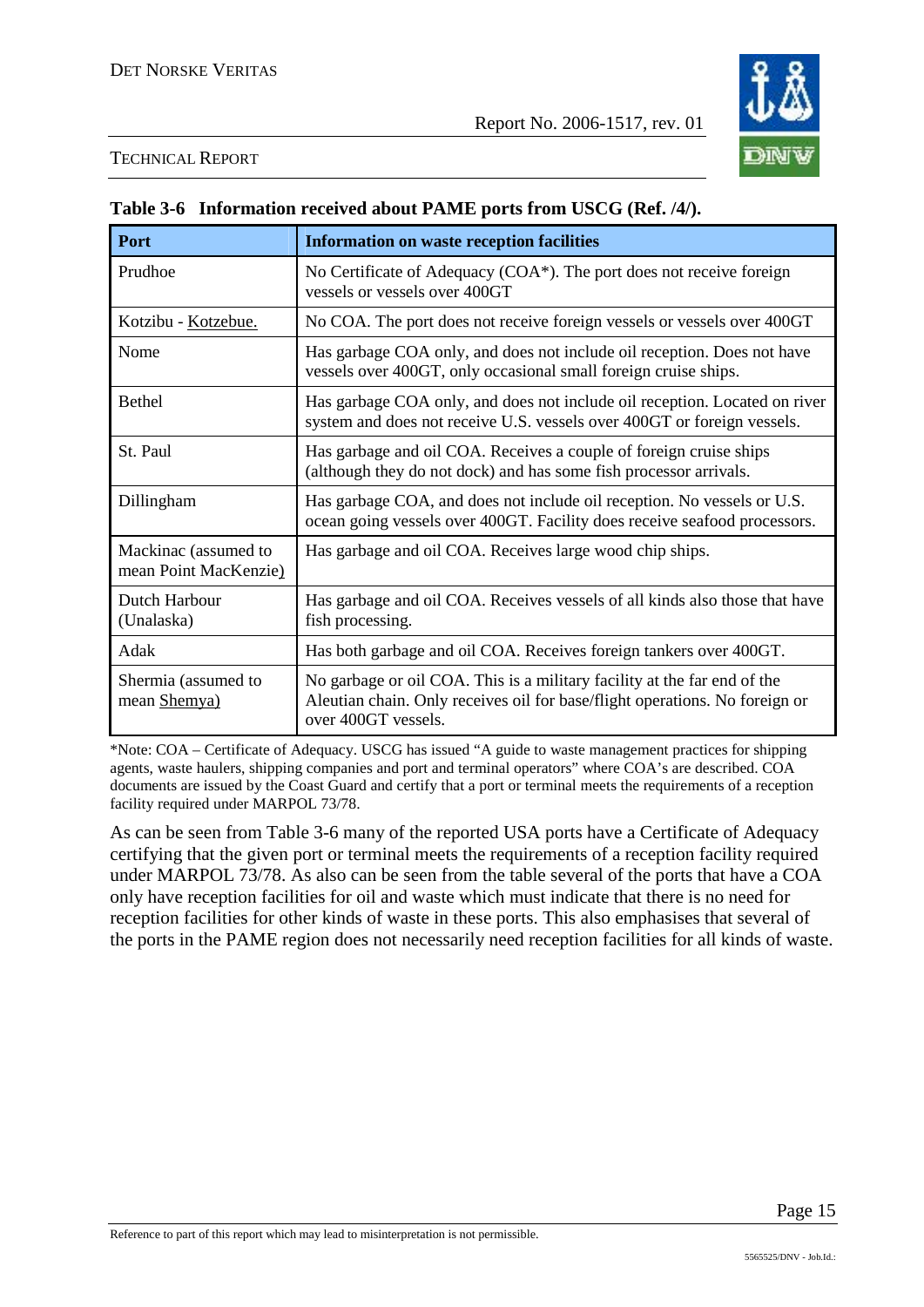

TECHNICAL REPORT

# **4 SIMPLIFIED GAP ANALYSIS**

The following section gives an overall status of the as is situation in the PAME ports based on replies from the ports in the different countries (see Chapter 3.2). Since the received information has been limited, the conditions in the PAME region has also been overall assessed based on other type of information. This has been visualised by plotting the geographical placement of PAME ports (those that have answered the electronic questionnaire) versus natural conditions as ice and permafrost. In addition sailing activity in parts of the region is illustrated. A simplified gap analysis is then set up to identify gaps in the as is situation compared to the desired deliverance performance. Desired performance means when the port reception facilities are available and the ships deliver waste to the port. Note again that limited information has been available to do the above described work.

# **4.1 Status**

Based on answers from the electronic questionnaire the following status can be outlined.

**Oily waste:** All countries that have answered the electronic questionnaire find reception facilities for oily waste to be relevant, however reported relevance varies between 25 -100 %. Only three countries have reported quantities for 2004. In general the countries assess their reception facilities to be "satisfactory".

**Noxious Liquid Substances waste:** Reported relevance varies between 0 and 40 %. No quantities are reported. The countries assessment of their reception facilities varies from "fully meets the requirements" to no information given. It should be noted that noxious liquid substances waste is relevant only in ports where NLS are unloaded and that this is not relevant in most PAME ports.

**Sewage:** Reported relevance varies between 0 and 75 %. Only one country reported quantities. The countries assessment of their reception facilities varies from "fully meets the requirements" to no information given.

Garbage: Reported relevance varies between 0 and 100 %. Only one country has reported quantities for 2004. The countries assessment of their reception facilities varies.

**Ozone depleting substances and exhaust gas residues:** Reported relevance is 0 %. It should be noted that reception facilities for ozone depleting substances shall be available in repair ports while reception facilities for exhaust gas cleaning residues shall be available in ports, terminals or repair ports, ref. MARPOL, Annex VI, Reg. 17(1). It is likely that reception facilities for this kind of waste are not relevant for many of the PAME ports included in this study.

In general it should be noted that even though many ports have not reported quantities for 2004 this does not necessarily mean that no quantities are received. One explanation is that no requirements to ship waste statistics have been implemented and that the ports therefore do not have such records. In general it should also be noted that the ports assess their situation to either be "satisfactory" or "fully meets the requirements".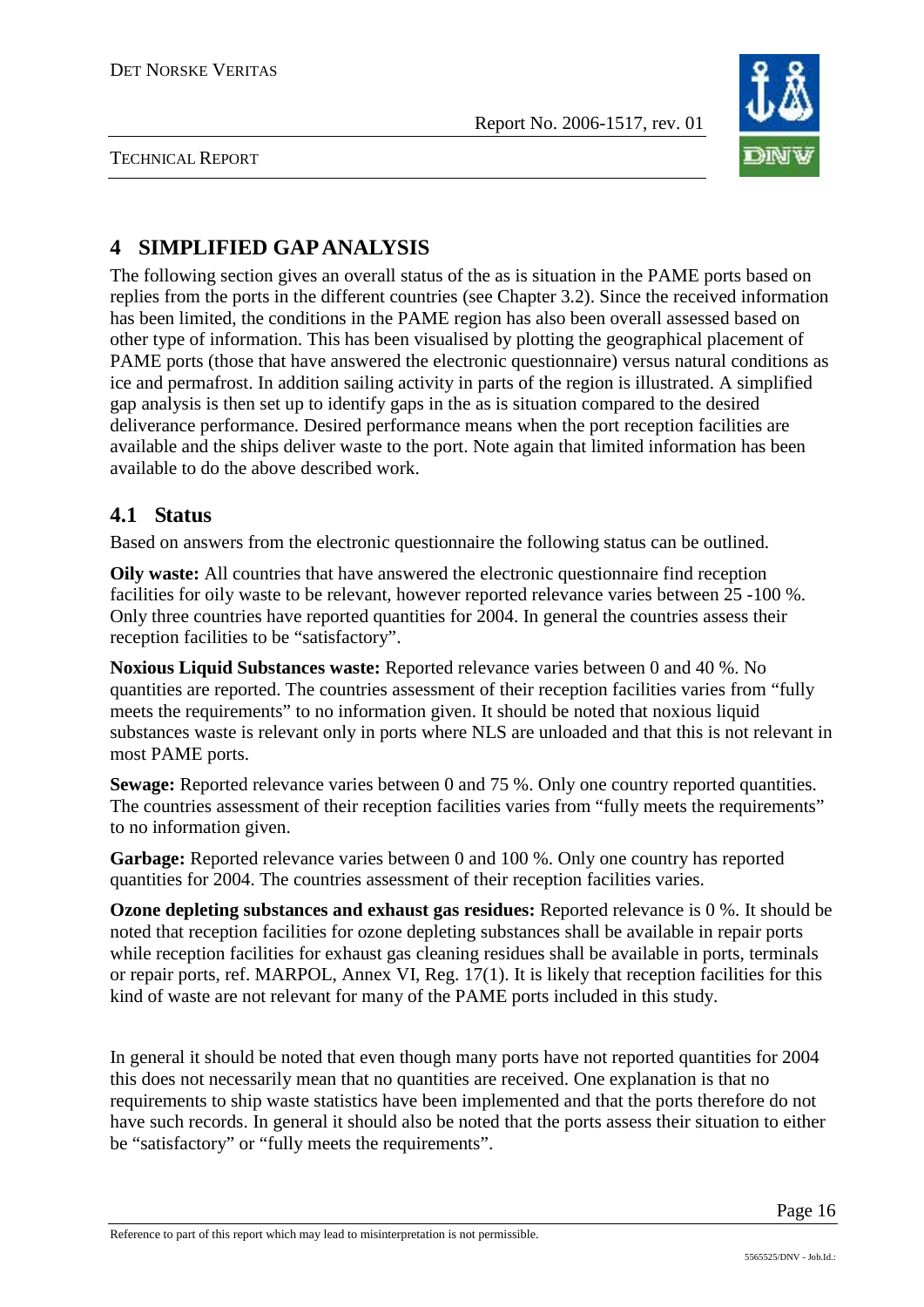

#### TECHNICAL REPORT

The above comments about status do not include the results from Russia and USA since the ports from these countries did not respond on the specific electronic questionnaire. USA has introduced a system with Certificates of Adequacy and based on received information it seems as if the situation in the specific ports is good. For Russia the only available information is the information from the IMO-database on port reception facilities which indicates that all the listed ports can receive some kind of oily waste.

If also the general comments received from the authorities in the different countries are included (not all countries have responded on this) it seems as most of the PAME countries still see some challenges with regard to the provision of adequate waste reception facilities.

Reliable data is provided through the electronic questionnaire filled in by the different ports that have responded, and the data quality is generally considered as good. In cases where the electronic questionnaire is not used, the amount of information and level of detail varies.

# **4.2 Geographical placement of PAME ports**

In order to carry out the simplified gap-analysis, the different ports that have answered the electronic questionnaire have been plotted on a map covering the actual PAME region, see Figure 4-1. Note that ports that have not answered the electronic questionnaire are not included on the map, i.e. ports from Russia and USA.

Ice conditions play a major role in these areas and therefore ice conditions are visualised in the same figure (Ref.  $/19$ ). Light blue indicates maximum ice edge on April  $1<sup>st</sup>$  2005 while darker blue indicates minimum ice edge on September  $1<sup>st</sup>$  2005. Ice edges are given to illustrate ice challenges, and thereby traffic challenges, in the given region at certain periods of the year.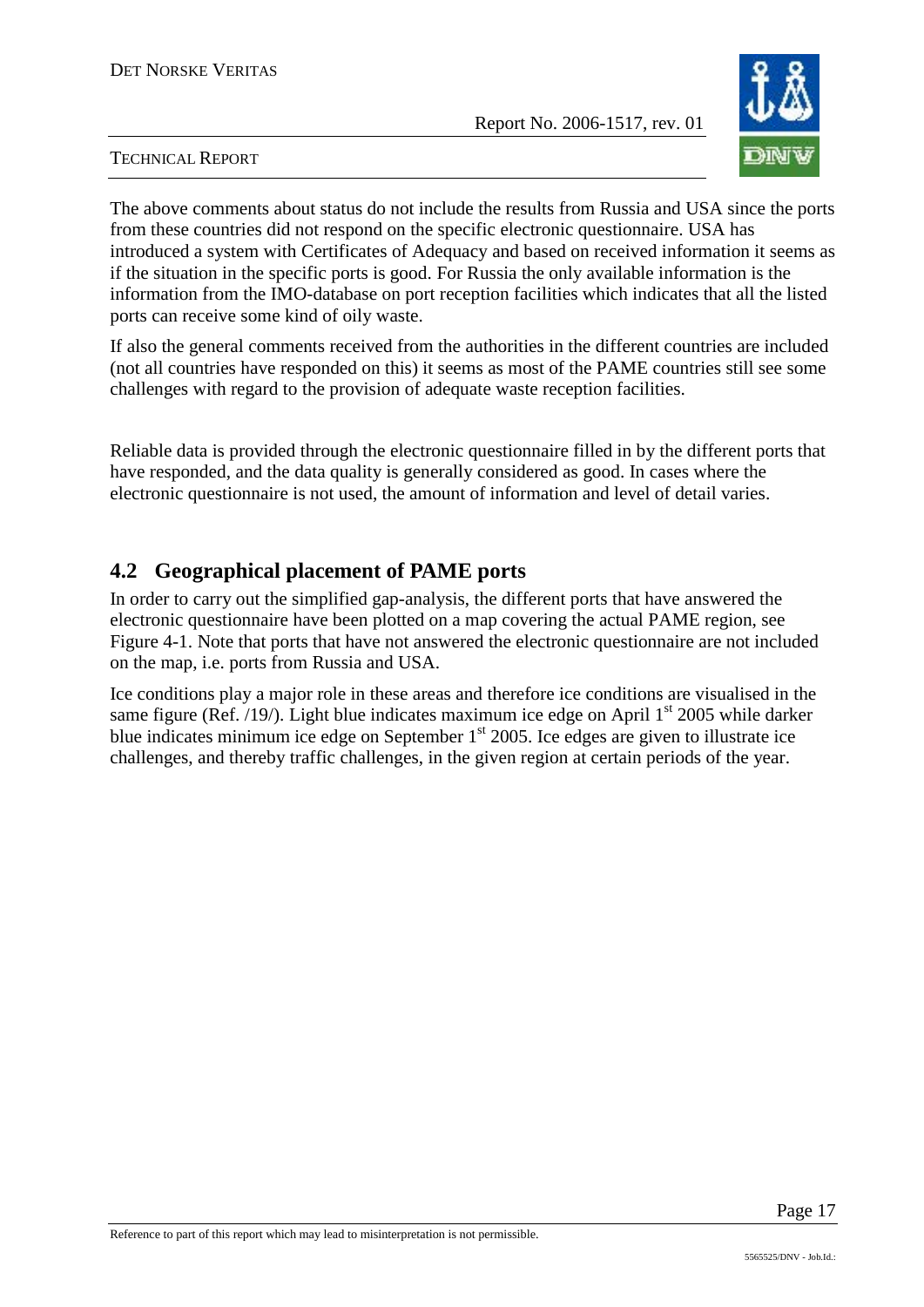

#### TECHNICAL REPORT



#### **Figure 4-1 Map covering the PAME region. Ports that have answered the electronic questionnaire are marked with a red point. Light blue indicates maximum ice edge (April**  1<sup>st</sup> 2005) while darker blue indicates minimum ice edge (September 1<sup>st</sup> 2005), (Ref. /19/).

As can be seen from Figure 4-1 many of the ports in Canada and Greenland may have challenges with ice when the ice edge is at its maximum. One port in Canada may even have challenges with ice when the ice edge is at its minimum.

A permafrost map may illustrate these extreme conditions even more. Figure 4-2 indicates the permafrost conditions in the actual region (Ref. /11/). As can be seen from the figure some of the included ports have continuous permafrost conditions while others have discontinuous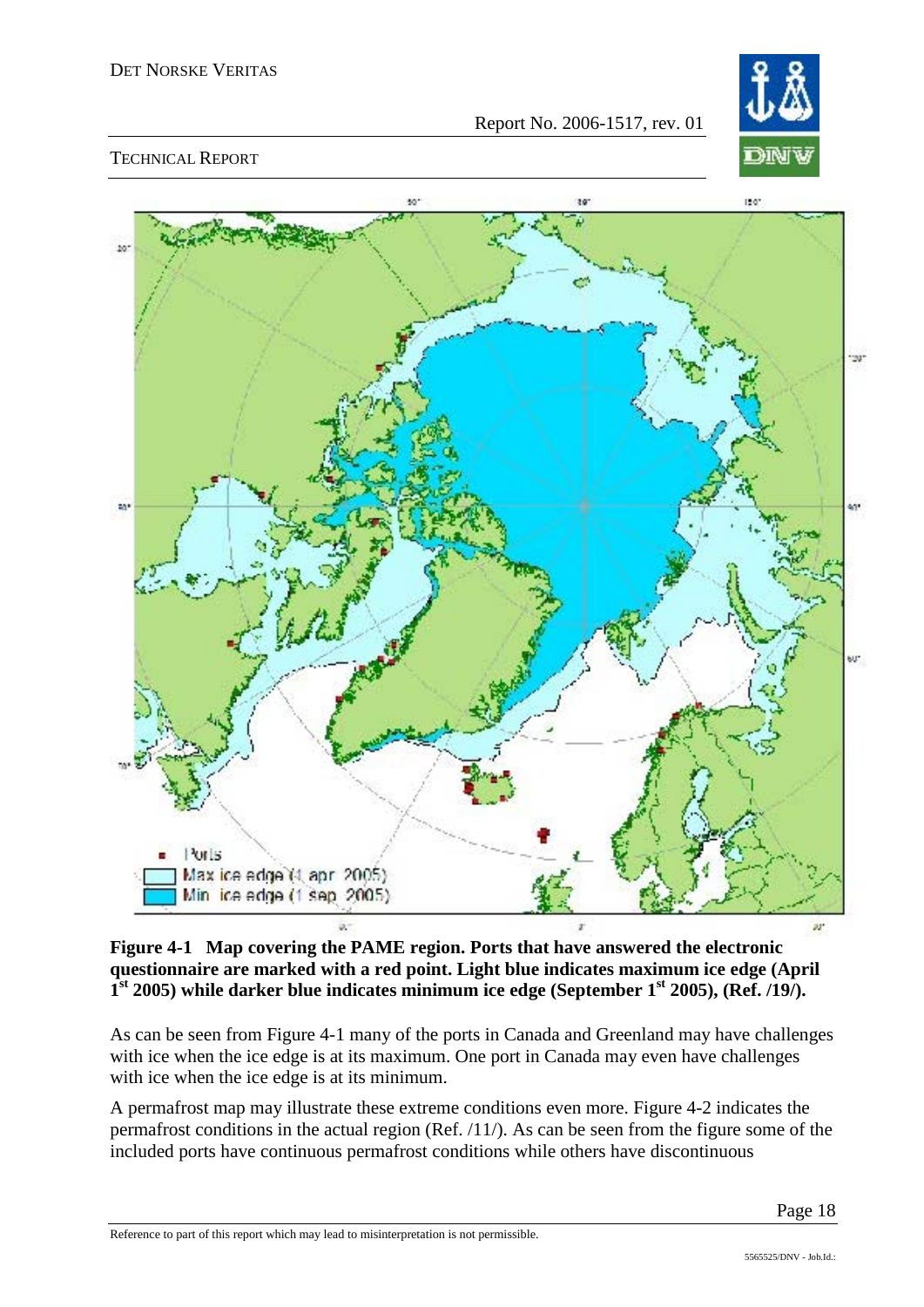

#### TECHNICAL REPORT

permafrost conditions. Permafrost conditions may make storage of ship waste a bigger challenge than in areas without permafrost.



**Figure 4-2 Permafrost conditions in the actual area (Ref. /11/).** 

The ice and permafrost conditions pointed out above are illustrated in order to demonstrate some of the challenges in the given area. Together with long distances and less populated areas these challenges indicate complexities in establishing systems for ship waste reception facilities.

These challenges have also been addressed earlier e.g. in the International Northern Sea Route Programme (Ref. /17/). In the summary of Working Paper "Guide for Ship-generated Waste Management on the Northern Sea Route" it is concluded that *"…in the Arctic there are very restricted possibilities of taking advantage of the experience related to handling of wastes which is used in other regions. For example, there is no possibility of reuse of lubricating oils. In this*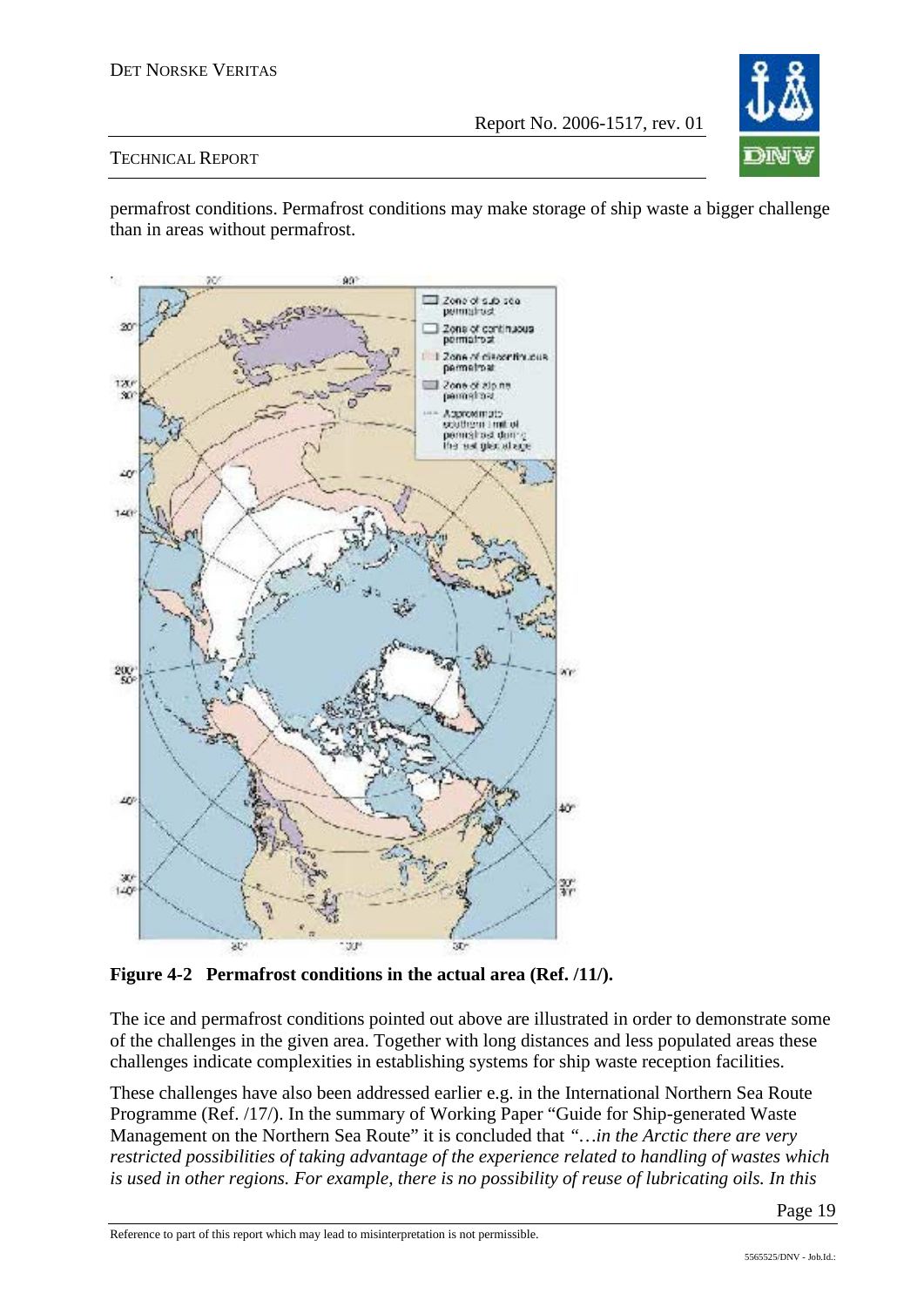

#### TECHNICAL REPORT

*connection there is no need to collect separately different kinds of oily residues and wastes".* It is further concluded the necessity to *"…utilize wastes to maximum extent and provide their reuse on board".* 

# **4.3 Ship traffic in the PAME region**

An indication of activity level and thereby need for reception facilities could be the ship traffic in the PAME region. In this limited project it has not been possible to investigate ship traffic in detail for all areas included in the study. However, as an example the situation in the area Lofoten-Barentshavet has recently been addressed in several projects and therefore data from this area is readily available.

Ship traffic in the Lofoten-Barentshavet area is dominated by cargo traffic (wet/dry bulk, container, other mixed cargo etc.), cruise traffic, fishing activities and transit transport of oil from Russia to the European market (Ref. /9/).

The cargo traffic in the ports from Bodø to Kirkenes constituted in year 2002 close to 9 % of the total cargo carried on sea in Norway. Table 4-1 lists the ports in this area and the total tons handled in year 2002 (Ref. /9/). As can be seen there is relatively much traffic in these ports with the port of Narvik as the largest one (mainly related to transport of iron ore).

| Port        | Total tons handled in year 2002 |
|-------------|---------------------------------|
| Narvik      | 13,000,831                      |
| Tromsø      | 720,693                         |
| Bodø        | 593,198                         |
| Alta        | 550,199                         |
| Hammerfest  | 452,574                         |
| Sortland    | 276,163                         |
| Lødingen    | 273,280                         |
| Hadsel      | 226,570                         |
| Øksnes      | 209,976                         |
| Vadsø       | 166,160                         |
| Sørvaranger | 155,479                         |
| Vågan       | 125,000                         |
| Andøy       | 72,039                          |
| Havøysund   | 34,730                          |
| Harstad     | 33,666                          |
| Vardø       | 26,304                          |
| Loppa       | 5663                            |

**Table 4-1 Cargo traffic in ports from Bodø to Kirkenes (Ref. /9/).** 

Figure 4-3 indicates number of calls in port from overseas cruise vessels to some of the most important ports in the actual area (Lofoten-Barentshavet), (Ref. /9/). As can be seen from the figure, numbers of calls in port is exceeding 100 calls for the most visited ports.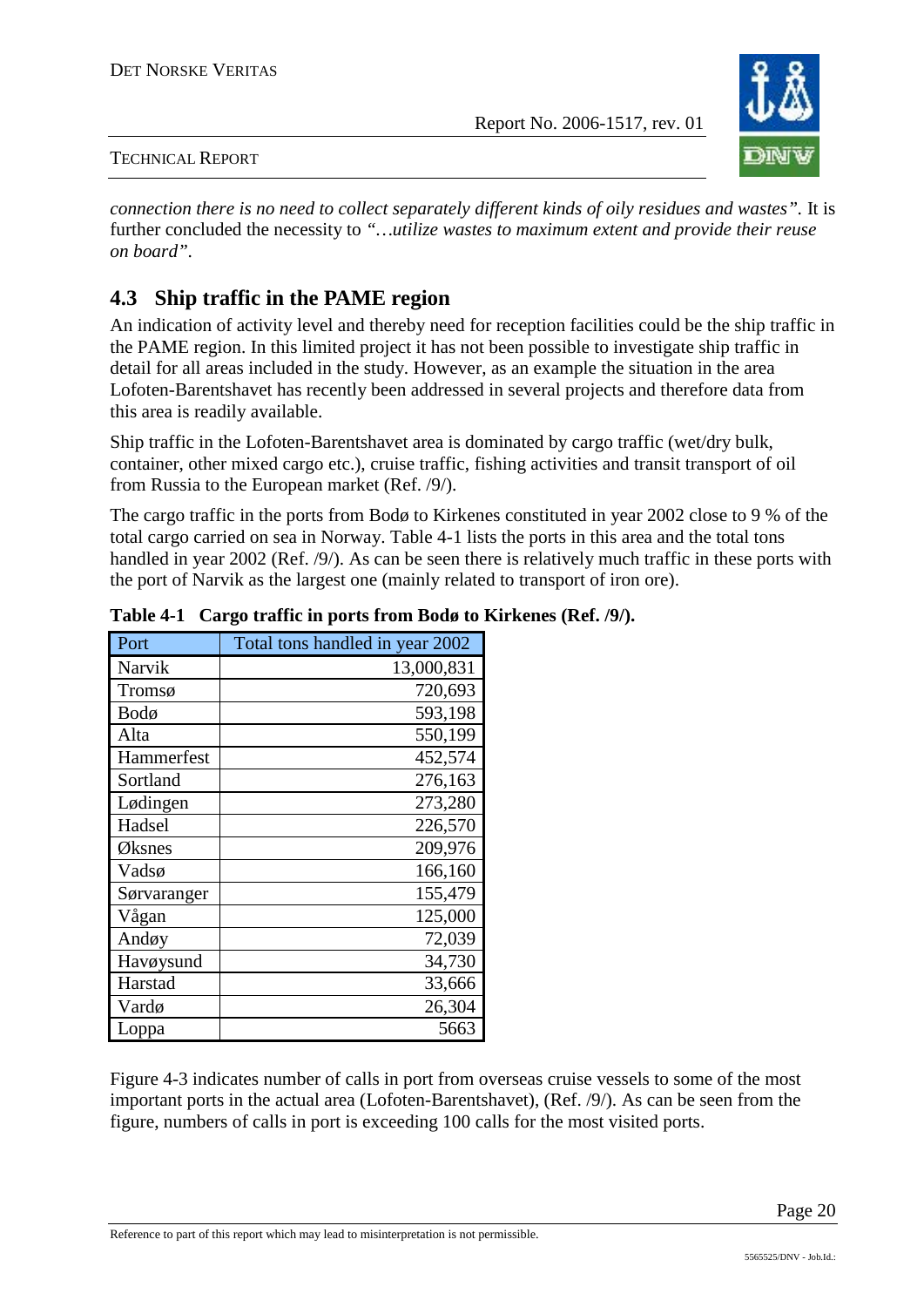



**Figure 4-3 Number of calls in port from overseas cruise vessels to some of the most important ports in the actual area. 2004 numbers are estimates (Ref. /9/).** 

In the actual area there is also considerable fishing activity. Figure 4-4 indicates sailing activity for Norwegian and foreign fishing vessels in the area north of Lofoten and the Barents Sea in February month 2001. For year 2003 it has been estimated that the fishing activity constitutes as much as 61 % of the ship traffic in the area Lofoten-Barentshavet (Ref. /9/).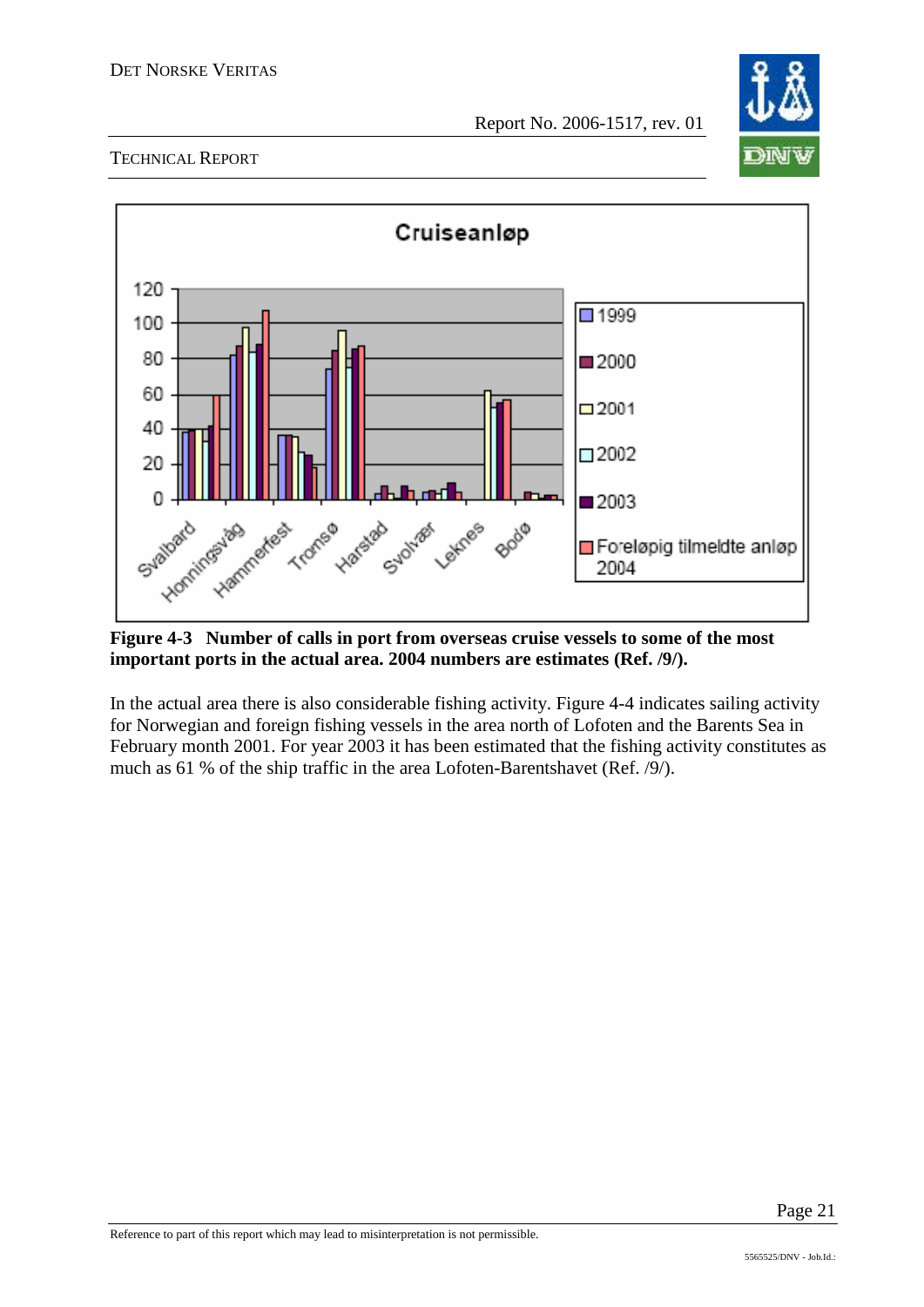

TECHNICAL REPORT



**Figure 4-4 Sailing activity for Norwegian and foreign fishing vessels in the area north of Lofoten and the Barents Sea in February month 2001 (Ref. /9/).** 

There is also considerable transport of oil from the ports of Varanday, Kolgojev, Archangelsk and Vito in Russia. The oil is transported in shuttle tankers to the fjord of Murmansk where the oil is loaded onto larger tankers for further transport to Europe. In the actual area it is therefore the shipment ports in Russia (and possible reloading ports in Norway) that need reception facilities for this type of traffic. Figure 4-5 indicates the ports of shipment and shipping routes for Russian oil traffic (Ref. /9/).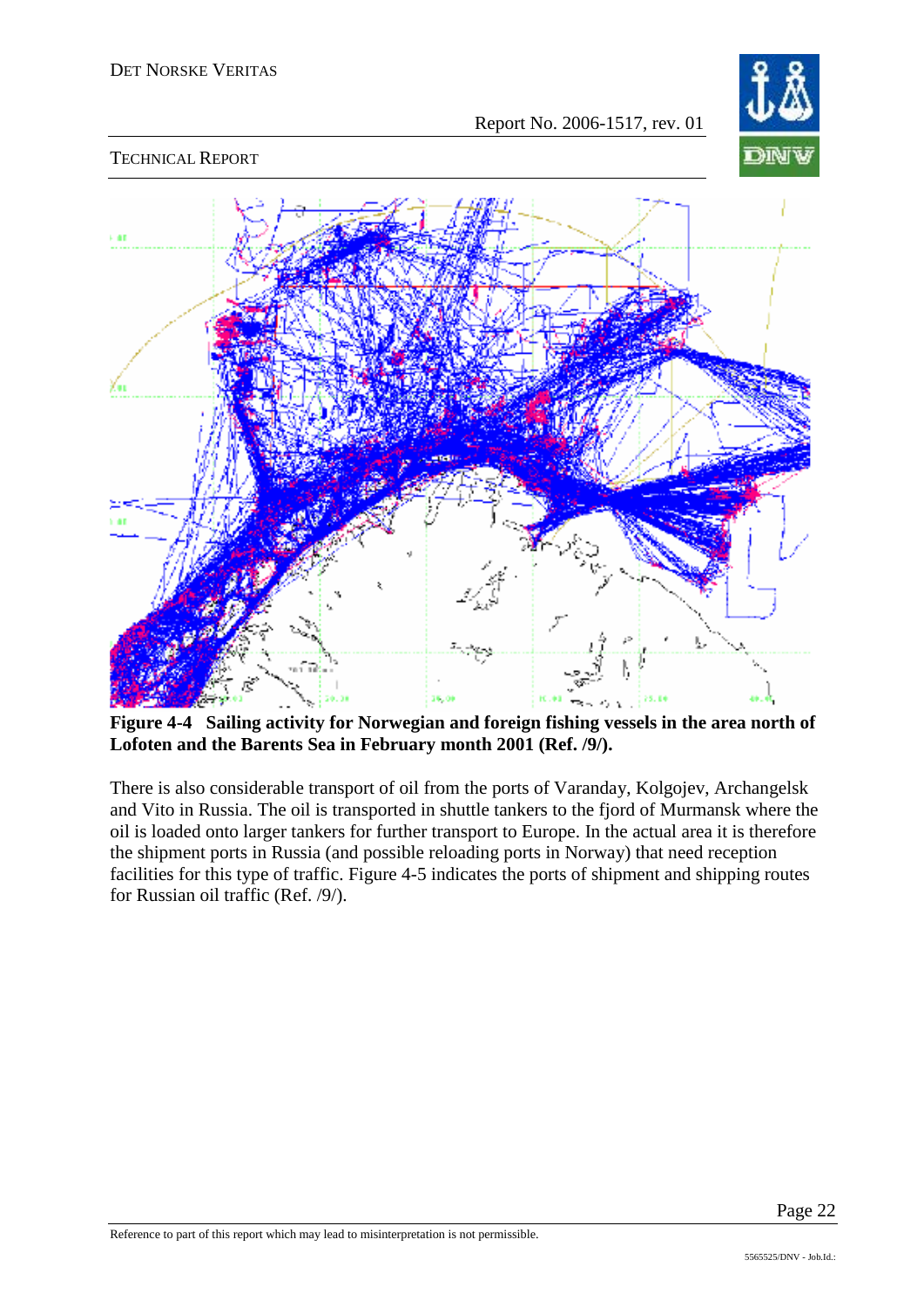

#### TECHNICAL REPORT



**Figure 4-5 Port of shipment and sailing routes for Russian oil traffic (Ref. /9/).** 

In addition to the above mentioned ship types there is also a military activity in the area Lofoten-Barentshavet. This activity includes activity from the Norwegian side by the Coastguard and the Norwegian Navy. From Russian side there is also considerable activity. However no indication of activity level from military activities has been available to this project.

The above overall analyses of the traffic situation in the Norwegian PAME ports demonstrate that there are great variations in sailing activity and sailing type in the actual area. This indicates the need for variations in type and scale of waste reception facilities.

A brief look is also taken into the situation in Canada based on information received from Canadian authorities (Ref. /6/). Transport Canada has earlier carried out studies on waste reception facilities and from one of these studies (Ref. /10/), the average total annual cargo tonnages for some of the selected Canadian PAME ports are available. The numbers represents the sum of total international cargo, international liquid bulk cargo, total domestic cargo and domestic liquid bulk cargo. The numbers are presented in Table 4-2. As can be seen from the table the activity in the listed ports varies much and is limited e.g. when compared with the Norwegian ports included in the study (see e.g. Table 4-1). Limited activity indicates limited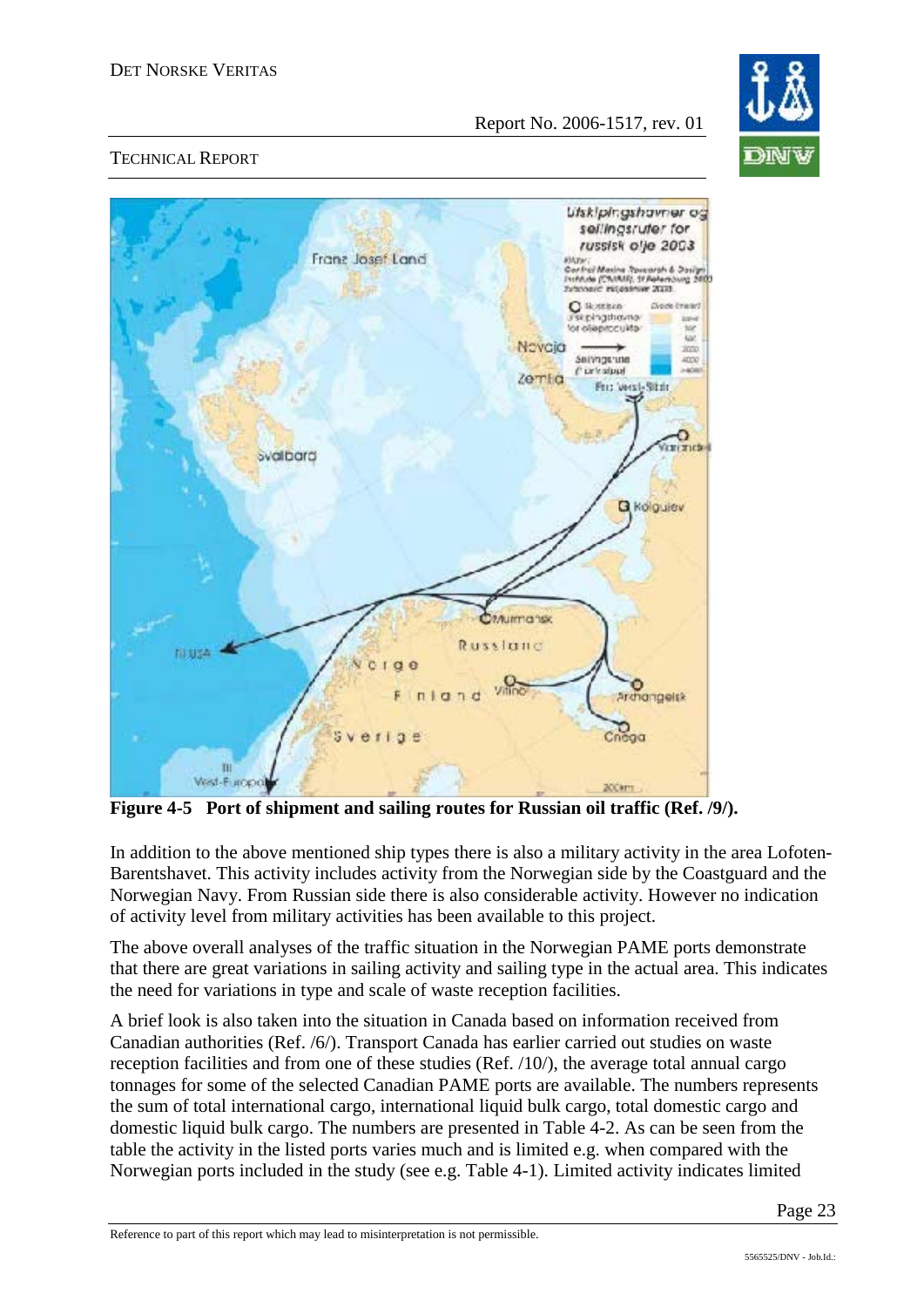

#### TECHNICAL REPORT

need for reception facilities. However facilities need to be available to serve the vessels calling the ports.

|              | Average total annual cargo |
|--------------|----------------------------|
| Port         | tonnage                    |
| Gjoa Haven   |                            |
| Pond Inlet   |                            |
| Rankin Inlet |                            |
| Paulatuk     |                            |
| Nanasivik    | $35,000 - 95,000$          |
| Tuktoyaktuk  | $10,000 - 70,000$          |
| Kuujjuaq     |                            |
| Churchill    | $420,000 - 550,000$        |

**Table 4-2 Average total annual cargo tonnage from ports in Canadian waters (Ref. /10/).**

-: Data not included in available documentation

Similar and more detailed considerations could be done for the other PAME countries included in this study. Within this limited project this has not been possible. It is however likely that similar variation will be found with regard to sailing patterns and activity level, and thereby need for reception facilities for the other PAME countries.

# **4.4 The GAP evaluation**

As may bee seen from Chapter 4.1 the ports that have answered the electronic questionnaire in general assess their provision of waste reception facilities for the different types of waste to be either "satisfactory" or "fully meets the requirements". With the limited available information it is difficult to state if this is truly correct. It is likely that some of the ports will deviate from the requirements outlined in MARPOL 73/78. Many of the ports also report that certain waste types are not relevant in the given port. For ozone depleting substances and exhaust gas residues the reported relevance is 0 %, which is very unlikely for all ports. A reported relevance of 0 % on garbage is also very unlikely for all ports in a country.

The answers from the authorities (limited information received from a few countries) indicate that most of the PAME countries still have some challenges with regard to waste reception facilities. Some countries emphasises their lack of facilities for noxious liquid substances and ozone depleting substances and exhaust gas residues. However, it should be noted that for some ports these types of waste may not be relevant.

The type of sailing traffic and sailing activity in the different parts of the PAME region varies a lot. For e.g. Norway it is evident that there is a lot of fishing activity in the PAME area. MARPOL 73/78 requires that also fishing vessels shall deliver their waste ashore. It is however uncertain if the requirements in MARPOL 73/78 are adequate enough to provide for enough reception facilities for smaller fishing vessels. However this is a general uncertainty on the principles of MARPOL that are not specific for the PAME region.

With different type of sailing traffic and sailing activity in different ports in the PAME region, ice conditions and permafrost conditions in mind it is evident that the need for ship waste reception facilities will vary a lot.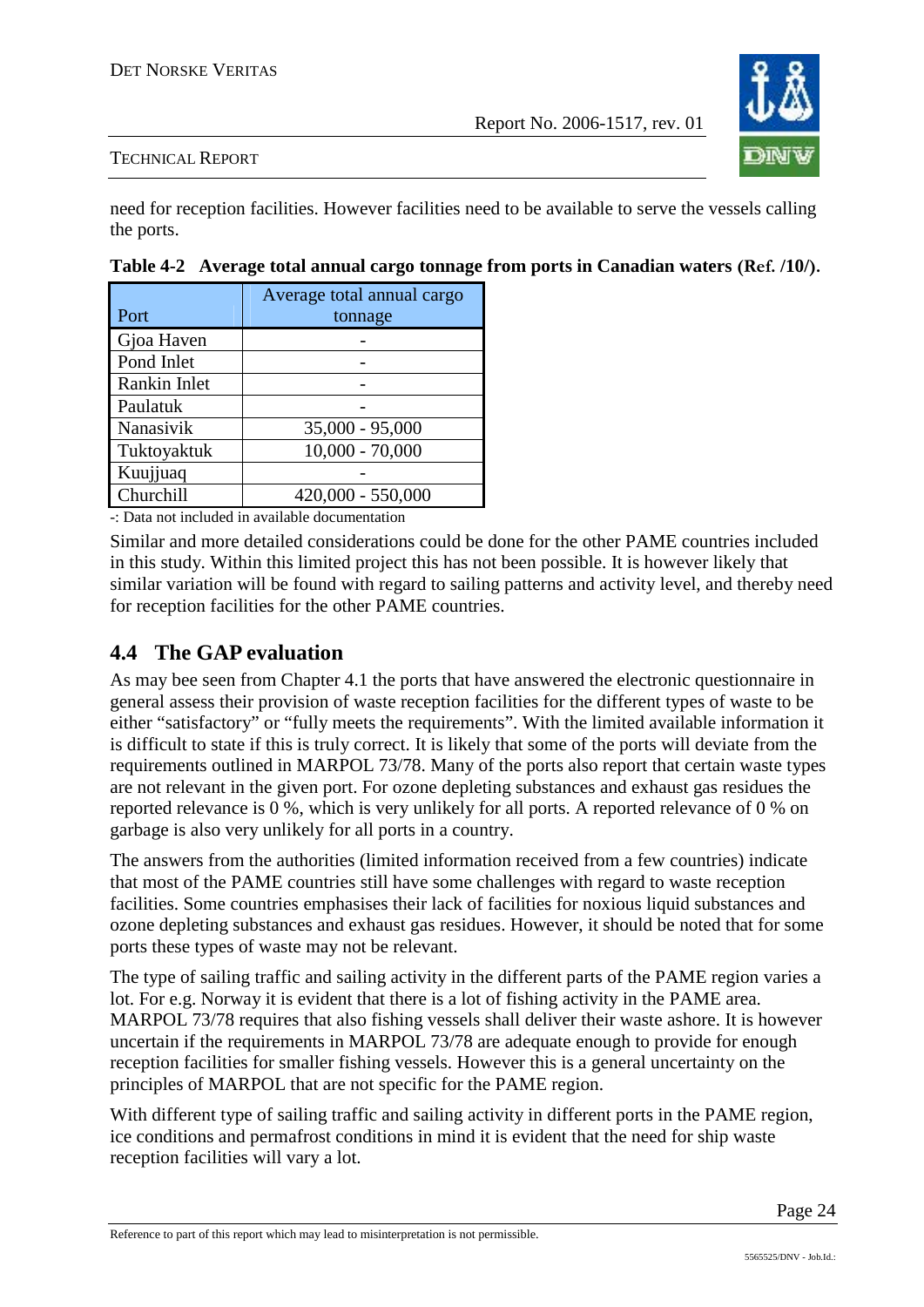

It should be noted that very limited information is available in particular from Russia, and that the answers from USA are not directly comparable with the other countries either.

Based on the limited available information it is difficult to establish a GAP more precisely than what is done above. However, it is documented that there is a GAP and that there is a need for harmonised guidelines on waste reception facilities for the PAME region.

# **5 PROPOSAL FOR IMPROVEMENTS**

As stated above the project has been faced with challenges in receiving enough detailed information in due time to draw substantial conclusions with regard to harmonised guidelines for ship waste reception facilities in the PAME region. Therefore in the following some already existing "systems" are addressed which could be a base for guidelines for the PAME region. It is recommended that these are further discussed in the PAME Working Group and that the direction of common guidelines for the PAME region thereafter is outlined by the group before actual guidelines are developed.

On a global scale the *MARPOL 73/78* (Ref. /1/) is designed to eliminate international pollution from vessels with operational waste discharge requirements set out in different annexes (I-VI). Compliance with these requirements will reduce the amount of pollution in the marine environment. As part of the implementation of this convention, IMO has developed a *Comprehensive Manual on Port Reception Facilities (Ref. /13/). This manual provides guidance* on the provision of reception facilities for ship-generated waste. As a complement to this manual the Marine Environment Protection Committee (MEPC) of IMO has developed *Guidelines for*  ensuring the adequacy of Port Waste Reception Facilities (Ref. /14/). These guidelines provide information relating to the ongoing management of existing facilities, as well as for the planning and establishment of new facilities. The guidelines are intended to:

- assist States in planning and providing adequate port waste reception facilities
- encourage States to develop environmentally appropriate methods of disposing of ships' wastes ashore.

It is recommended that the PAME countries implement these guidelines in the PAME region.

Several countries and regions have developed specific guidelines on reception facilities and waste management. One example is the Helsinki Commission who has elaborated and approved the *Strategy for Port Reception Facilities for Ship-generated Wastes and Associated Issues,* also known as the *Baltic Strategy*. This comprises a set of measures and regulations with the main goals to ensure ships' compliance with global and regional discharge regulations and to eliminate illegal discharges into the sea of all wastes from all ships. Within this cooperation The Baltic Ports Information System has been prepared which provides information on approximately 100 Baltic ports in Denmark, Poland, Lithuania, Latvia, Estonia and Russia. In this information system data can be retrieved either for a specific port or a specific type of waste. For a specific port information can be found on e.g. the waste management capabilities, handling fees, opening hours, notification terms, address and home page of the port (Ref. /15/). Similar systems should be considered for the PAME region.

The European Union have developed its own *EU directive 2000/59/EC of 27 November on port reception facilities for ship-generated waste and cargo residues (see Chapter 2.2). Five of eight* PAME countries are a part of the EU-regime and Denmark, Sweden and Finland as a part of EU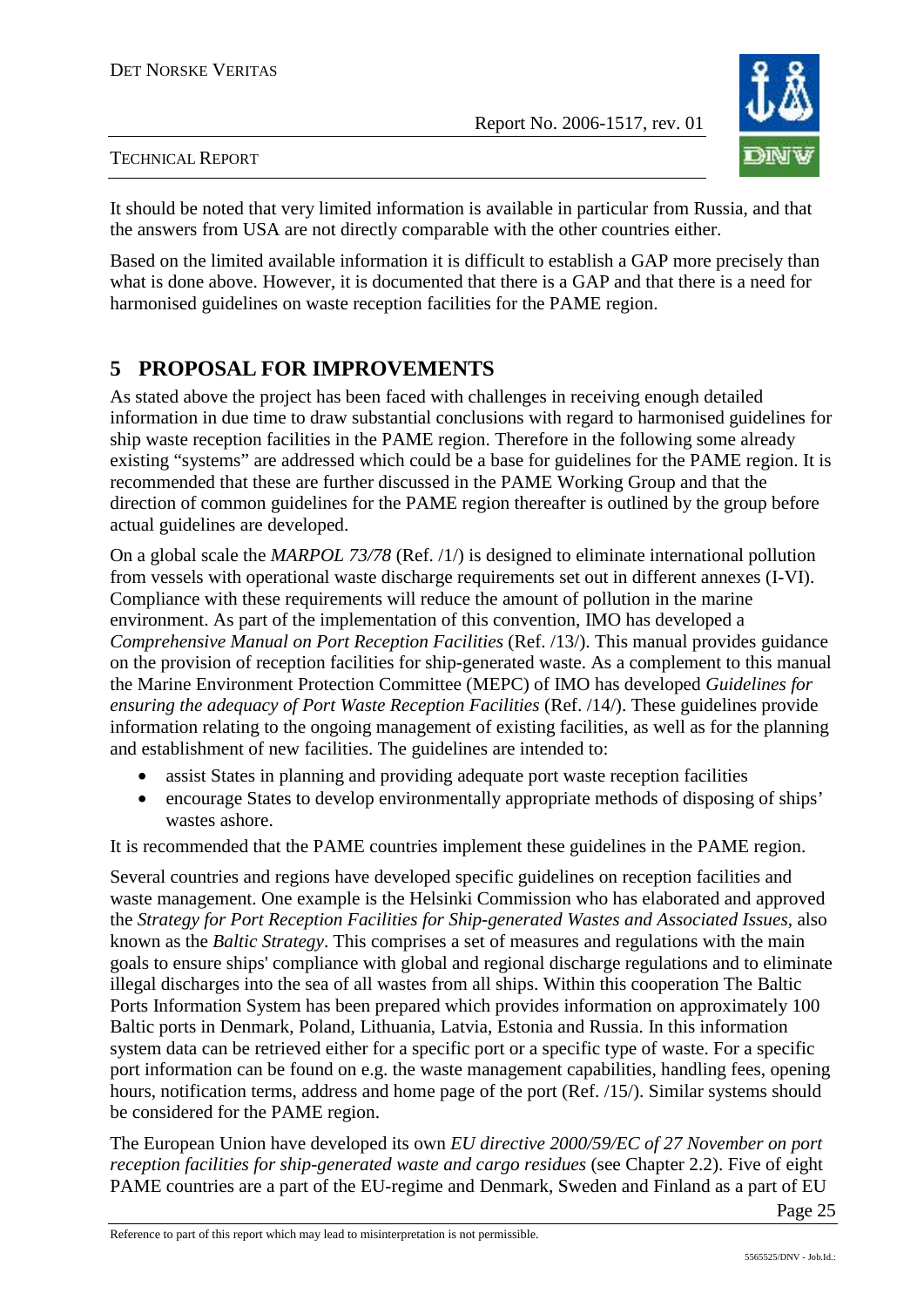

#### TECHNICAL REPORT

and Norway and Iceland are a part of the European Economic Area Agreement (EEA) and based on this agreement they have to act as a part of the EU-regime. This EU-directive is now under revision. As already mentioned an important regime outlined in this EU-directive is the so-called "no special fee" system which means that the vessel will be charged a fixed waste handling port fee irrespective of delivery of waste. Exempt from this fee is the delivery of bilge, sludge and slop as well as hazardous materials. For these waste types a waste handling fee will be defined based upon amount of waste delivered. It should also be noted that the same system has been implemented within the ports located around the Baltic Sea (Ref. /15/). This principle can also be considered for the ports in the PAME region.

United States Coast Guard (Ref. /16/) has issued *"A guide to waste management practices for shipping agents, waste haulers, shipping companies and port and terminal operators"* in which Certificates of Adequacy (COA's) are described. COA documents are issued by the Coast Guard and certify that a port or terminal meets the requirements of a reception facility required under MARPOL 73/78. It is further referred to Chapter 3.2.7 where these certificates are mentioned. Similar systems should be considered for the PAME region.

It is obvious that the PAME area is substantially different to other regions with regard to conditions such as urbanization, sailing type, sailing activity, sailing distances, ice conditions, permafrost conditions, vegetation, soil etc. In addition to the "natural" conditions the legal conditions and the current approach to the challenges also vary throughout the area. With these variations in mind it is also obvious that the need for and types of ship waste reception facilities will vary.

Based on this it is, again, recommended that the direction of common guidelines for the PAME region should be outlined before actual guidelines are developed. It is proposed that this direction should be pointed out by the PAME Working Group based, on among other, the above discussed and followed by the development of the harmonised guidelines.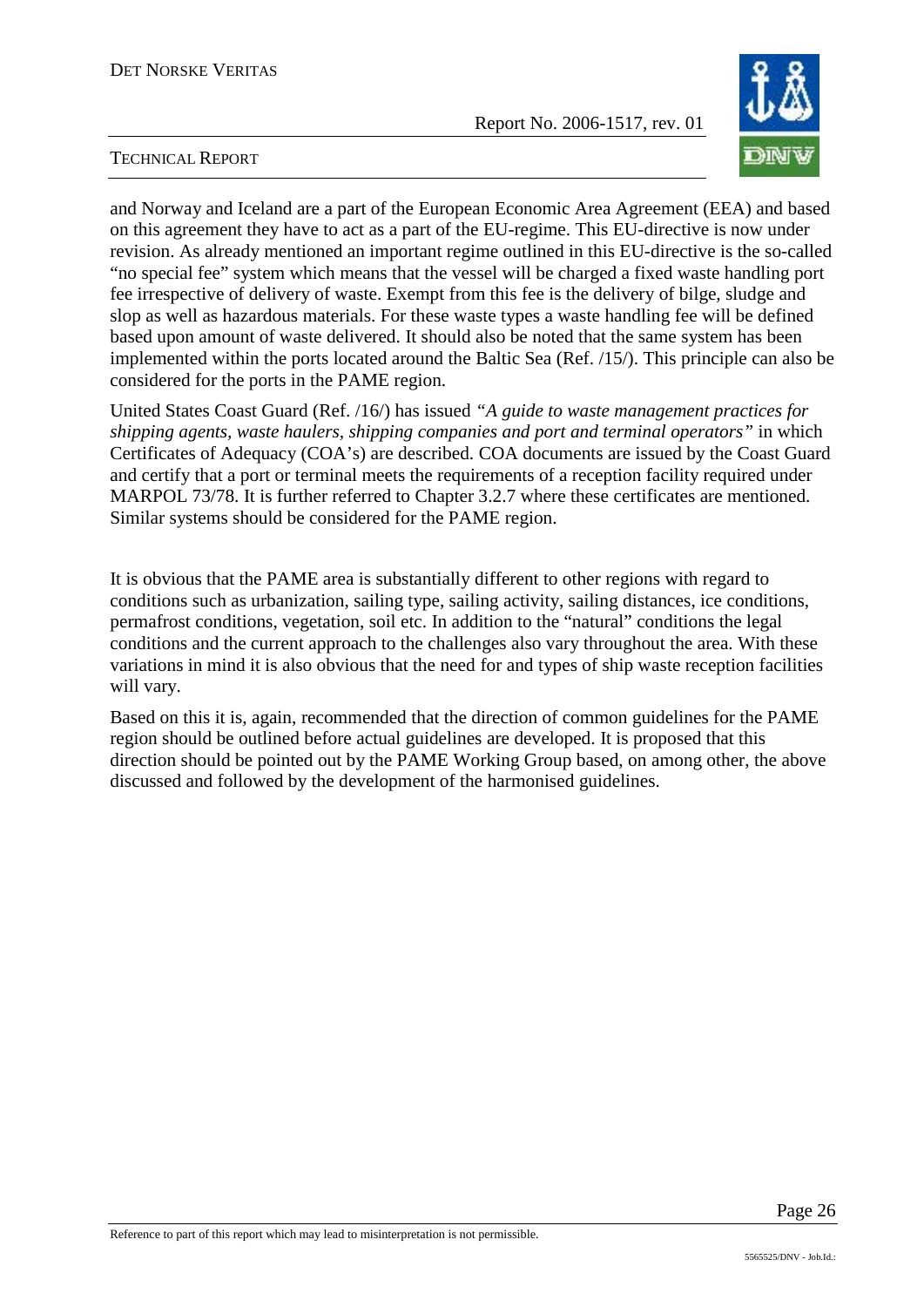

# **6 REFERENCES**

- /1/ MARPOL 73/78 Consolidated edition 2002, IMO 2002.
- /2/ E-mail correspondence with Russian representative in the Correspondence group on reception facilities in the PAME region, Mr. Yury Aleksandrovskiy. Date 07.04.2006.
- /3/ E-mail correspondence with Norwegian Maritime Directorate, Mr. Jens Henning Koefoed. Date 26.03.2006. Topic - reception facilities of the Russian Federation.
- $/4$  E-mail correspondence with USCG LCDR (Sel), Incident Management & Preparedness, Mr. Alexis L. Tune. Date 23.03.2006. Topic - Port Reception facilities in the PAME region.
- /5/ E-mail correspondence with Ministry of Environment and Nature, Greenland, Mr. Eskild Lund Sørensen. Date 23.01.2006.
- /6/ E-mail correspondence with Transport Canada Marine Safety, Mr Richard P. Rodericks. Date 26.10.2006.
- /7/ Transport Canada web page: http://www.tc.gc.ca/acts-regulations/GENERAL/A/awppa/menu.htm
- /8/ E-mail correspondence with Faroese Food, Veterinary and Environmental Agency, Faroe Islands, Suni Petersen. Date 07.11.2005.
- /9/ Utredning av konsekvenser av skipstrafikk i området Lofoten-Barentshavet. Kystdirektoratet, May 2004.
- /10/ Inventory of Reception Facilities for Marine Wastes in Canada, Phase II. Prepared for Canadian Coast Guard Transport Canada. February 1990. By Acres International Limited.
- /11/ Internet page of University of Wisconsin, Stevens point. http://www.uwsp.edu/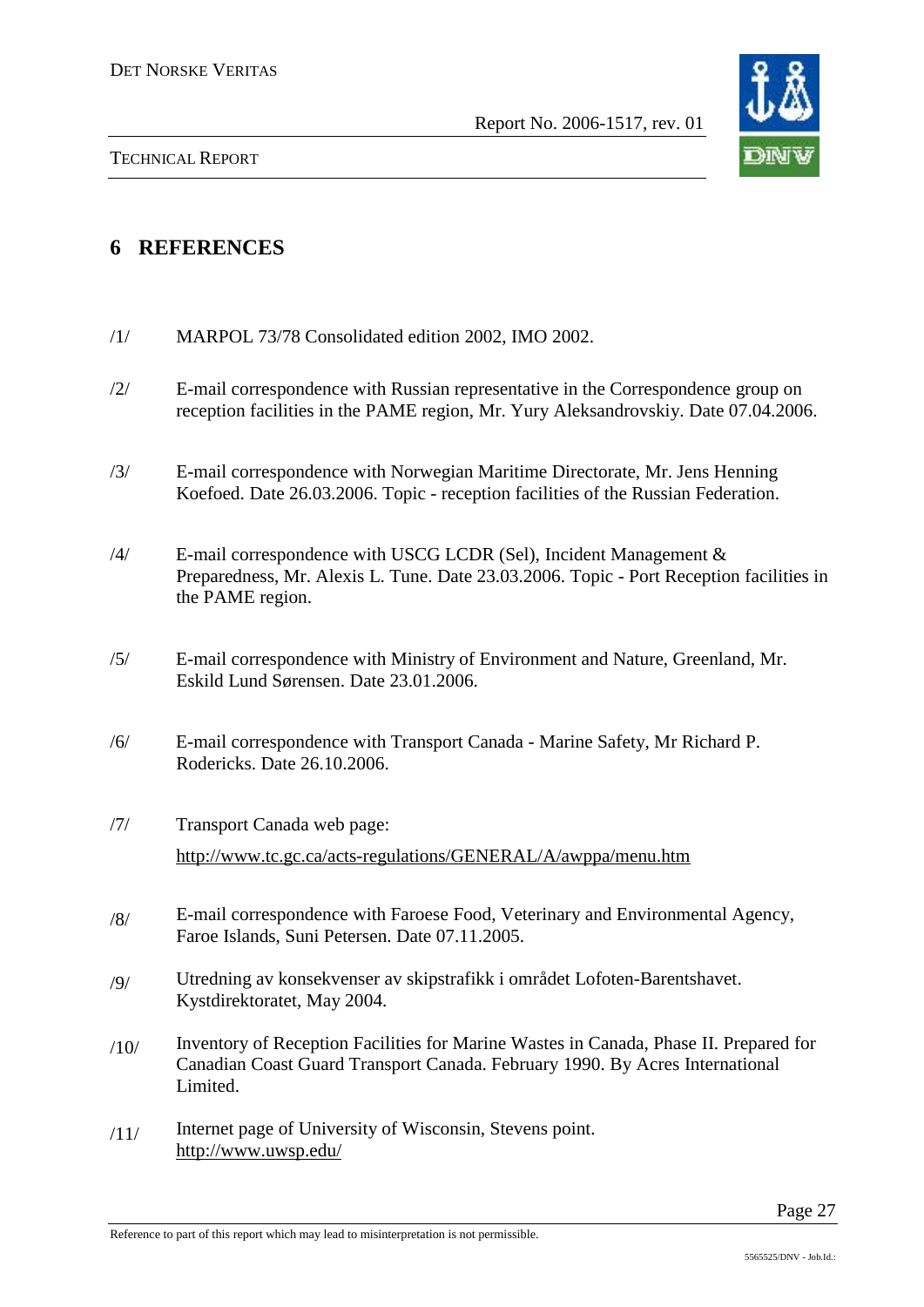

#### TECHNICAL REPORT

| /12/ | Environmental Information Portal on the internet page of Norwegian Maritime<br>Directorate:                                                                                                                         |
|------|---------------------------------------------------------------------------------------------------------------------------------------------------------------------------------------------------------------------|
|      | http://www.sjofartsdir.no/no/Sjofolk/Environmental_Information_Portal_/                                                                                                                                             |
| /13/ | International Maritime Organization. Comprehensive Manual on Port Reception<br>Facilities. 1999 Edition.                                                                                                            |
| /14/ | Guidelines for ensuring the adequacy of Port Waste Reception Facilities. Annex 2.<br>Resolution MEPC.83(44). Adopted on 13 March 2000.                                                                              |
| /15/ | Internet page of Helsinki Commission. Baltic Marine Environment Protection<br>Commission:                                                                                                                           |
|      | http://www.helcom.fi                                                                                                                                                                                                |
| /16/ | United States Coast Guard homepage:                                                                                                                                                                                 |
|      | http://www.uscg.mil/USCG.shtm                                                                                                                                                                                       |
| /17/ | Internet page of the International Northern Sea Route Programme, June 1993- March<br>1999. Summary of Working Paper No. 133-1999. II.6.12 "Guide for Ship-generated<br>Waste Management on the Northern Sea Route": |
|      | http://www.fni.no/insrop/defaultINSROP.html                                                                                                                                                                         |

- /18/ Internet page of the London Convention 1972: http://www.londonconvention.org/
- /19/ Data from National Snow and Ice Data Center. Internet page: http://nsidc.org/

- o0o -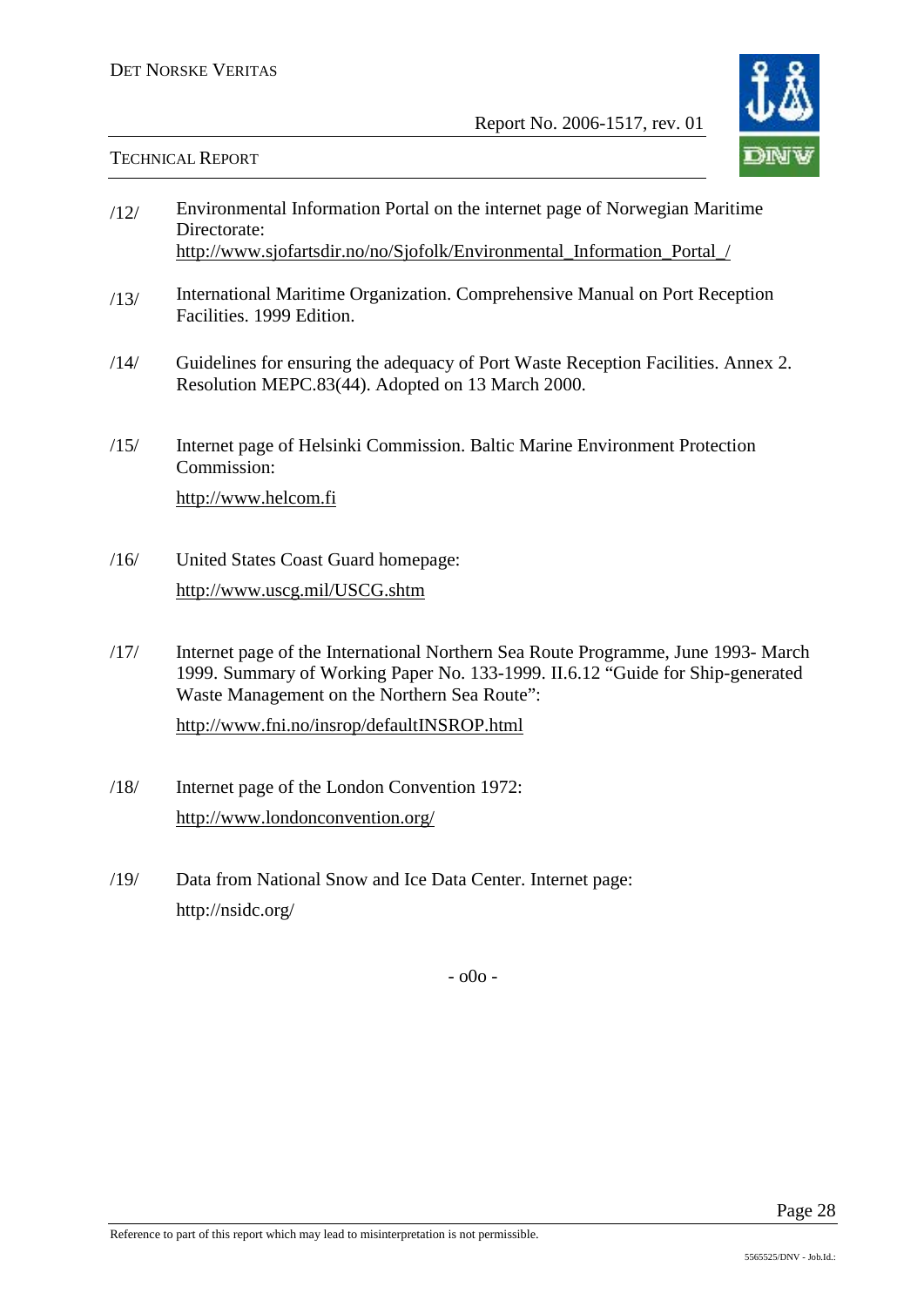DET NORSKE VERITAS

# **APPENDIX**

**A** 

# **SUMMARY OF REGULATIONS IN THE DIFFERENT ANNEXES OF MARPOL 73/78**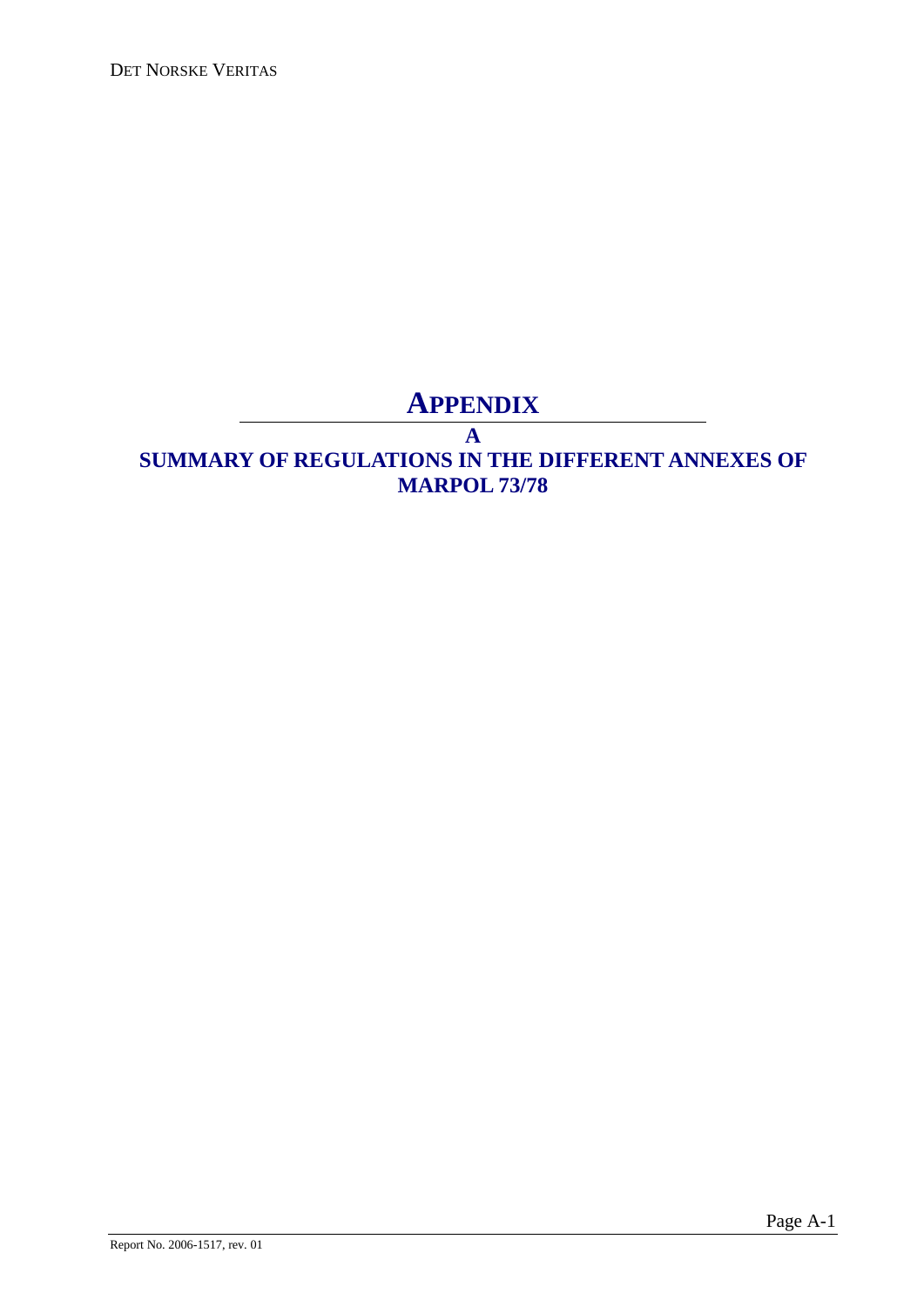This appendix presents a summary of the regulations in the different annexes of MARPOL 73/78.

## **A1 - Oil pollution (Annex I of MARPOL 73/78)**

The most important regulations for preventing pollution by oil from ships are contained in Annex I of MARPOL 73/78. Annex I entered into force  $2<sup>nd</sup>$  of October 1983.

Discharge into the sea of oil or oily mixture from ships is prohibited except when all the following conditions are satisfied, cf. regulation 9 in MARPOL 73/78 Annex I:

- a) For an oil tanker, except as provides for in subparagraph b) below, when:
	- i) the tanker is not within a special area;
	- ii) the tanker is more than 50 nautical miles from the nearest land:
	- iii) the tanker is proceeding en route;
	- iv) the instantaneous rate of discharge of oil content does not exceed 30 litres per nm;
	- v) the total quantity of oil discharge into the sea does not exceed for existing tankers 1/15,000 of the total quantity of the particular cargo of which the residue formed a part, and for new tankers 1/30,000 of the total quantity of the particular cargo of which the residue formed a part; and
	- vi) the tanker has in operation an oil discharge monitoring and control system and a slop tank arrangement as required in MARPOL 73/78 Annex I.
- b) From a ship of 400 tons gross tonnage and above other than an oil tanker and from machinery space bilges excluding cargo pump-room bilges of an oil tanker unless mixed with oil cargo residues, when:
	- i) the ship is not within a special area;
	- ii) the ship is proceeding en route;
	- iii) the oil content of the effluent without dilution does not exceed 15 parts per million (ppm); and
	- iv) the ship has in operation equipment as required by the annex.
- c) Ship less than 400 tons gross tonnage other than an oil tanker whilst outside the special area, the Administration shall ensure that the equipped as far as practicable and reasonable with installations to ensure the storage of oil residues on board and their discharge to reception facilities or into the sea in compliance with the requirements in subparagraph a) above.

The prohibition of discharge of oil and oily mixture shall not apply if, cf. regulation 11 in MARPOL 73/78 Annex I:

- a) the discharge into the sea of oil or oily mixture is necessary for the purpose of securing the safety of a ship or saving life at sea; or
- b) the discharge into the sea of oil or oily mixture is resulting from damage to a ship or its equipment (provided that all reasonable precautions have been taken after the occurrence of the damage or the discovery of the discharge for the purpose of preventing or minimizing the discharge and the owner or the master acted either with intent to cause damage or recklessly and with knowledge that damage would probably result); or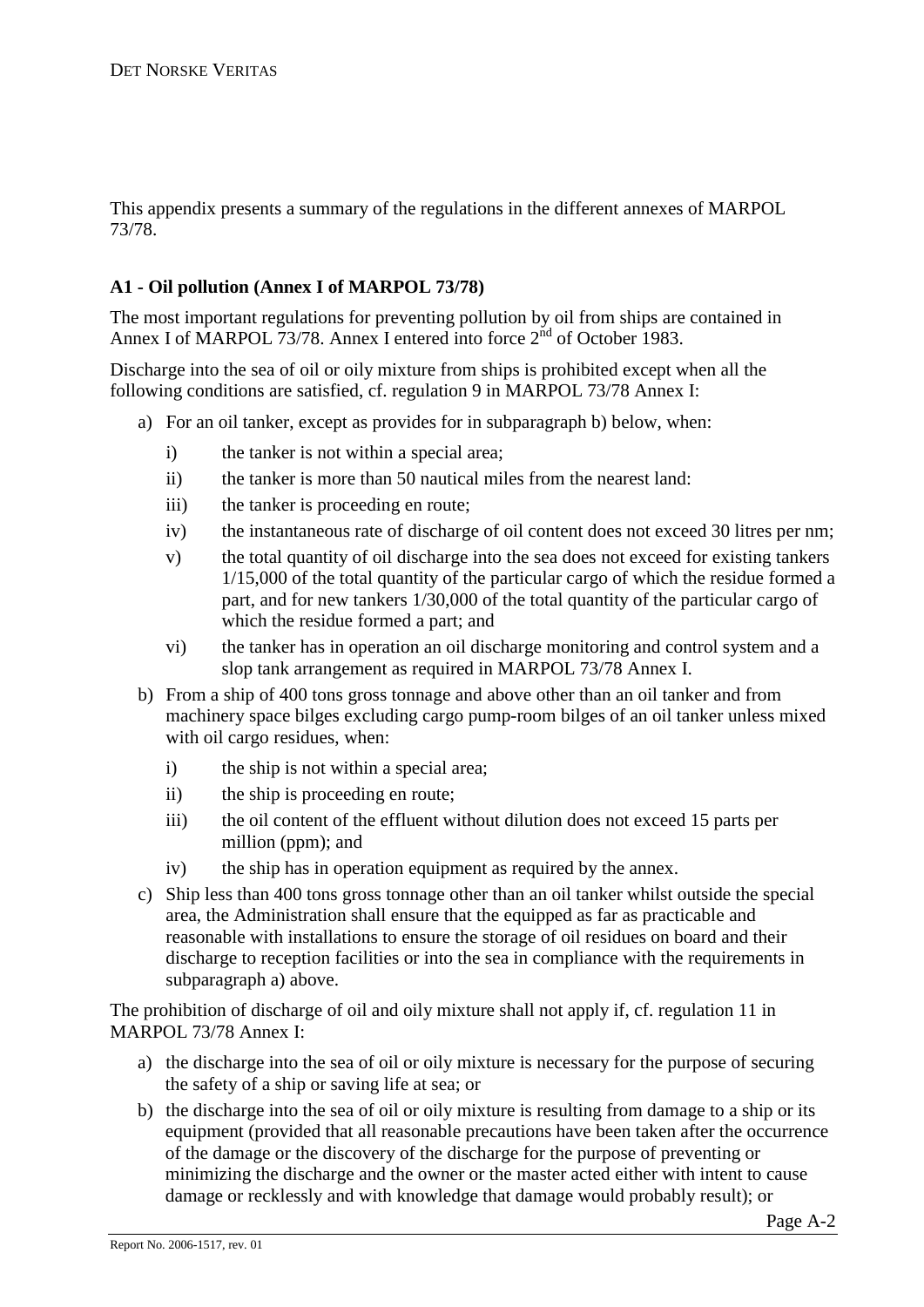c) the discharge into the sea of substances containing oil, approved by the Administration, when being used for the purpose of combating specific pollution incidents in order to minimize the damage from pollution

Every ship of 400 tons gross tonnage and above shall be provided with a tank or tanks of adequate capacity, having regard to the type of machinery and length of voyage, to receive the oil residues (sludge) which cannot be dealt with otherwise in accordance with the requirements, such as those resulting from the purification of fuel and lubricating oils and oil leakages the machinery spaces. New ships shall be designed and constructed so as to facilitate their cleaning and the discharge of residues to reception facilities, cf. regulation 17 in Annex I, MARPOL 73/78.

The requirements are stricter in a number of "special areas". The arctic area is not defined as "special areas" in Annex I, and will because of that reason not be discussed in this project.

The Government of each Party undertakes to ensure the provision at oil terminals, repair ports, and in other ports which ships have oily residues to discharge, of facilities for the reception of such residues and oily mixtures as remain from oil tankers and other ships adequate to meet the needs of the ships using them without causing undue delay ship, cf. regulation 12 in Annex I, MARPOL 73/78.

Reception facilities shall be provided in:

- a) all ports and terminals in which oil is loaded into oil tankers where such tankers have immediately prior to arrival completed a ballast voyage of not more than 72 hours or not more than 1.200 nm;
- b) all ports and terminals in which oil other than crude oil in bulk is loaded at an average quantity of more than 1.000 metric tons per day;
- c) all ports having ship repair yards or tank cleaning facilities;
- d) all ports and terminals which handle ships provided with the sludge tank(s) required by regulation 17 of this annex;
- e) all ports in respects of oily bilge waters and other residues, which cannot be discharged in accordance with regulation 9 of this annex; and
- f) all loading ports for bulk cargoes in respect of oil residues from combination carriers which cannot be discharged in accordance with regulation 9 of this annex.

#### **A2 - Noxious liquid substances (NLS), (chemicals) in bulk-tank cleaning after discharge of cargo (Annex II of MARPOL 73/78)**

MARPOL 73/78 Annex II regulates in details the discharge criteria and measures for the control of pollution by noxious liquid substances (NLS) carried in bulk. Annex II entered into force  $6<sup>th</sup>$ of April 1987.

Some 250 substances were evaluated and included in the list appended to the Convention. The discharge of their residues is allowed only to reception facilities until certain concentrations and conditions (which vary with the category of substances) are complied with. In any case, no discharge of residues containing noxious substances is permitted within 12 miles of the nearest land. More stringent restrictions applied to the Baltic and Black Sea areas.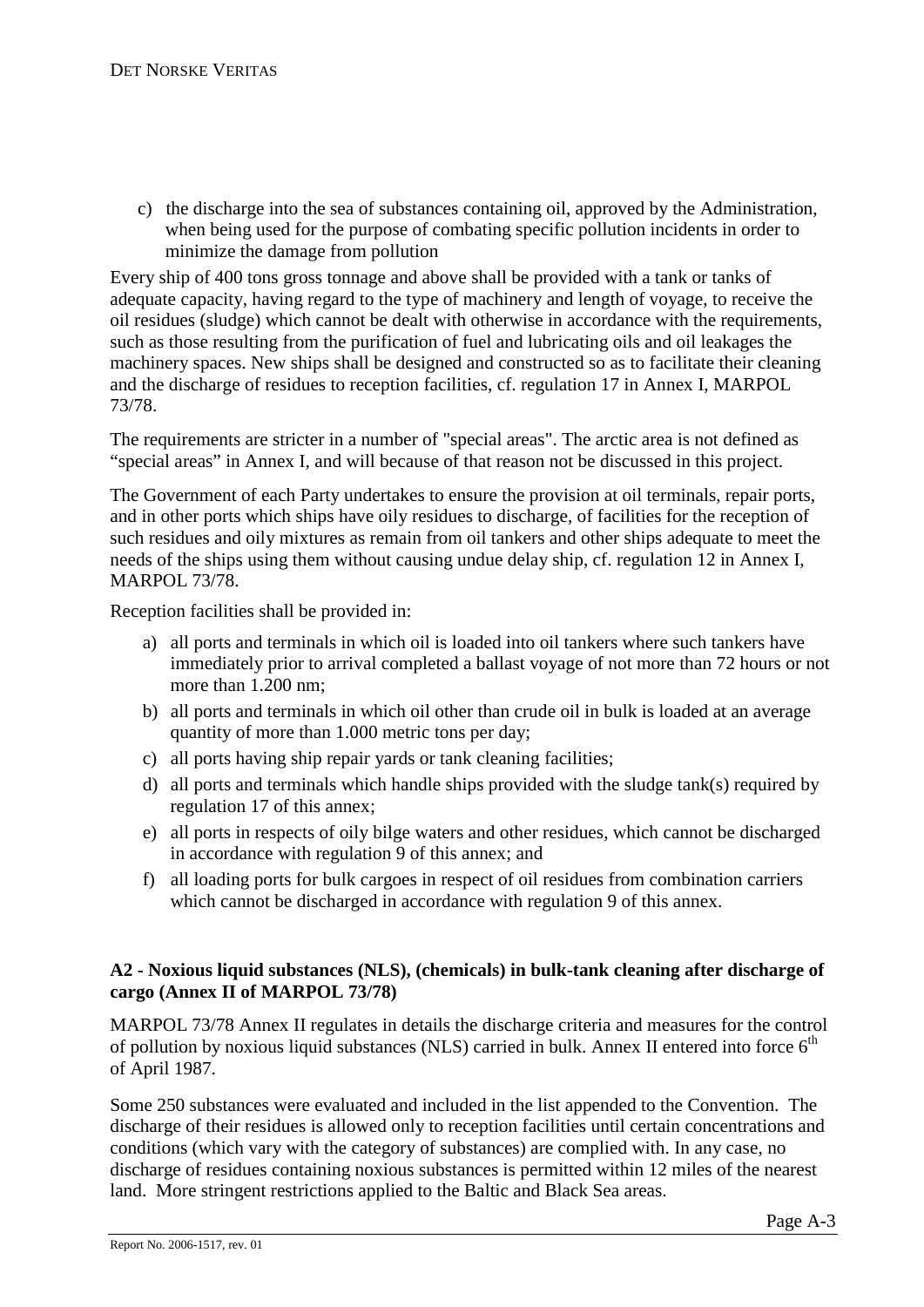The prohibition of discharge of noxious liquid substances shall not apply if, cf. regulation 6 in MARPOL 73/78 Annex II:

- d) the discharge into the sea of noxious liquid substance or mixtures containing such substances is necessary for the purpose of securing the safety of a ship or saving life at sea; or
- e) the discharge into the sea of noxious liquid substance or mixtures containing such substances is resulting from damage to a ship or its equipment (provided that all reasonable precautions have been taken after the occurrence of the damage or the discovery of the discharge for the purpose of preventing or minimizing the discharge and the owner or the master acted either with intent to cause damage or recklessly and with knowledge that damage would probably result); or
- f) the discharge into the sea of noxious liquid substance or mixtures containing such substances, approved by the Administration, when being used for the purpose of combating specific pollution incidents in order to minimize the damage from pollution.

The Government of each Party to the Convention undertakes to ensure the provision of reception facilities according to the needs ships using ports, terminals or repair ports as follows, cf. regulation 7 in Annex II, MARPOL 73/78:

- a) cargo loading and unloading ports and terminals shall have facilities adequate for reception without undue delay to ships of such residues and mixtures containing noxious liquid substances as would remain for disposal from ships carrying them as a consequence of application of this Annex; and
- b) ship repair ports undertaking repairs to chemical tankers shall have facilities adequate for the reception of residues and mixtures containing noxious liquid substances.

A revised Annex II has been adopted and includes a new four-category categorization system for noxious and liquid substances. The revised annex is expected to enter into force on  $1<sup>st</sup>$  of January 2007.

# **A3 - Sewage (Annex IV of MARPOL 73/78)**

The most important regulations for preventing pollution by sewage from ships are contained in Annex IV of MARPOL 73/78. Annex IV entered into force 27<sup>th</sup> of September 2003. A revised Annex IV has later been adopted and entered into force  $1<sup>st</sup>$  of August 2005. The revised Annex will be discussed here.

Annex IV apply to the following ships engaged in international voyages, cf. regulation 2 in MARPOL 73/78 Annex IV:

- a) new ships of 400 gross tonnage and above and new ships which are certified to carry more than 15 persons.
- b) existing ships of 400 gross tonnage and above and new ships which are certified to carry more than 15 persons, five years after the date of entry into force of Annex IV.

Discharge of sewage into the sea is prohibited, except when, cf. regulation 9 and 11 in MARPOL 73/78 Annex IV: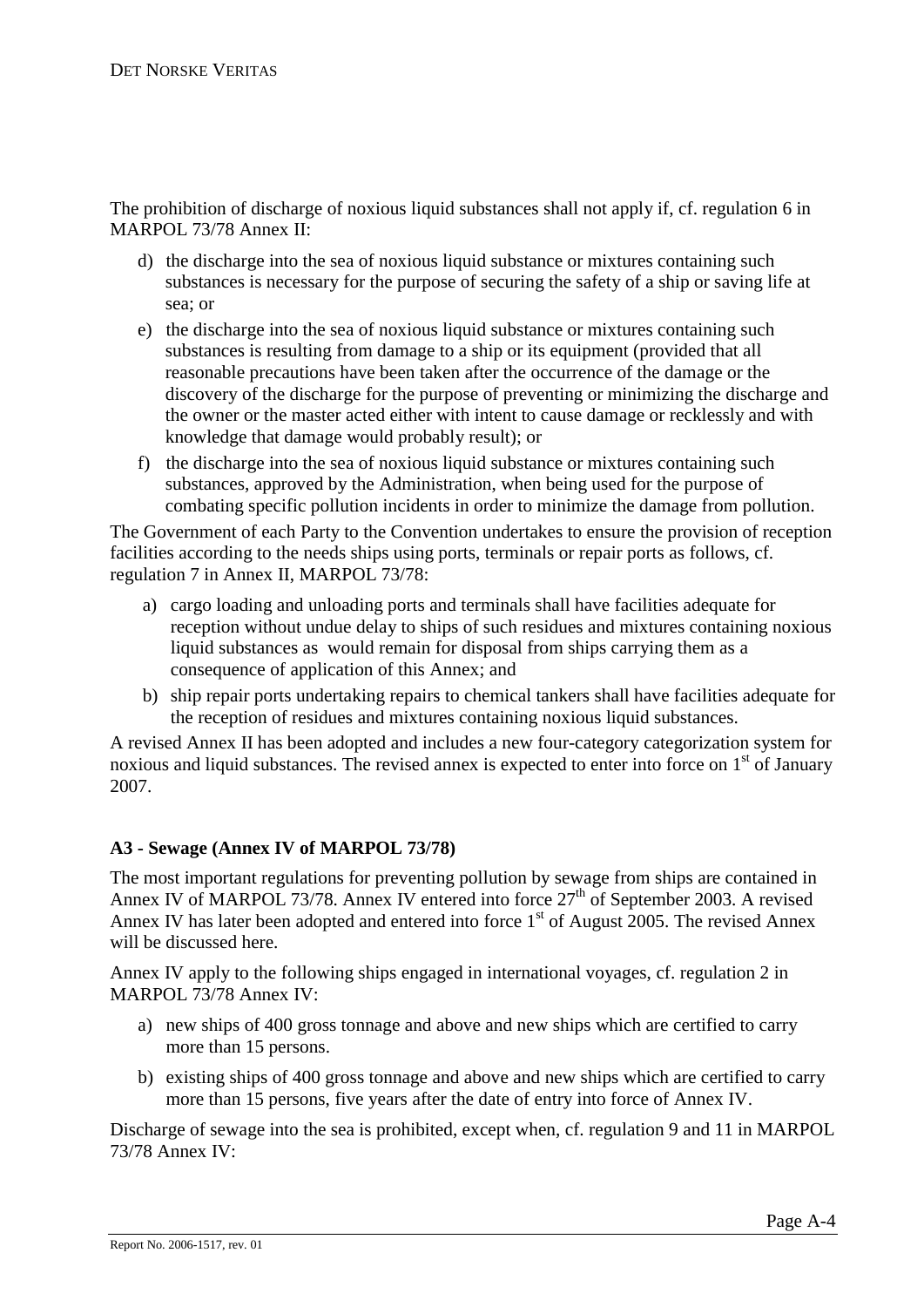- a) the ship is discharging comminuted and disinfected sewage using a system approved by the Administration at a distance of more than 3 nm from the nearest land. Such system shall be fitted with facilities to the satisfaction of the Administration, for the temporary storage of sewage when the ship is less than 3 nm from the nearest land. Sewage whish is not comminuted or disinfected can be discharged into the sea at a distance of more than 12 nm from the nearest land. Sewage that has been stored in holding tanks shall, in any case, not be discharged instantaneously but at a moderate rate when the ship is en route and proceeding at not less than 4 knots; the rate of discharge shall be approved by the Administration based upon developed by the Organization, or
- b) the ship has in operating an approved sewage treatment plant which has been certified by the Administration, in compliance with the standards and test methods developed by the Organization.

If the ship does not have one of these two sewage systems, they need to have a holding tank of the capacity to the satisfaction of the Administration for the retention of all sewage, having regard to the operation of the ship, the number of persons on board and other relevant factors. The holding tank shall be constructed to the satisfaction of the Administration and shall have a means to indicate visually the amount of its contents, cf. regulation 9 in MARPOL 73/78 Annex IV.

The prohibition of discharge of sewage shall not apply if, cf. regulation 3 in MARPOL 73/78 Annex IV:

- a) the discharge of sewage from a ship is necessary for the purpose of securing the safety of a ship or saving life at sea; or
- b) the discharge of sewage resulting from damage to a ship or its equipment if all reasonable precautions have been taken before and after the occurrence of the damage for the purpose of preventing or minimizing the discharge.

The Government of each Party to the Convention, which requires ships operating in waters under its jurisdiction and visiting ships while in its waters to comply with requirements of regulation 11, undertakes to ensure the provision of facilities at ports and terminals of the reception of sewage, without causing delay to ships, adequate to meet the needs of the ship using them, cf. regulation 12 in MARPOL 73/78 Annex IV.

# **A4 - Garbage (Annex V of MARPOL 73/78)**

The most important regulations for preventing pollution by garbage from ships are contained in Annex V of MARPOL 73/78. Annex V entered into force 31<sup>st</sup> of December 1988. The Annex deals with different types of garbage and specifies the distances from land and the manner in which they may be disposed of.

The disposal into the sea of all plastics, including but not limited to synthetic ropes, synthetic fishing nets, plastic garbage bags and incineration ashes from plastic products which may contain toxic or heavy metal residues is prohibited, cf. regulation 3 in MARPOL Annex V.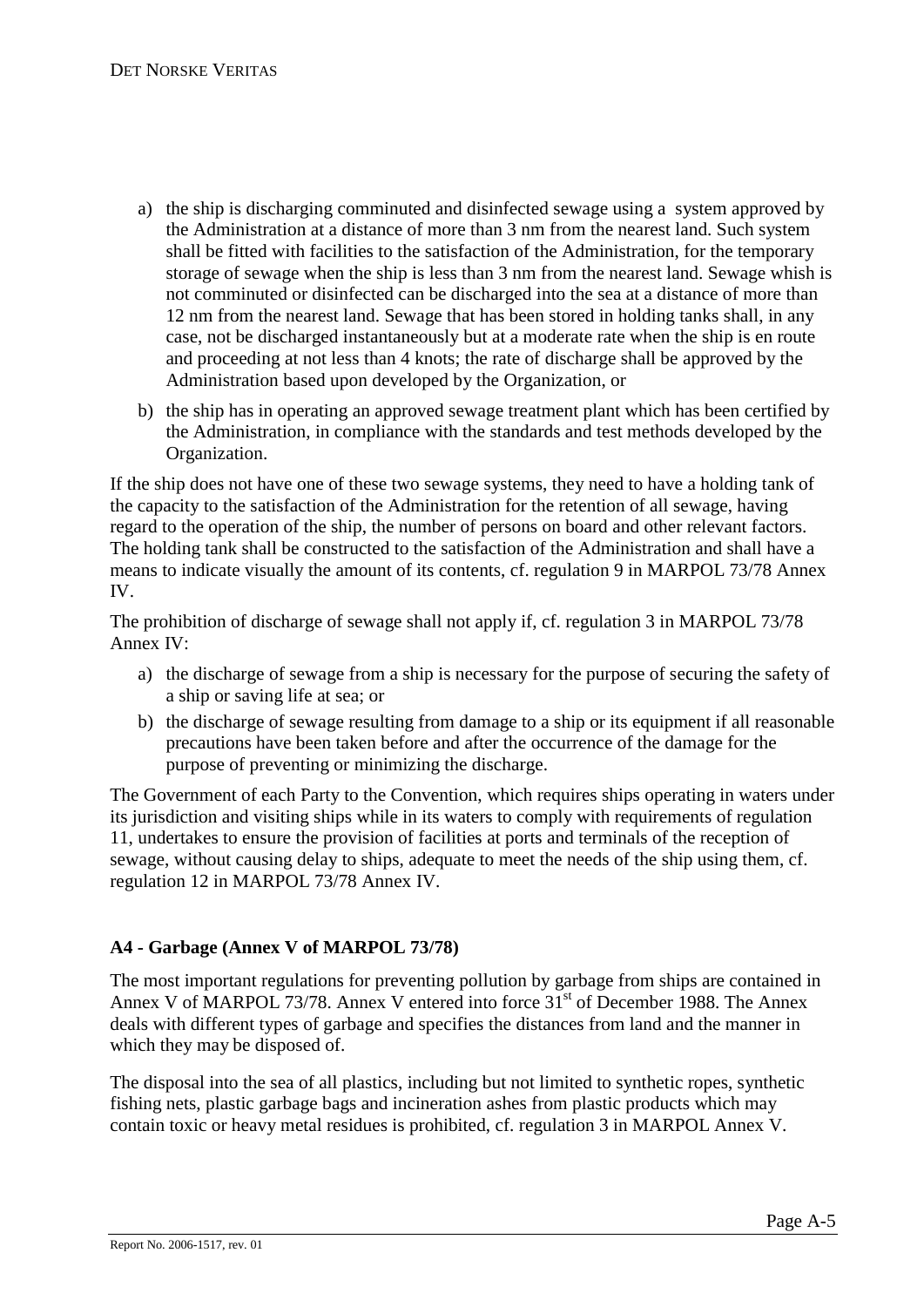The disposal into the sea of dunnage, lining and packing materials which will float shall be made as far as practicable from the nearest land but in any case is prohibited if the distance from the nearest land is less than 25 nm, cf. regulation 3 in MARPOL Annex V.

The disposal into the sea of food wastes and all other garbage including paper products, rags, glass, metal, bottles, crockery and similar refuse shall also be made as far as practicable from the nearest land but in any case is prohibited if the distance from the nearest land is less than 12 nm. Disposal into the sea of this type of garbage may be permitted when it has passed through a comminuter or grinder and made as far as practicable from the nearest land but in any case is prohibited if the distance from the nearest land is less than 3 nm. Such comminuter or ground garbage shall be capable of passing through a screen with openings no greater than 25 mm, cf. regulation 3 in MARPOL Annex V.

The requirements are stricter in a number of "special areas". The arctic area is not defined as "special areas" in Annex V, and will because of that reason not be discussed in this project.

The prohibition of disposal into the sea of garbage shall not apply if, cf. regulation 6 in MARPOL 73/78 Annex V:

- a) the disposal of garbage from a ship is necessary for the purpose of securing the safety of a ship or saving life at sea; or
- b) the escape of garbage resulting from damage to a ship or its equipment provided all reasonable precautions have been taken before and after the occurrence of the damage, for the purpose of preventing or minimizing the escape; or
- c) the accidental loss of synthetic fishing nets, provided that all reasonable precautions have been taken to prevent such loss.

The Government of each Party to the Convention undertakes to ensure the provision of facilities at ports and terminals for the reception of garbage, without causing undue delay to ships, and according to the needs of the ship using them, cf. regulation 7 in MARPOL 73/78 Annex V. The Government shall also notify the Organization for transmission to the Parties concerned of all cases where the facilities provided under this regulation are alleged to be inadequate.

#### **A5 - Ozone depleting substances and residues of exhaust gas cleaning (Annex VI of MARPOL 73/78)**

The most important regulations for preventing air pollution from ships are contained in Annex VI of MARPOL 73/78. Annex VI entered into force 19th of May 2005. The regulations in this annex set limits on sulphur oxide and nitrogen oxide emissions from ship exhausts and prohibit deliberate emissions of ozone depleting substances.

The Government of each Party undertakes to ensure the provision of facilities adequate to meet the needs of ships using its repair ports or braking facilities for the reception of ozone depleting substances and equipment containing such substances when removed from ship and the needs of ship using its ports, terminals or repair ports for the reception of exhaust gas cleaning residues from an approved exhaust gas cleaning system when discharge into the marine environment of these residues is not permitted, without causing undue delay to ships. The Government shall also notify the Organization for transmission to the Parties concerned of all cases where the facilities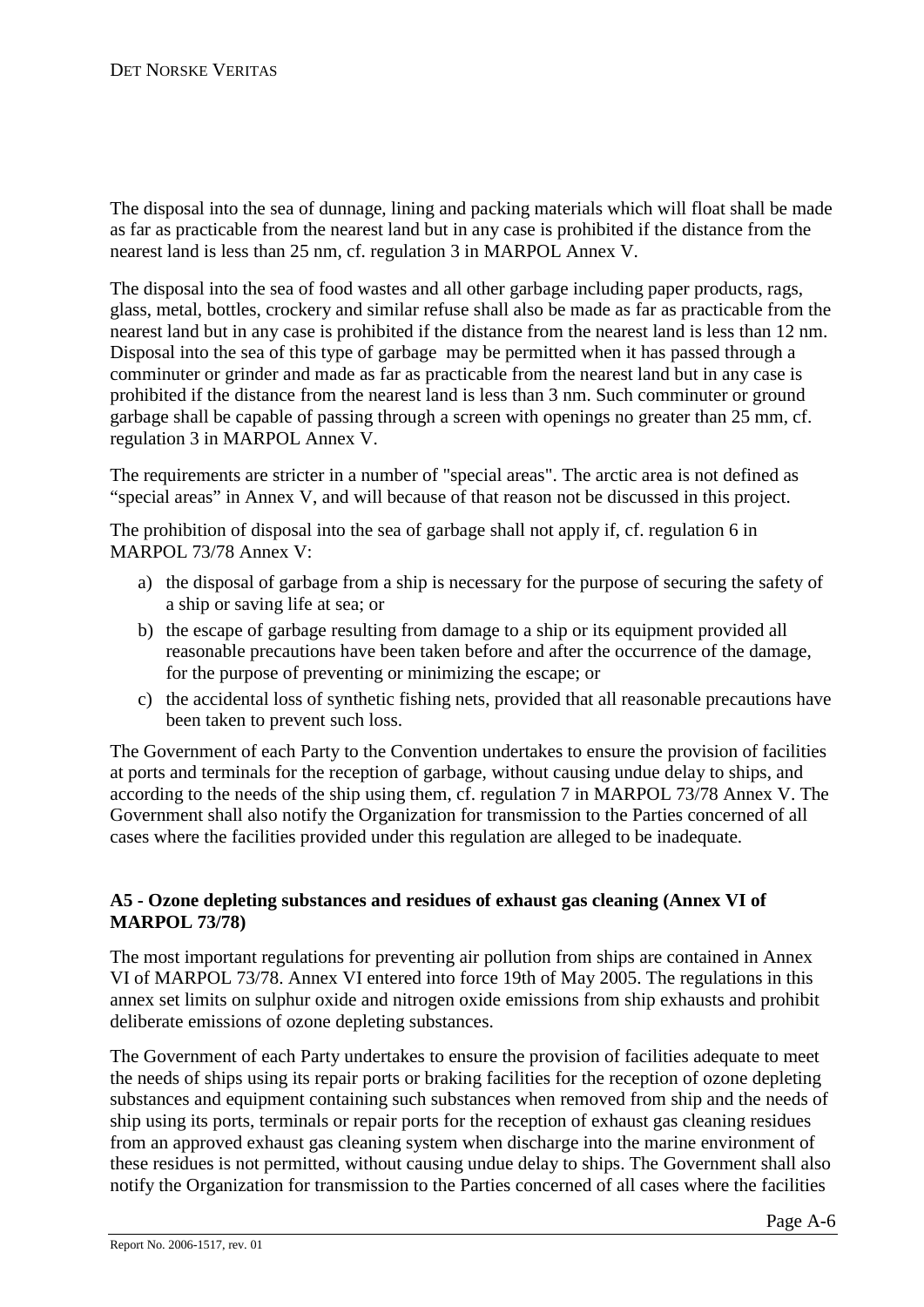provided under this regulation are alleged to be inadequate, cf. regulation 17 in MARPOL 73/78 Annex VI.

- o0o -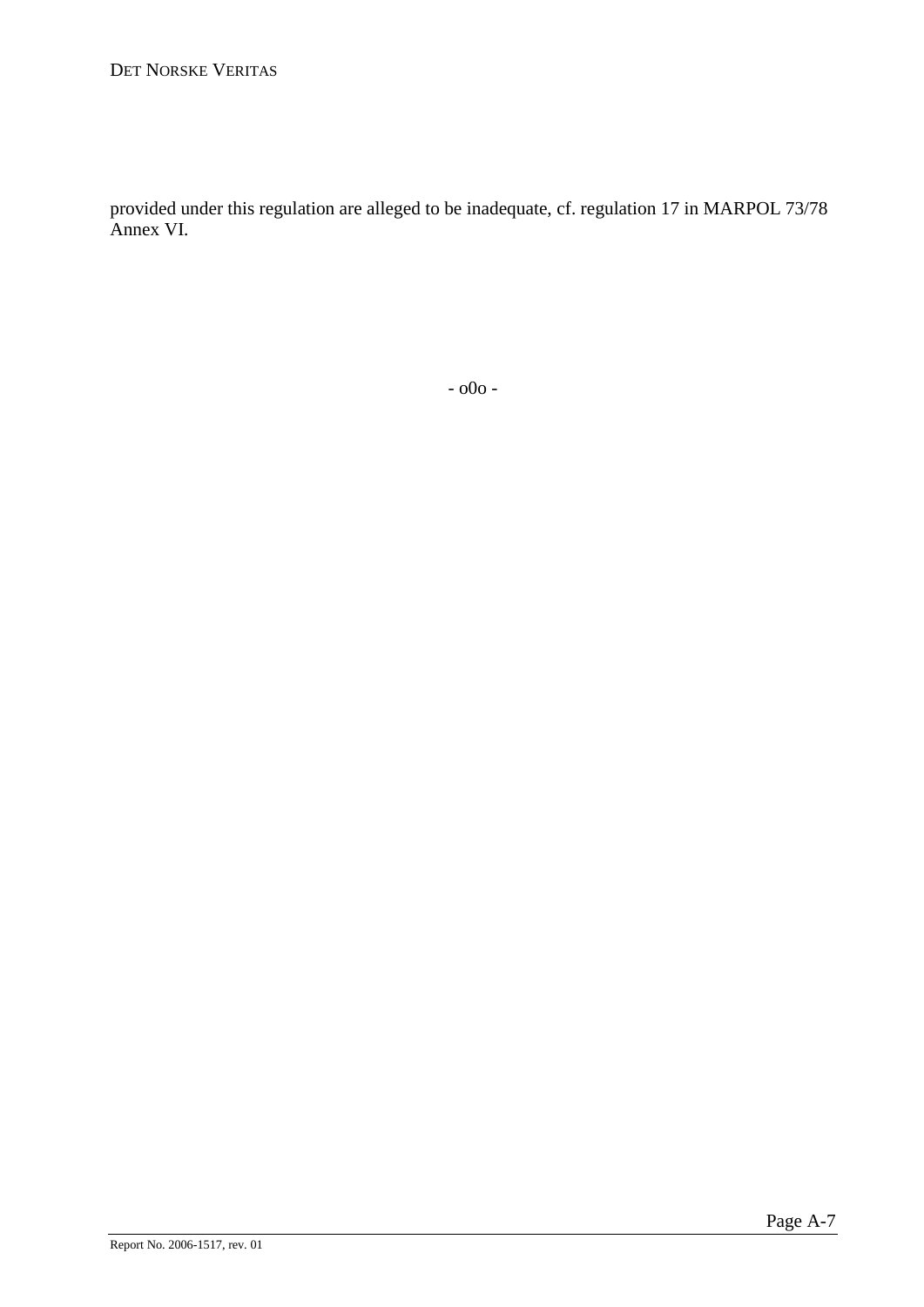DET NORSKE VERITAS

# **APPENDIX**

**B** 

# **PORTS THAT HAVE ANSWERED THE ELECTRONIC QUESTIONNAIRE**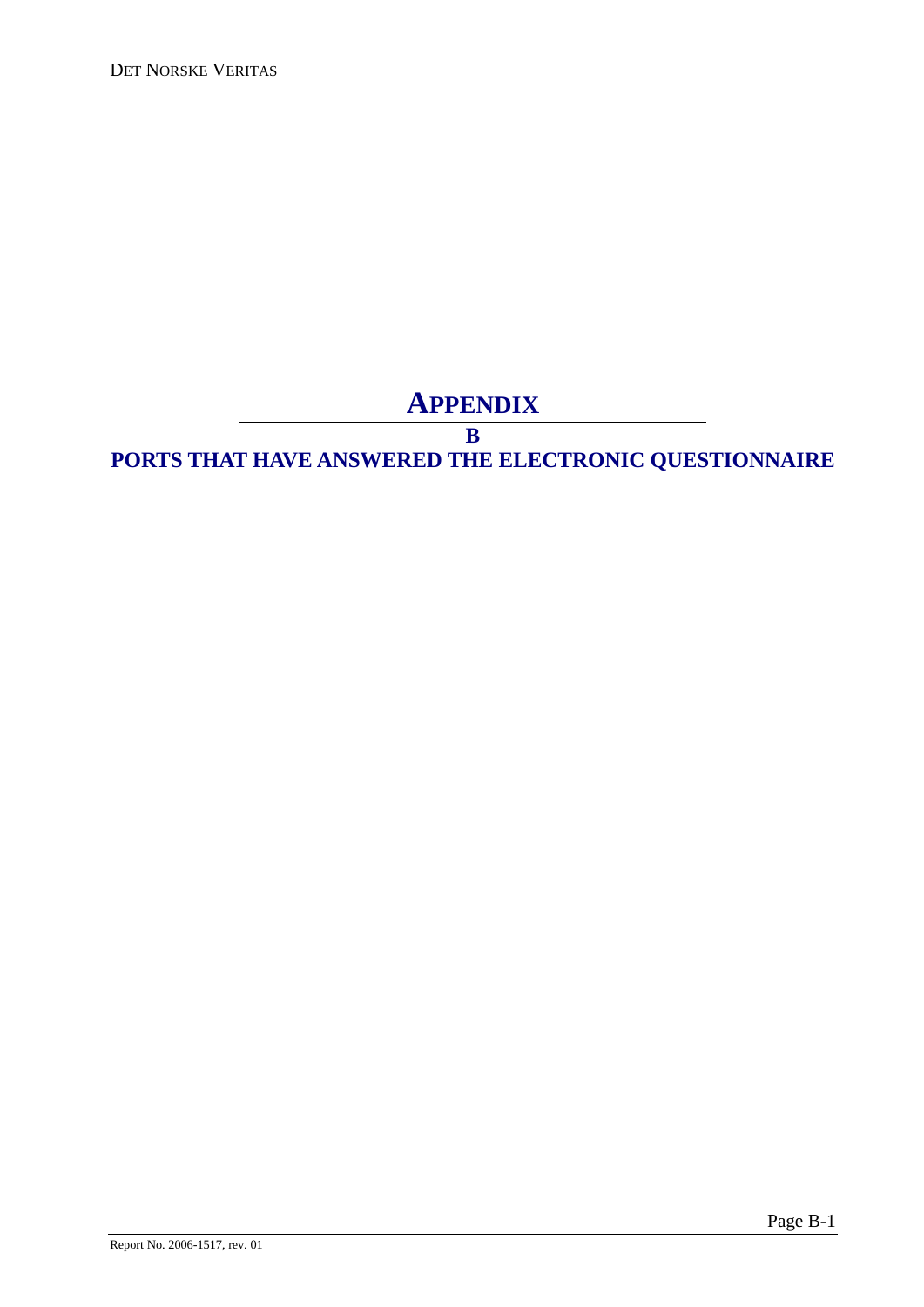| ۲<br>۲<br>E<br>ŗ |  |
|------------------|--|
| ļ<br>:<br>קר     |  |
| l<br>Ľ           |  |

| Name of port                      | City                                        | Country       | Name of contact person         | E-mail                           |
|-----------------------------------|---------------------------------------------|---------------|--------------------------------|----------------------------------|
| Gjoa Haven                        | Hamlet of Gjoa Haven                        | Canada        | Greg Morash                    | roderir@tc.gc.ca                 |
| Pond Inlet                        | Hamlet of Pond Inlet                        | Canada        | Paniloo Sangoya                | roderir@tc.gc.ca                 |
| Rankin Inlet                      | Rankin Inlet                                | Canada        | Waste and Sewage Manager       | roderir@tc.gc.ca                 |
| Paulatuk                          | Hamlet of Paulatuk                          | Canada        | Hamlet Official                | roderir@tc.gc.ca                 |
| Nanasivik                         | Nanasivik                                   | Canada        | Governement Liasion Officer    | roderir@tc.gc.ca                 |
| Tuktoyaktuk                       | Tuktoyaktuk                                 | Canada        | Willie Moore                   | roderir@tc.gc.ca                 |
| Kuujjuaq                          | Kuujjuaq                                    | Canada        | Ian Robertson                  | roderir@tc.gc.ca                 |
| Churchill                         | Churchill, Manitoba                         | Canada        | Doug Robinson                  | roderir@tc.gc.ca                 |
| Port of Fuglafjord                | FO-530 Fuglafjord                           | Faroe Islands | Kristian Oluf Christiansen     | pof@online.fo                    |
| Klaksvikar Havn                   | FO-700 Klaksvik                             | Faroe Islands | J.Z.Dahl                       | klport@post.olivant.fo           |
| Vestmanna havn                    | Vestmanna                                   | Faroe Islands | Leivur Olsen                   |                                  |
| Runavíkar havn                    | Runavík                                     | Faroe Islands | Jákup Lamhauge                 | havnarskrivstovan@runavik.fo     |
| Tvøroyrar Havn (Port of Tvoroyri) | Tyøroyri                                    | Faroe Islands | Chris Jan Michelsen            | tvhavn@post.olivant.fo           |
| Tórshavnar havn                   | Tórshavn                                    | Faroe Islands | Jónsvein Lamhauge              | jonsvein@torshavn.fo             |
| Sørvágs Havn (Port of Soervag)    | Sørvágur (Soervag)                          | Faroe Islands | Heðin Jørgensen, harbourmaster | s-havn@sorvag.fo                 |
| Nuuk Havn                         | Nuuk                                        | Greenland     | John Rasmussen                 | $ras@ral-gl$                     |
| Sisimiut Havn                     | Sisimiut                                    | Greenland     | Hans Fencher                   | hfe@ral.gl                       |
| Aasiaat Havn                      | Aasiaat                                     | Greenland     | Hans Rafaelsen                 | $\text{hra@ral.gl}$              |
| Ilulissat Havn                    | Ilulissat                                   | Greenland     | Karl Geisler                   | kga@ral.gl                       |
| Qaqortoq Havn                     | Qaqortoq                                    | Greenland     | Efraim Tittussen               | eti@ral.gl                       |
| Port of Hafnarfjordur             | Hafnarfjordur                               | Iceland       | Mar Sveinbjornsson             | mar@hafnarfjordur.is             |
| Talknafjordur                     | Talknafjordur                               | Iceland       | Már Erlingsson                 | mar@talknafjordur.is             |
| Port of Akureyri                  | Akureyri                                    | Iceland       | Petur Olafsson                 | petur@port.is                    |
| Associated Icelandic Ports        | Reykjavík, Grundartangi, Akranes, Borgarnes | Iceland       | Hallur Arnason                 | hallur@faxaports.is              |
| Homafjordur harbour               | Hofn                                        | Iceland       | Sigfús Harðarson               | hofnin@hornafjordur.is           |
| Vestmannaeyjahöfn                 | Vestmannaeyjar                              | Iceland       | Ólafur M. Kristinsson          | omk@vestmannaeyjar.is            |
| Raufarhöfnharbour                 | Raufarhöfn                                  | Iceland       | Guðný Hrund Karlsdóttir        | gudny@raufarhofn.is              |
| Båtsfjord Havn K/F                | Båtsfjord                                   | Norway        | Ørjan Nergaard                 | havnesjef@batsfjord.havn.no      |
| Hammerfest                        | Hammerfest                                  | Norway        | Geir Amundsen                  | ga@hammerfest.havn.no            |
| Tromsø Havn KF                    | Tromsø                                      | Norway        | Asbjørn Mortensen              | asbjorn.mortensen@tromso.havn.no |
| Port of Narvik                    | Narvik                                      | Norway        | Ivan Jørgensen                 | ij@narvikhavn.no                 |

# PORTS THAT HAVE ANSWERED THE ELECTRONIC QUESTIONNAIRE **PORTS THAT HAVE ANSWERED THE ELECTRONIC QUESTIONNAIRE**

Г

Report No. 2006-1517, rev. 01 Report No. 2006-1517, rev. 01

Page B-1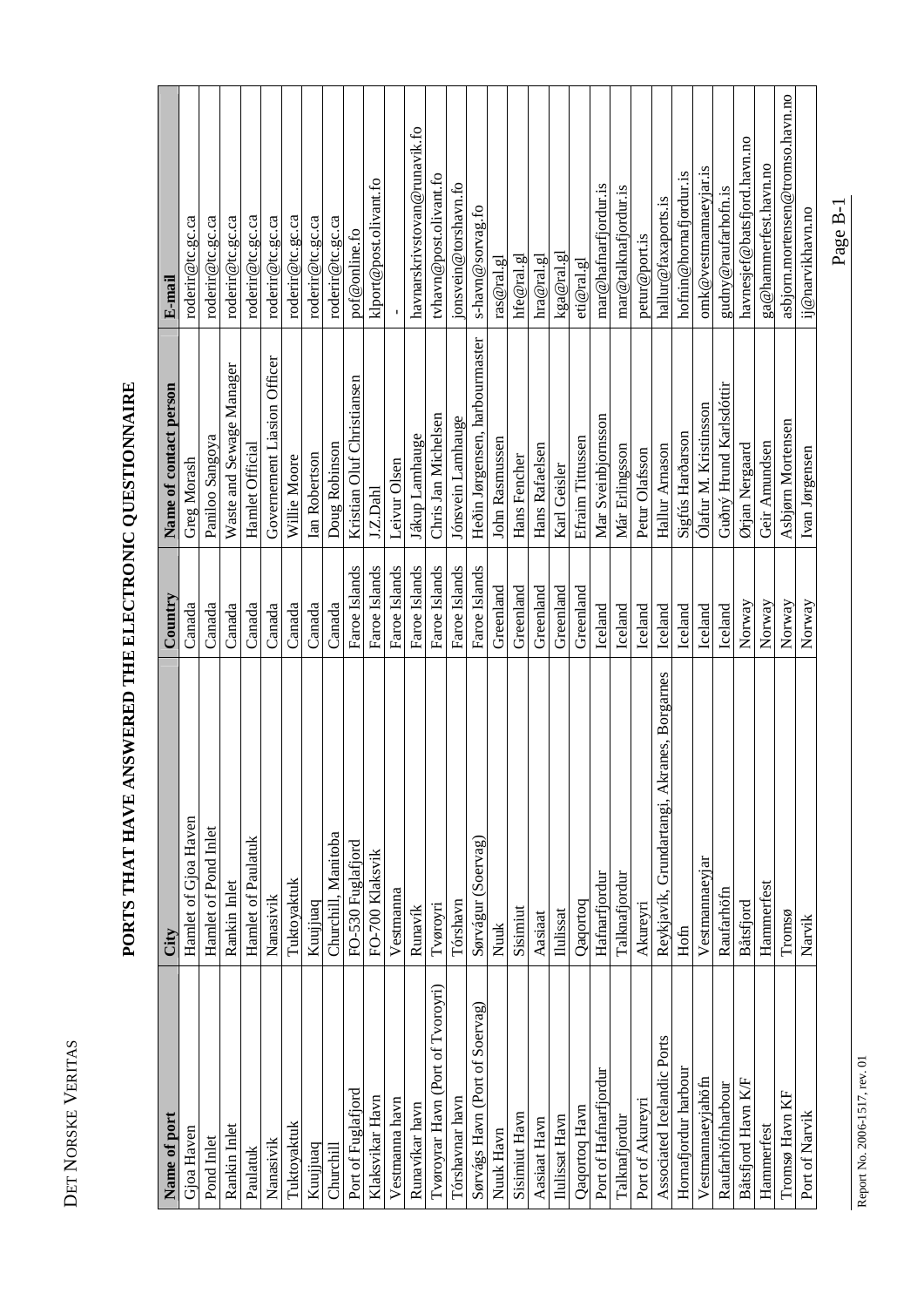DET NORSKE VERITAS

- o0o -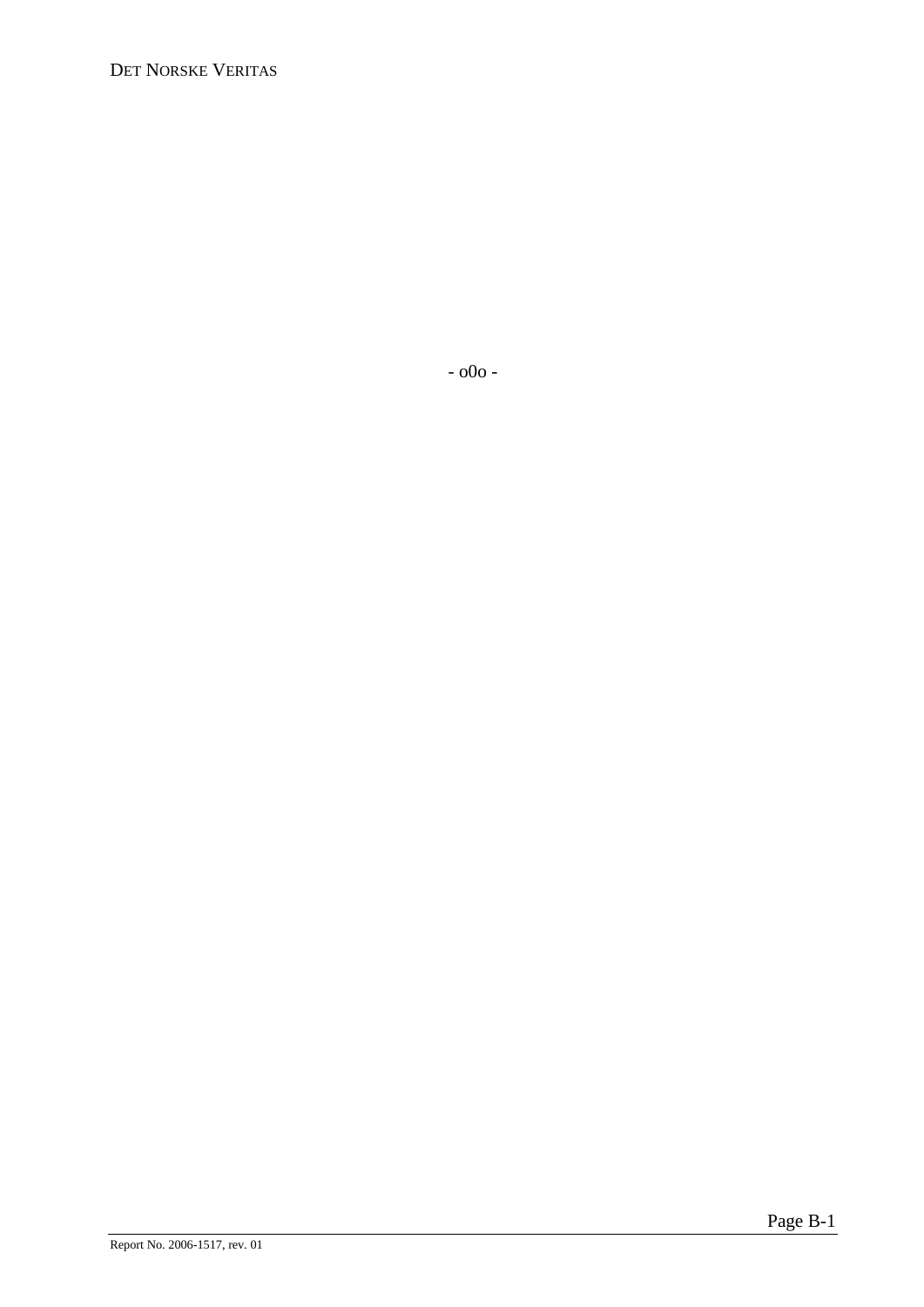DET NORSKE VERITAS

# **APPENDIX**

#### **C**

# **LIST OF OILY WASTE RECEPTION FACILITIES OF THE RUSSIAN FEDERATION**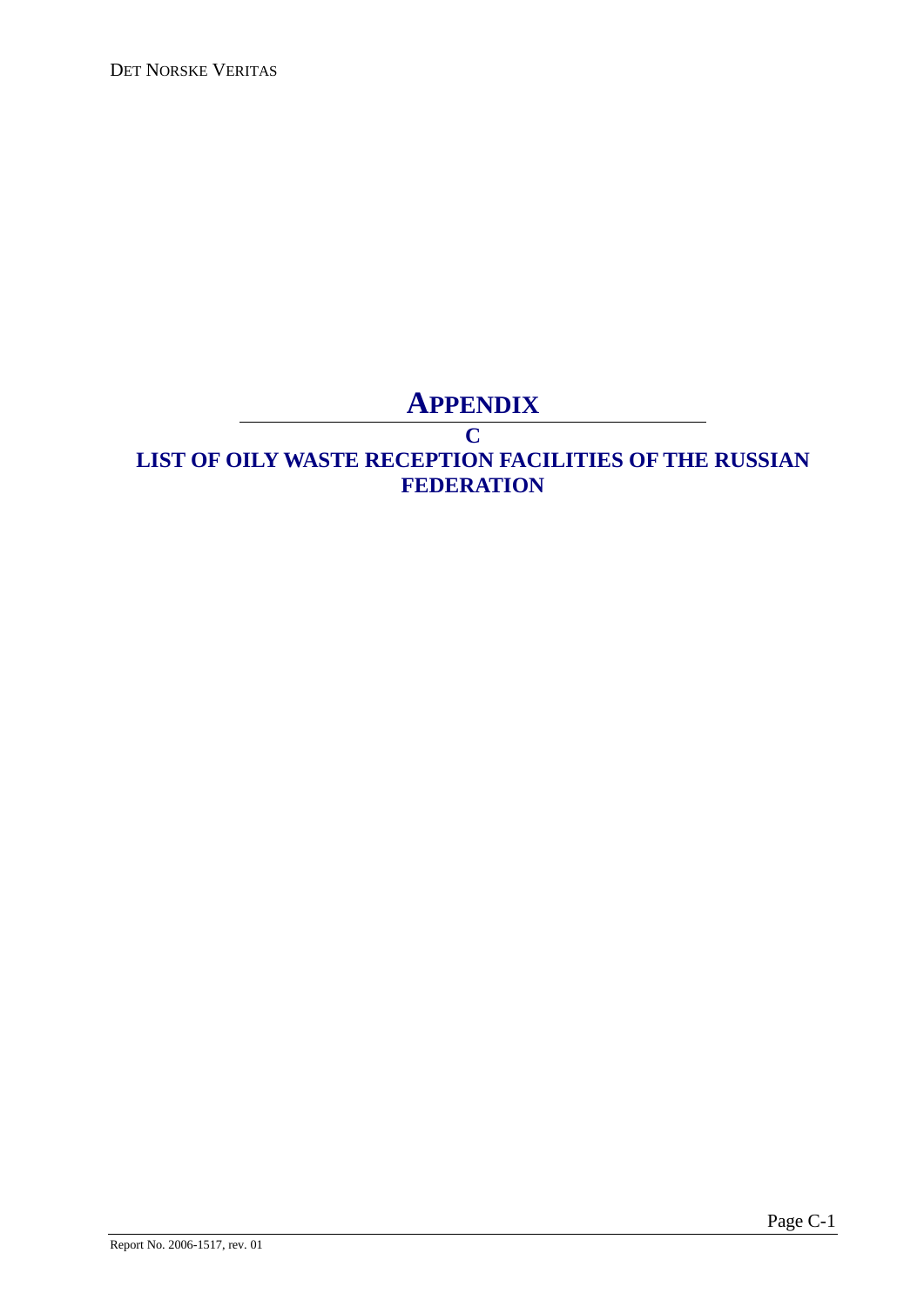LIST OF OLLY WASTE RECEPTION FACILITIES OF THE RUSSIAN FEDERATION

 $\frac{1}{2}$  $\ddot{\phantom{a}}$  $\overline{\phantom{a}}$ 

 $\begin{matrix} \vdots \\ \vdots \end{matrix}$ 

 $\mathsf{i}$ 

 $\vdots$ 

 $\begin{array}{c} \n\vdots \\
\vdots \\
\end{array}$ 

| $\overline{\text{Comry}}$             | Port, Nume of Port                                                          |                   |                                | Cam facilities in the port occept                             |                         |                       |                                            | Restriction on Propins                            |                           |
|---------------------------------------|-----------------------------------------------------------------------------|-------------------|--------------------------------|---------------------------------------------------------------|-------------------------|-----------------------|--------------------------------------------|---------------------------------------------------|---------------------------|
|                                       | Auditory or Any Olivia<br>Person or Agency<br>Address                       | balkat water<br>Ĕ | entable:<br>Salops)<br>tianik. | Dily mixtures   seals and<br><b>2000/active</b><br>shencients | きん ふきつ<br><b>Bergin</b> | مجافا والأن<br>NG AFT | <b>Sindes from</b><br>Turitier<br>fuel oil | limitation on<br><b>Free use</b> of<br>fundities. |                           |
|                                       | Peligi da esta stevital<br>Arkitecipelsk                                    |                   |                                |                                                               | chaning.                |                       |                                            |                                                   |                           |
| <b>Failear</b> indi<br><b>Russian</b> | Authority - Castrini<br>Kalla Market St.                                    | z                 |                                | z                                                             |                         |                       | ۷                                          |                                                   | Ă                         |
|                                       | 178157300<br><b>Hydrogen</b>                                                |                   |                                |                                                               |                         |                       |                                            |                                                   |                           |
|                                       | Mercinersk Authority of Ser<br>hat, 19, hatocy hrace :<br>Termit 2018/12/24 | >                 |                                | z                                                             |                         |                       |                                            | Acaret 6000                                       |                           |
|                                       | みんじゅん ふくしゅう                                                                 |                   |                                |                                                               |                         |                       |                                            | e' per assailt                                    |                           |
|                                       | or Sep<br><b>Neithern President</b><br>care distribution of                 |                   |                                |                                                               |                         |                       |                                            |                                                   |                           |
|                                       | <b>Particularly in Print</b>                                                | 5                 |                                | z                                                             | ,                       |                       |                                            |                                                   | ÿ                         |
|                                       | 医肠切除术 医心理<br><b>Single</b>                                                  |                   |                                |                                                               |                         |                       |                                            |                                                   |                           |
|                                       | $(48 + 0.1453322)$                                                          |                   |                                |                                                               |                         |                       |                                            |                                                   |                           |
|                                       | 灵老<br>o bitteriorgenterior<br>ariste famig dann                             |                   |                                |                                                               |                         |                       |                                            |                                                   | The sections of           |
|                                       | President Computation S                                                     | ⊱                 |                                | z                                                             |                         |                       |                                            | á.                                                | <b>Weblated</b>           |
|                                       | <b>1d.</b> 2-dia-10890<br>Pay -1-8:2-3274020                                |                   |                                |                                                               |                         |                       |                                            | rontām <sup>a</sup> per                           | <b>WERE SERVED</b>        |
|                                       | للاحق للاكتاب                                                               |                   |                                |                                                               |                         |                       |                                            | commodation                                       | 117 yek mar-<br>was a 500 |
|                                       |                                                                             |                   |                                |                                                               |                         |                       |                                            |                                                   | <b>WEST END?</b>          |
|                                       |                                                                             |                   |                                |                                                               |                         |                       |                                            |                                                   | than Silvier              |
|                                       | Microsoft week Authority of<br>Societies 1, Yuzany Val St.                  | y.                |                                | z                                                             | ×                       |                       | ţ.                                         | hard as n                                         | į                         |
|                                       | vinne<br>Tel. (1981) 78-59185                                               |                   |                                |                                                               |                         |                       |                                            | par ene day                                       | y leas carn 19            |
|                                       | <b>The Maria Corporation</b>                                                |                   |                                |                                                               |                         |                       |                                            |                                                   | Ë                         |
|                                       | $\frac{1}{2}$ and $\frac{1}{2}$                                             |                   |                                |                                                               |                         |                       |                                            |                                                   |                           |

 $\ddot{\phantom{0}}$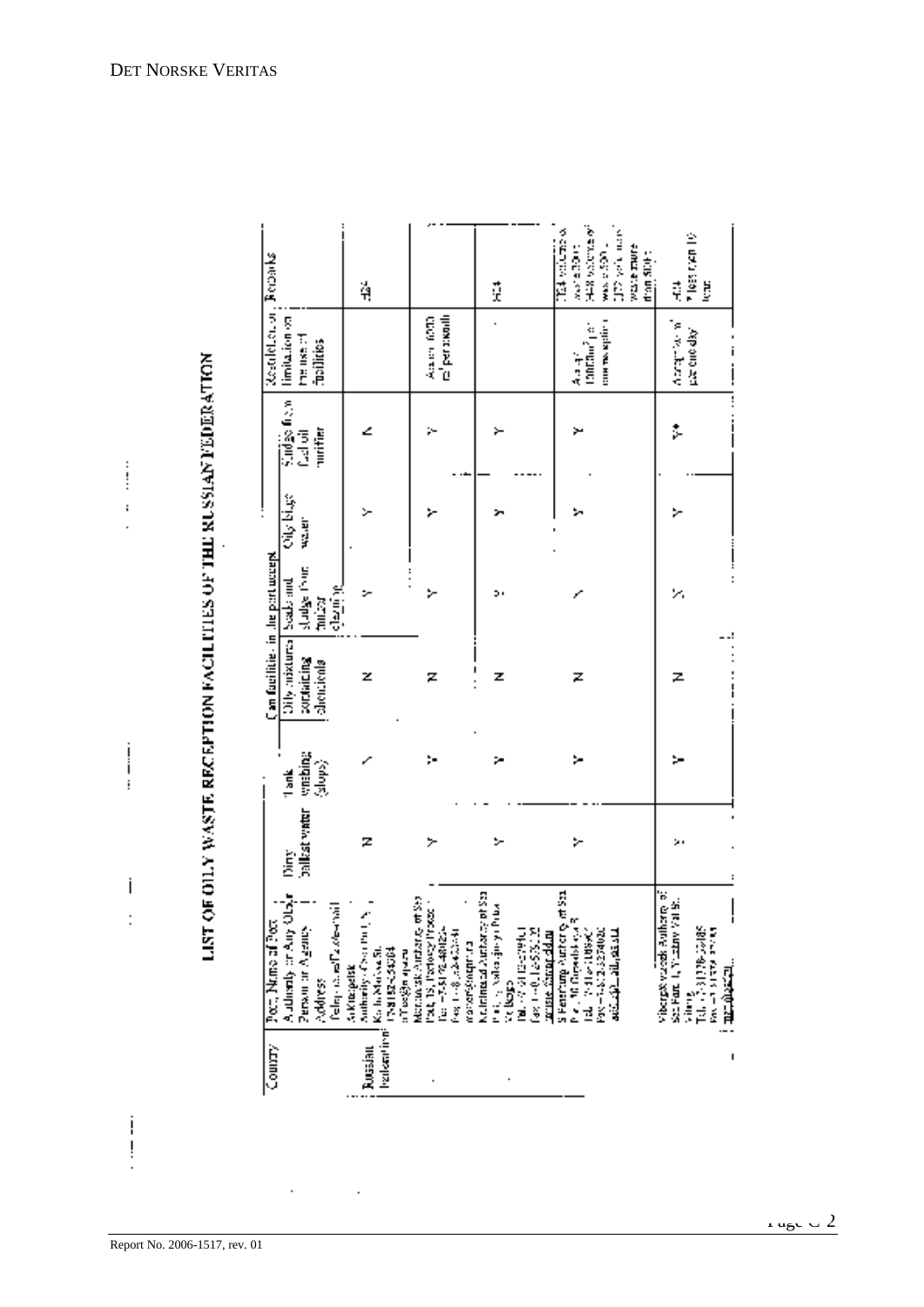

 $\overline{\phantom{a}}$ 

 $\ddot{\phantom{a}}$ 

 $\ddot{\phantom{0}}$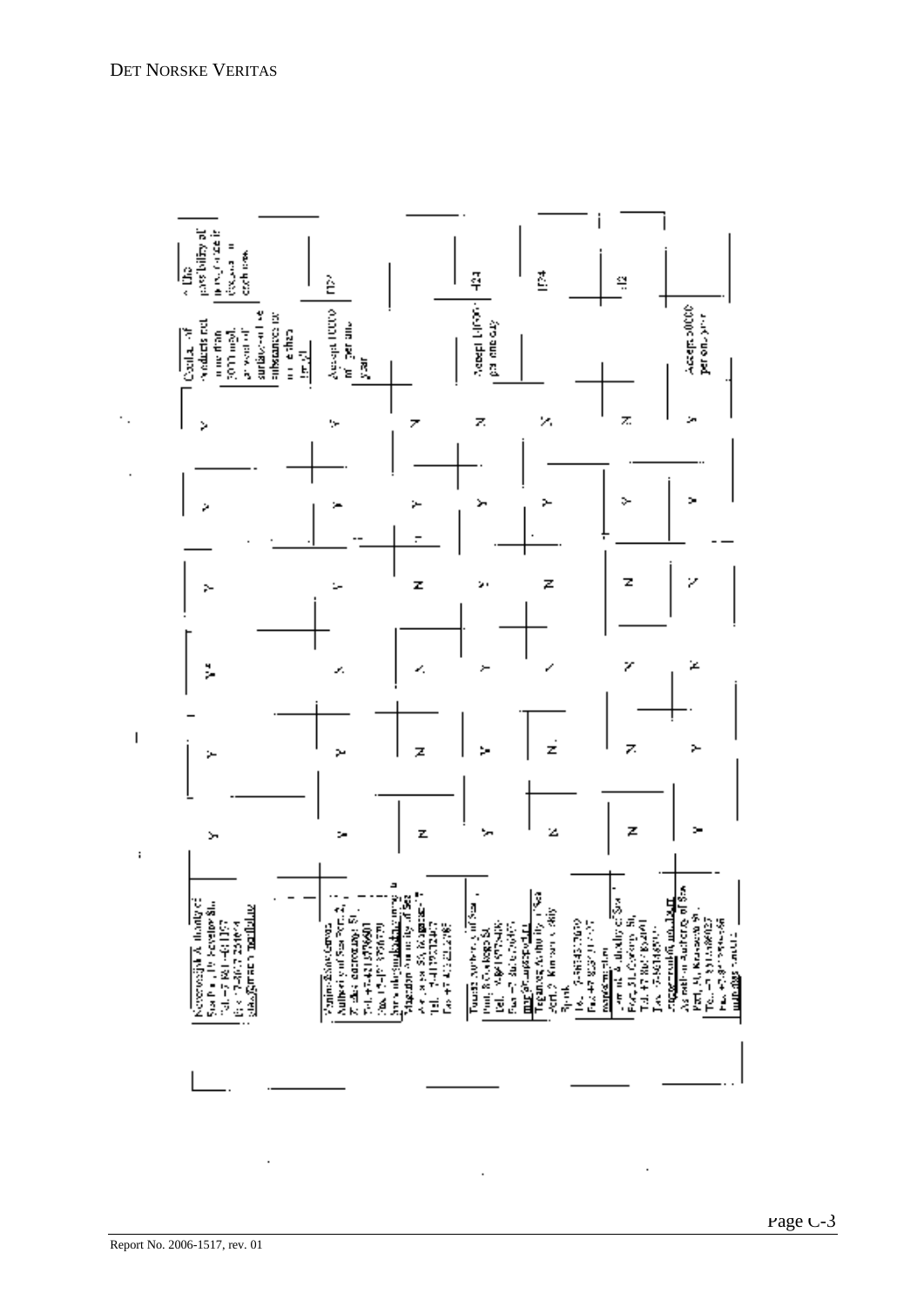$\begin{array}{c}\n\vdots \\
\vdots \\
\vdots\n\end{array}$ 

|                                                                                                 |                                                                                                                                                                                                                                                                                                                                                                                                                                            |                                                                                                 |                                                                                                                      | â                                                                                                                                     | ş                                                                                                                                                                                                                                    | Ę,                                                                                                     |
|-------------------------------------------------------------------------------------------------|--------------------------------------------------------------------------------------------------------------------------------------------------------------------------------------------------------------------------------------------------------------------------------------------------------------------------------------------------------------------------------------------------------------------------------------------|-------------------------------------------------------------------------------------------------|----------------------------------------------------------------------------------------------------------------------|---------------------------------------------------------------------------------------------------------------------------------------|--------------------------------------------------------------------------------------------------------------------------------------------------------------------------------------------------------------------------------------|--------------------------------------------------------------------------------------------------------|
| (2.301<br>participa                                                                             | $A_2A_3A_2A_3\Pi_1$<br>reception<br>pe de                                                                                                                                                                                                                                                                                                                                                                                                  | Accept 320 m<br>ion plan<br>ra ce                                                               |                                                                                                                      |                                                                                                                                       | Construction<br>mi parysar                                                                                                                                                                                                           | n Accept IV.<br>000.04.00<br>reagán                                                                    |
| ↣                                                                                               | z                                                                                                                                                                                                                                                                                                                                                                                                                                          | z                                                                                               |                                                                                                                      | ∽                                                                                                                                     | ۰                                                                                                                                                                                                                                    |                                                                                                        |
| .,                                                                                              | ۰,                                                                                                                                                                                                                                                                                                                                                                                                                                         | >-                                                                                              |                                                                                                                      | ۰                                                                                                                                     | ۰<br>٠i                                                                                                                                                                                                                              | ţ.                                                                                                     |
| s,                                                                                              | ×.                                                                                                                                                                                                                                                                                                                                                                                                                                         |                                                                                                 | þу.                                                                                                                  | г.                                                                                                                                    |                                                                                                                                                                                                                                      | ×.                                                                                                     |
| ļ.                                                                                              | z                                                                                                                                                                                                                                                                                                                                                                                                                                          | 7                                                                                               | ≻                                                                                                                    | 7                                                                                                                                     | z                                                                                                                                                                                                                                    | z                                                                                                      |
| ×                                                                                               | ≻                                                                                                                                                                                                                                                                                                                                                                                                                                          | ×                                                                                               | s,                                                                                                                   | ↣                                                                                                                                     | z                                                                                                                                                                                                                                    |                                                                                                        |
| ≻                                                                                               | ≻                                                                                                                                                                                                                                                                                                                                                                                                                                          | z                                                                                               | ⋗                                                                                                                    | ↣                                                                                                                                     | z                                                                                                                                                                                                                                    | z                                                                                                      |
| SEPANDA ACTIONES OF SA<br>the specialists for the<br>the codes ヒナメエ<br>ARRANGEMENT DE<br>Kassan | ł<br>$\begin{array}{l} \displaystyle \frac{1}{1+ x ^{2}}\sum_{i=1}^{n} \frac{1}{1+ x ^{2}}\sum_{i=1}^{n} \frac{1}{1+ x ^{2}}\sum_{i=1}^{n} \frac{1}{1+ x ^{2}}\sum_{i=1}^{n} \frac{1}{1+ x ^{2}}\sum_{i=1}^{n} \frac{1}{1+ x ^{2}}\sum_{i=1}^{n} \frac{1}{1+ x ^{2}}\sum_{i=1}^{n} \frac{1}{1+ x ^{2}}\sum_{i=1}^{n} \frac{1}{1+ x ^{2}}\sum_{i=1}^{n} \frac{$<br>ination Citation I.<br>La sterior Citation<br>List, and clearly separate | Part 31, Berings St., Architects<br>Latingly Authority of Sun<br>N 7-322-HF<br>Fix +7 427229562 | Machodia Airports of Séa<br>Patria, Peripaga R., 200<br>ור ויחודי או לא זותו ביות<br>18, 47,404(3916-6<br>おやなぶ ロイビース | Chilis, shee A dan ity - C<br>danan takaburran<br>potes politica<br>Tele Petale vel83<br><b>DRAFT-PERSONS</b><br>Sac Port, 4, N. Smo- | Vosteski glavnica ter član<br>Pau, 1. Mnje iponomen Sul<br>Paul 1. Vince Ipproving.<br>والمعتقل الخادا فرداناتهم<br>Tel: HP-4236-10090<br>Participation of the Second Second<br>$\frac{1}{2}$ . Notice $\frac{1}{2}$ , $\frac{1}{2}$ | Lyst At Inarity of See Port.<br>经支付 医三<br>F. 347-8613-0830<br>2 A., Religionary,<br><u>manasimalar</u> |

÷,

÷,

 $\bar{L}$  .

 $\ddot{\phantom{a}}$ 

 $\ddots$ 

J

 $\overline{\phantom{a}}$ 

 $\ddotsc$ 

 $\ddot{\phantom{a}}$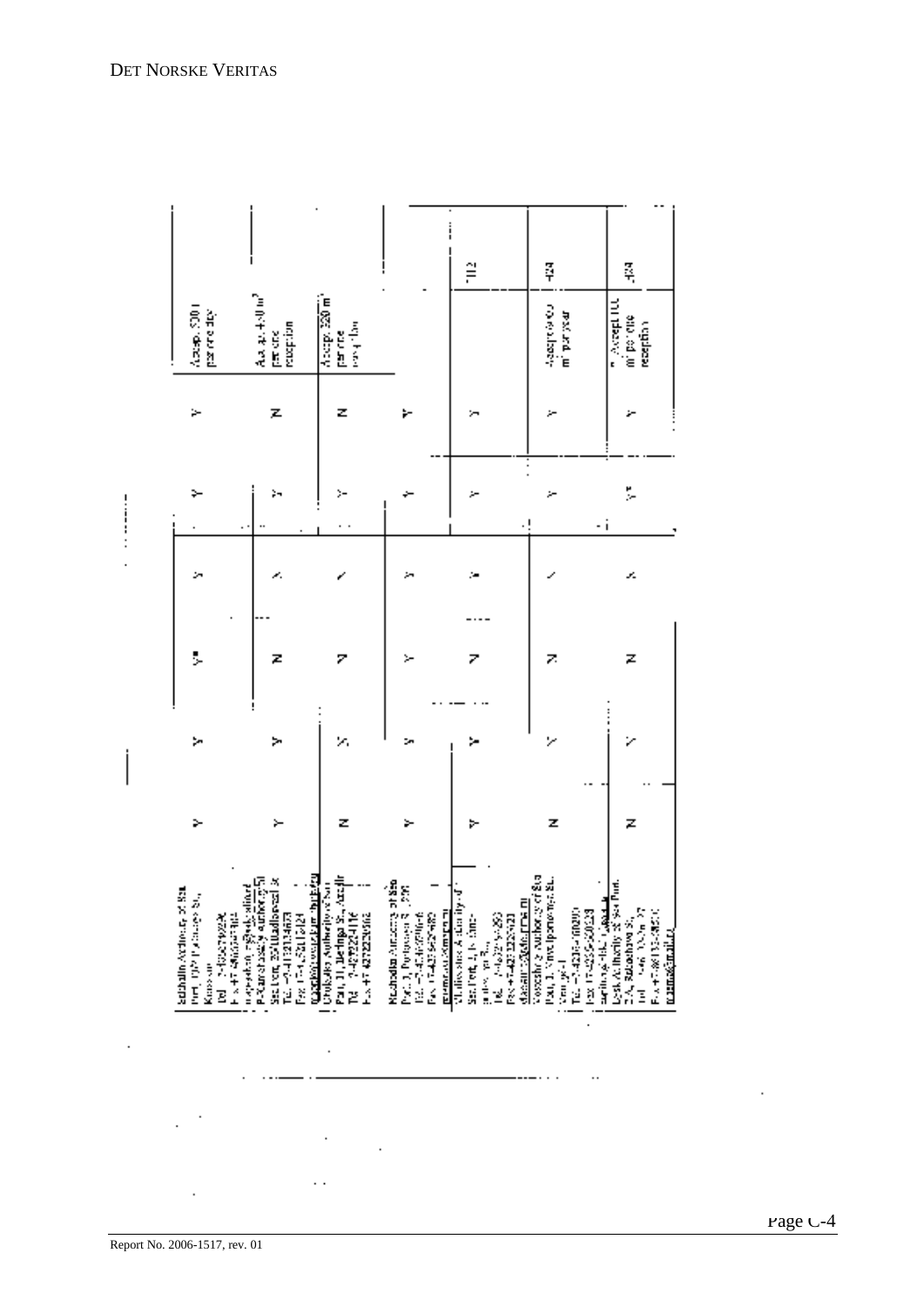DET NORSKE VERITAS

- o0o -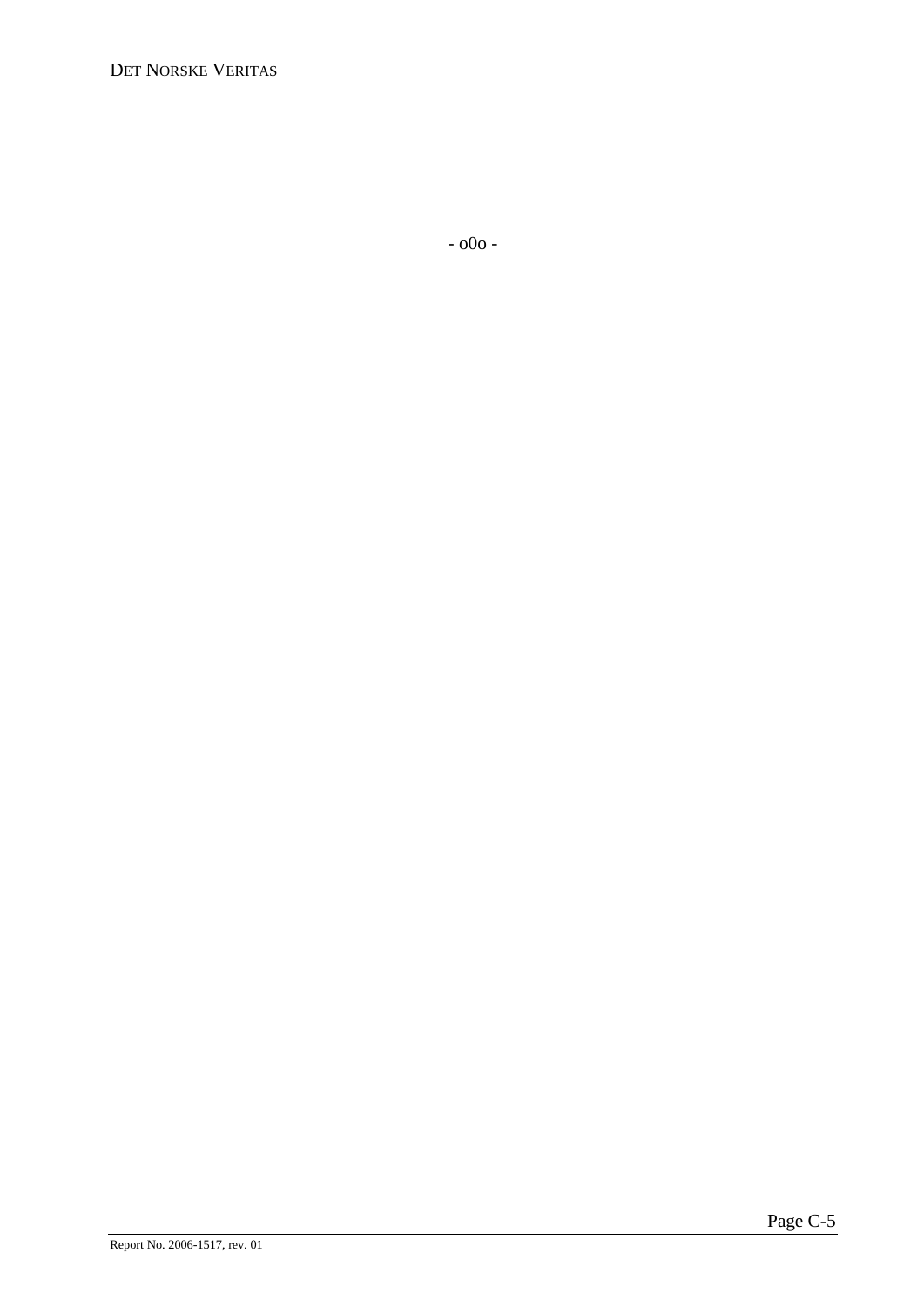DET NORSKE VERITAS

# **APPENDIX**

**D** 

# **COUNTRY LETTER AND ELECTRONIC QUESTIONNAIRE TO THE PORTS**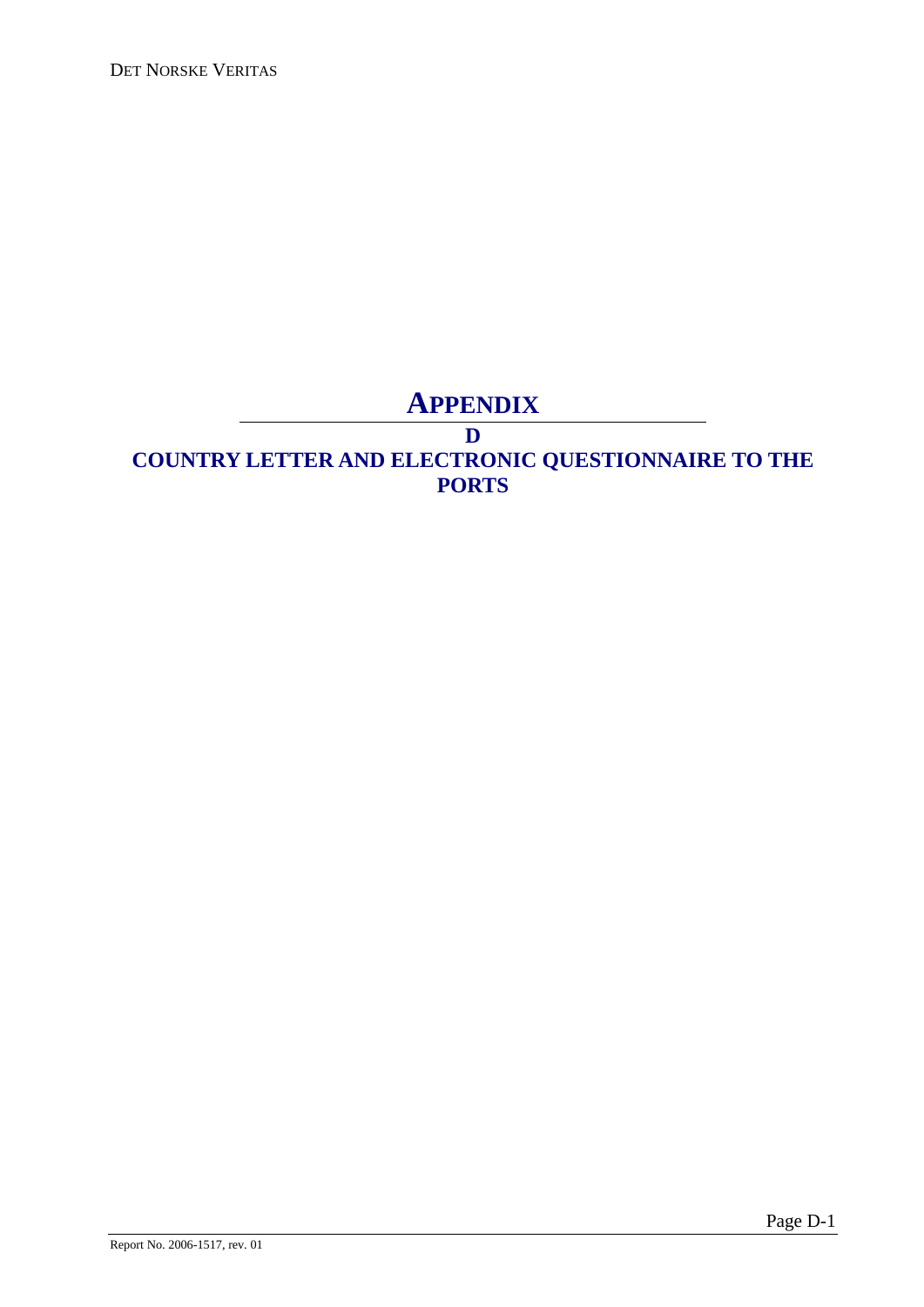

#### Port reception facilities in the PAME region

Reference is made to previous communication regarding the project "Port reception facilities in the PAME region", which Det Norske Veritas (DNV), on behalf of the Norwegian Maritime Directorate, will cany out.

#### Background

The objective of this project is to assess existing measures for part reception facilities for ship- $\alpha \to \infty$ generated waste and cargo residues, and to develop harmonized guidelines for member states for their consideration.

The first part of the project is to identify the existing port reception facilities for ship-generated wasteand cargo residues in the PAME region and which regulations and incentives for delivery each country has implemented. A gap analysis will then be set up to identify gaps in existing reception provisions. compared to the desired deliverance performance. Desired performance means when the port reception. facilities are available and the intensives are so good that the ship delivers the waste to the port. The outcome of the project will be a recommendation for a harmonized guideline on waste reception. facilities.

In order to earry out the above described tasks in a proper way we need your assistance in collecting data from representative ports in your country.

#### Questionnaire to the Ports in the PAME region

To identify the information that is needed we have prepared an electronic questionnaire that needs to be filled in by representative ports in the PAME region. The questionnaire is divided into 7 sections:

- 1. Contact Details
- 2. Type of Vessel
- 3. Oily Waste
- 4. Noxious Liquid Substances
- 5. Sewage
- 6. Garbage

Comprisonde: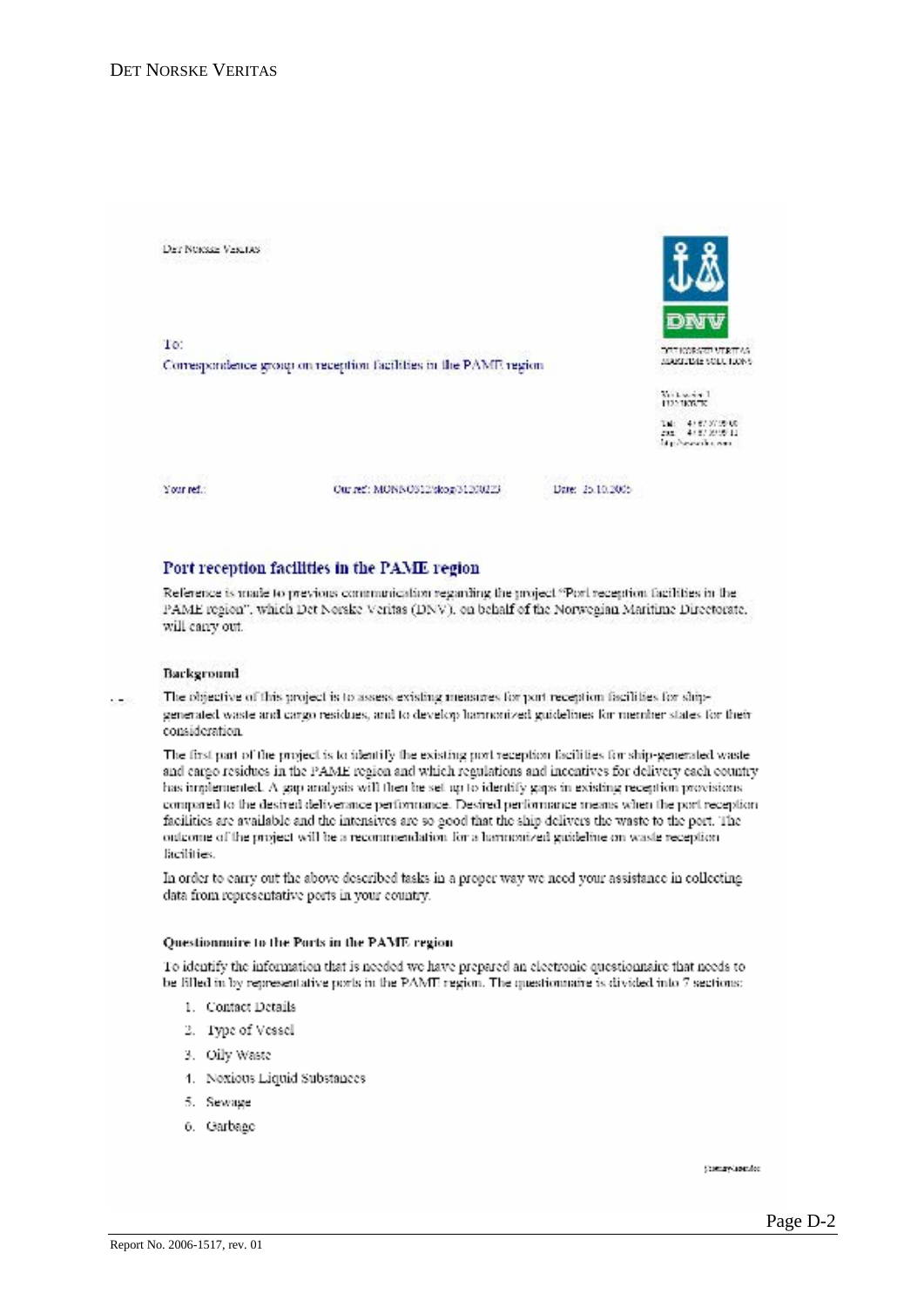DET NORSKE VERLIKS



7. Ozone Depleting Substances/Exhaust Gas Residues.

It might be that the ports will have challenges with answering all the questions. In that case, we still want them to answer these questions that are possible to answer.

The questionnaire is available on the following website:

http://response.questback.com/DNV/SZ3yn4YaZ2/

Can you please send the link of the electronic questionnaire to 5 to 10 representative ports in the research area (PAME region), and ask them to answer the questionnaire within 11th of November 2005. Please also send us a copy of the mail you are sending. We do hope all the selected ports have the possibility to answer the questionnaire electronic. If that is not the case, we do hope that you are able to assist them in filling in the questionnaire. The outcome of the project depends to a high degree on the results from this questionnaire.

#### Questions to the authorities in the PAME region

We have also prepared some questions to the authorities in each of the countries who are part of PAME. We therefore also request you to answer the following questions:

- What regulations and intensives have the country implemented (ex. IMO, regional and local regulations/intensives) on:
	- a) Oily waste. Please specify.
	- b) Noxious liquid substances. Please specify.
	- c) Sewage. Please specify.
	- d) Garbage. Please specify.
	- c) Ozone depleting substances and exhaust gas residues. Please specify,

Can you please also answer these questions within 11th of November 2005.

Thanks in advance for helping us, and we look forward to hearing from you.

If you have any questions to the above, please contact one of the following persons:

- · Terje Sverud, phone +47 67 57 87 80, e-mail Terje Sverud@dny.com
- · Kari Skogen, phone + 47 67 57 96 41, e-mail Kari Skogen/@dpy.com

Yours sincerely. for DET NORSKE VEHITAS AS

Terie Svenzi Project Manager

 $P$ age  $Z$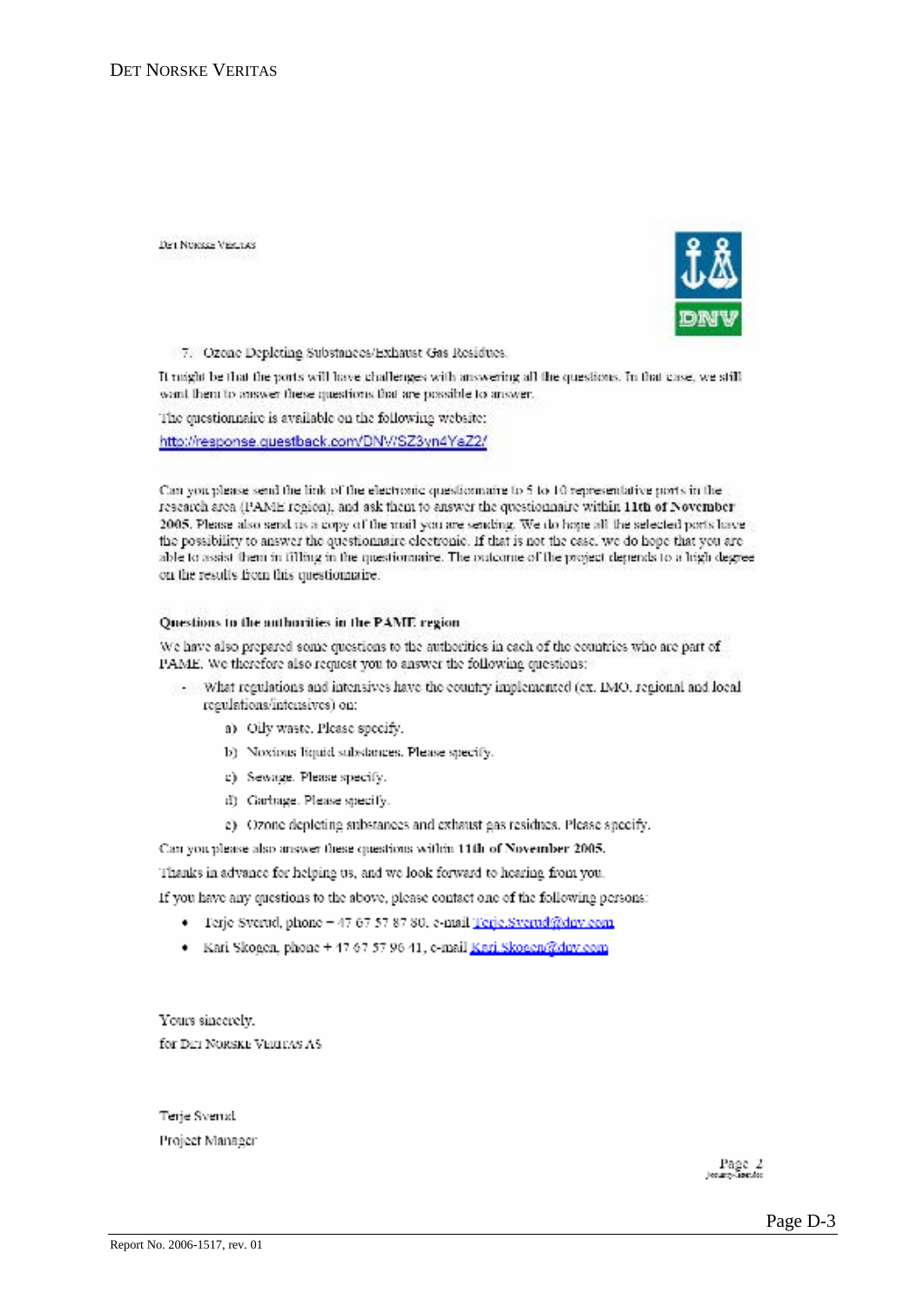| prisper copy of               | or dade eo   | Gistan Aran | www.convertised | ş             |             | What bypa of reception facilities are   |                             | Postage can |                        | ٠<br>Ì | or viscous |                   | Distance of the |   | Cun oliy waste be received? | <b>BECOMO AT DO TO NOTES</b><br><b>MANTES</b> | Participant, primarily at<br>Participant, primarily at<br>きりとき | MERCENT XI, COLLY VIOLENCE | Tegler, seed | In a wry. | Ilsais            | crown was | <b>CREAR AND</b>     | <b>ROLLAR</b> | <b>Echanization for the</b><br>process the season<br>Fishing or wards |
|-------------------------------|--------------|-------------|-----------------|---------------|-------------|-----------------------------------------|-----------------------------|-------------|------------------------|--------|------------|-------------------|-----------------|---|-----------------------------|-----------------------------------------------|----------------------------------------------------------------|----------------------------|--------------|-----------|-------------------|-----------|----------------------|---------------|-----------------------------------------------------------------------|
|                               |              |             |                 | Generation of |             |                                         | ٠                           |             | load historical agus l |        |            | Ditty belief were | d               |   |                             | other where                                   |                                                                |                            | Ĭ            |           | Property of Acres |           | <b>China control</b> |               |                                                                       |
| Ξ                             | с            | П           | Ξ               | $\Box$        | ź           |                                         | š                           |             |                        | Q      |            |                   | ٠<br>w          | E |                             | ii Saasa wa                                   | 2000/12/09 22:00:00                                            |                            |              |           | ×.                |           |                      |               |                                                                       |
| $\overline{\phantom{a}}$<br>÷ |              | □           | Ξ               | □             | Î<br>art.   |                                         | 発表には、                       | a.          | ٠                      |        | 2. 2.      | ٠                 | C.              | R |                             | i<br>×                                        |                                                                |                            |              |           |                   |           |                      |               |                                                                       |
| Ξ                             |              |             |                 |               | Į           |                                         |                             |             |                        |        |            |                   |                 |   |                             |                                               |                                                                |                            |              |           |                   |           |                      |               |                                                                       |
| $\mathbb{R}^n$                | $\mathbf{I}$ | ÷ I         |                 | ш             | in the<br>ĩ |                                         | <b>Manifestation Street</b> |             |                        |        |            |                   |                 |   |                             |                                               |                                                                |                            |              |           |                   |           |                      |               |                                                                       |
| с                             | Ω            | ⊐           | T               | Ð             | Ĩ<br>ĵ<br>Î | available? (Nutfiple autore currection) | Į                           |             |                        |        |            |                   |                 |   |                             | 86<br>35<br>Į                                 |                                                                |                            |              |           |                   |           |                      |               |                                                                       |

DET NORSKE VERITAS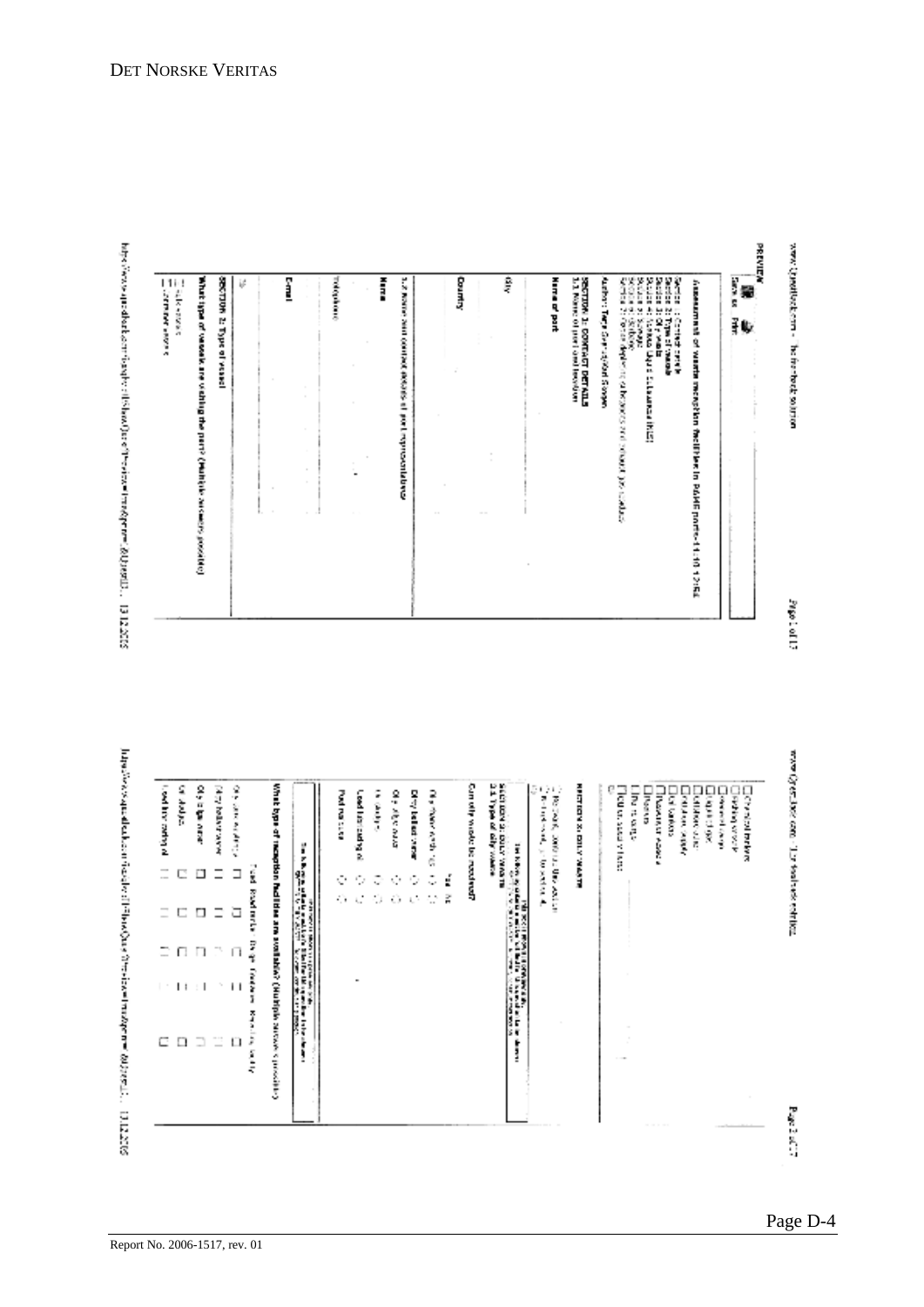

| Which service probabilities are disable to the<br>SECTION 2: OULY WASHE.<br>3.1 Type of My Washe<br><b>Jackson Marie Allen and Artist Advised Advised</b>                                                                                                                                                                                                                                                                                                                                                            | Sourcester<br>e e de la propieta de la propieta de la propieta de la propieta de la propieta de la propieta de la propieta d<br>La propieta de la propieta de la propieta de la propieta de la propieta de la propieta de la propieta del prop | <b>Used futurizating all</b><br>where $\mathbf{w}_i$ is the contract of the property of the space of the contract of the contract of the contract of the contract of the contract of the contract of the contract of the contract of the contract of the contract<br>F<br><b>ROBERT BLACK STORY - TEACHER</b> | <b>Mississi</b><br>e de la propieta de la partida de la partida de la partida de la partida de la partida de la partida de la par<br>La partida de la partida de la partida de la partida de la partida de la partida de la partida de la partida d | City bilge water<br>$\begin{array}{l} \hbox{M236 B} \mathcal{L} \mathcal{R} \mathcal{R} \mathcal{R} \mathcal{R} \mathcal{R} \mathcal{R} \mathcal{R} \mathcal{R} \mathcal{R} \mathcal{R} \mathcal{R} \mathcal{R} \mathcal{R} \mathcal{R} \mathcal{R} \mathcal{R} \mathcal{R} \mathcal{R} \mathcal{R} \mathcal{R} \mathcal{R} \mathcal{R} \mathcal{R} \mathcal{R} \mathcal{R} \mathcal{R} \mathcal{R} \mathcal{R} \mathcal{R} \mathcal{R} \mathcal{R} \mathcal{R} \mathcal{R$ | Dirty buildet waber | 10、 一个 网络 10 小型 10 小型 10 小型 10 小型 10 小型 10 小型 10 小型 10 小型 10 小型 10 小型 10 小型 10 小型 10 小型 10 小型 10 小型 10 小型 10 小型<br>A more process to be added to the | Cliff train what fires<br>the their any linderings in copy by (a)? | アンドラインド こうしん<br>where the contract contract of the second contract of $\mathcal{L}^{\text{max}}_{\text{max}}$ is a contract of the contract of the contract of the contract of the contract of the contract of the contract of the contract of the contract of t<br>Ω<br>$\Box$<br>u<br>П<br>Ο |
|----------------------------------------------------------------------------------------------------------------------------------------------------------------------------------------------------------------------------------------------------------------------------------------------------------------------------------------------------------------------------------------------------------------------------------------------------------------------------------------------------------------------|------------------------------------------------------------------------------------------------------------------------------------------------------------------------------------------------------------------------------------------------|---------------------------------------------------------------------------------------------------------------------------------------------------------------------------------------------------------------------------------------------------------------------------------------------------------------|-----------------------------------------------------------------------------------------------------------------------------------------------------------------------------------------------------------------------------------------------------|-----------------------------------------------------------------------------------------------------------------------------------------------------------------------------------------------------------------------------------------------------------------------------------------------------------------------------------------------------------------------------------------------------------------------------------------------------------------------------|---------------------|------------------------------------------------------------------------------------------------------------------------------------------------------|--------------------------------------------------------------------|------------------------------------------------------------------------------------------------------------------------------------------------------------------------------------------------------------------------------------------------------------------------------------------------|
| <b>Uwd lubricating of</b>                                                                                                                                                                                                                                                                                                                                                                                                                                                                                            | misnik 10                                                                                                                                                                                                                                      | <b>Old with your control</b><br>$\frac{1}{2}$<br><b>We can be defined</b>                                                                                                                                                                                                                                     | Distribution water                                                                                                                                                                                                                                  | Oily tack wouldnings<br>g (1884), for (2010), for (2010), for (2010), perspective to a statistical control perspectively in the second control of the second control of the second control of the second control of the second control of the second c                                                                                                                                                                                                                      | Se cres<br>Ī<br>z   | <b>Bupper</b><br>Ĕ<br>£<br>Ī<br>n<br>п<br>П<br>П                                                                                                     | in fair<br>arian Awa<br>ă<br>R<br>S<br>1<br>Z<br>Ľ,                | eta esse<br>ym/10<br>Į<br><b>WE ENDAND</b><br>1<br>į<br>σ                                                                                                                                                                                                                                      |
|                                                                                                                                                                                                                                                                                                                                                                                                                                                                                                                      | 11、我们的生活,我们的生活,我们的生活,我们的生活,我们的生活,我们的生活,我们的生活,我们的生活,我们的生活,我们的生活,我们的生活,我们的生活,我们的生活,我们的生活,我们的生活,我们的生活,我                                                                                                                                           |                                                                                                                                                                                                                                                                                                               | The South of World Windows State State State State State State State State State<br>The South State State State State State State State State State State State State State State State                                                             | a política de la construcción de la construcción de la construcción de la construcción de la construcción de l<br>The following política de la construcción de la construcción de la construcción de la construcción de la const                                                                                                                                                                                                                                            |                     | П<br>Н                                                                                                                                               | 1<br>J.                                                            | 医皮肤病<br>annie.<br>11                                                                                                                                                                                                                                                                           |
|                                                                                                                                                                                                                                                                                                                                                                                                                                                                                                                      |                                                                                                                                                                                                                                                | 2010年の1月1日に、1990年に、1990年に、1990年に、1990年に、1990年に、1990年に、1990年に、1990年に、1990年に、1990年に、1990年に、1990年に、1990年に、1<br>The fact is chosen in reading to the                                                                                                                                                              | The company of the company of the company of                                                                                                                                                                                                        |                                                                                                                                                                                                                                                                                                                                                                                                                                                                             | Ξ                   | Ξ<br>□                                                                                                                                               | Ξ<br>Ξ                                                             | <b>RELACIÓNSE</b><br>α                                                                                                                                                                                                                                                                         |
| $\label{eq:2.1} \begin{split} \text{Tr}\left(\mathbf{u}^{\prime\prime}\mathbf{u}^{\prime\prime}\right) & = \frac{1}{2}\mathbf{u}^{\prime\prime} \left(\mathbf{u}^{\prime\prime\prime}\right) + \frac{1}{2}\mathbf{u}^{\prime\prime\prime} \left(\mathbf{u}^{\prime\prime}\right) + \frac{1}{2}\mathbf{u}^{\prime\prime\prime} \left(\mathbf{u}^{\prime\prime}\right) + \frac{1}{2}\mathbf{u}^{\prime\prime\prime} \left(\mathbf{u}^{\prime\prime}\right) + \frac{1}{2}\mathbf{u}^{\prime\prime\prime} \left(\mathbf$ |                                                                                                                                                                                                                                                |                                                                                                                                                                                                                                                                                                               |                                                                                                                                                                                                                                                     |                                                                                                                                                                                                                                                                                                                                                                                                                                                                             | J                   | ×,<br>ш                                                                                                                                              |                                                                    | Mot. Food world<br>t 1                                                                                                                                                                                                                                                                         |

 $10.222$  we can always a set of  $\Omega$  is a set of  $\Omega$  and  $\Omega$  and  $\Omega$  and  $\Omega$  and  $\Omega$  and  $\Omega$  and  $\Omega$  and  $\Omega$ 

 $10\,a$  (co-variable around as given  $0$  in the collection of the Spin-HOC are  $10\,a$  .  $11\,a$  (1)

Post of U

www.hakership.com/www.com/

**Popilatio** 

 $\mathit{new}(\mathit{Quot}(\mathit{in}(\mathit{in}(\mathit{out}(\mathit{out}(\mathit{out}(\mathit{out}(\mathit{out}(\mathit{out}(\mathit{out}(\mathit{out}(\mathit{out}(\mathit{out}(\mathit{out}(\mathit{out}(\mathit{out}(\mathit{out}(\mathit{out}(\mathit{out}(\mathit{out}(\mathit{out}(\mathit{out}(\mathit{out}(\mathit{out}(\mathit{out}(\mathit{out}(\mathit{out}(\mathit{out}(\mathit{out}(\mathit{out}(\mathit{out}(\mathit{out}(\mathit{out}(\mathit{out}(\mathit{out}(\mathit$ 

Met, now weter.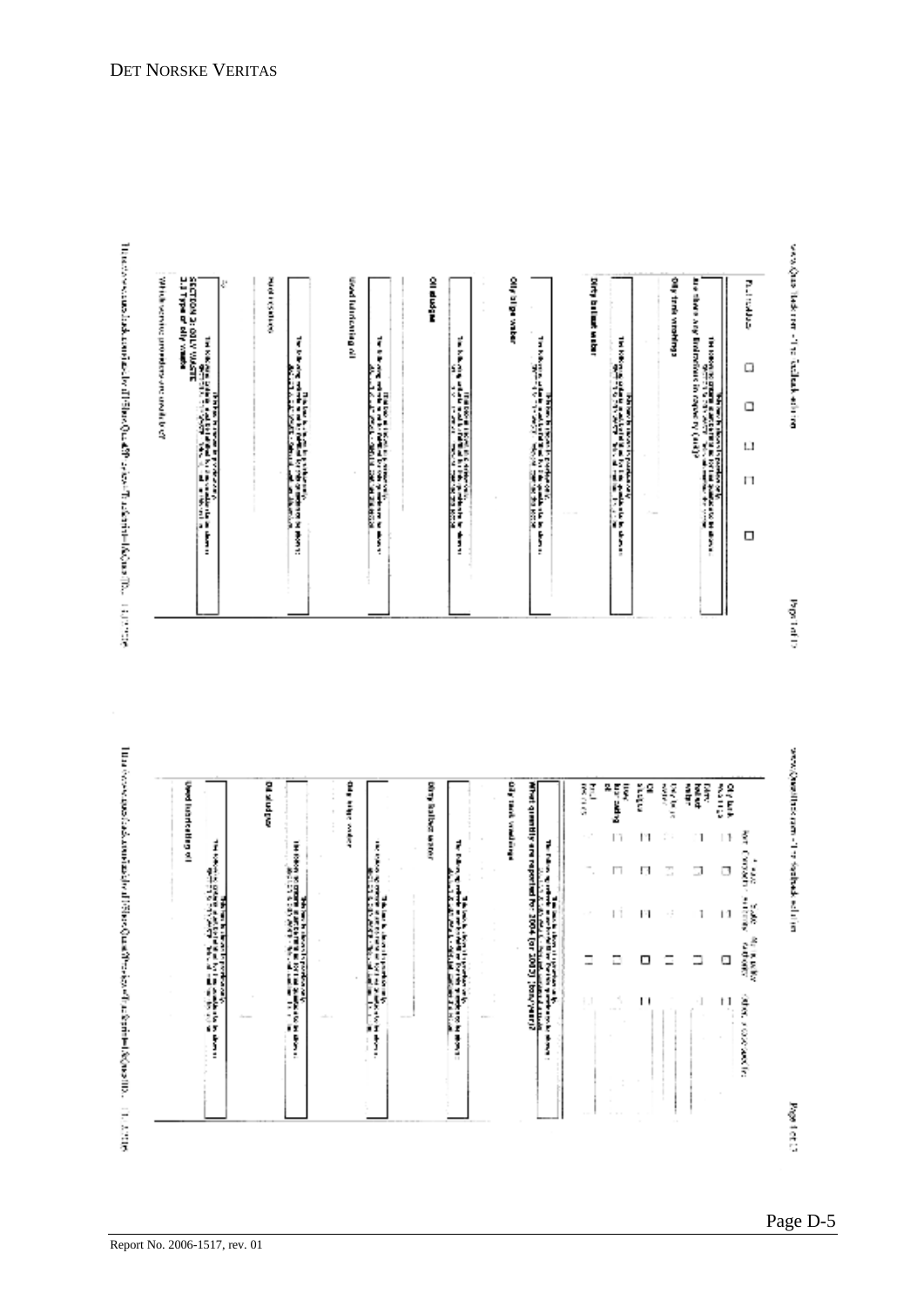

**Intervention CONSIGNS (ICC)** 





**Stgs** of L7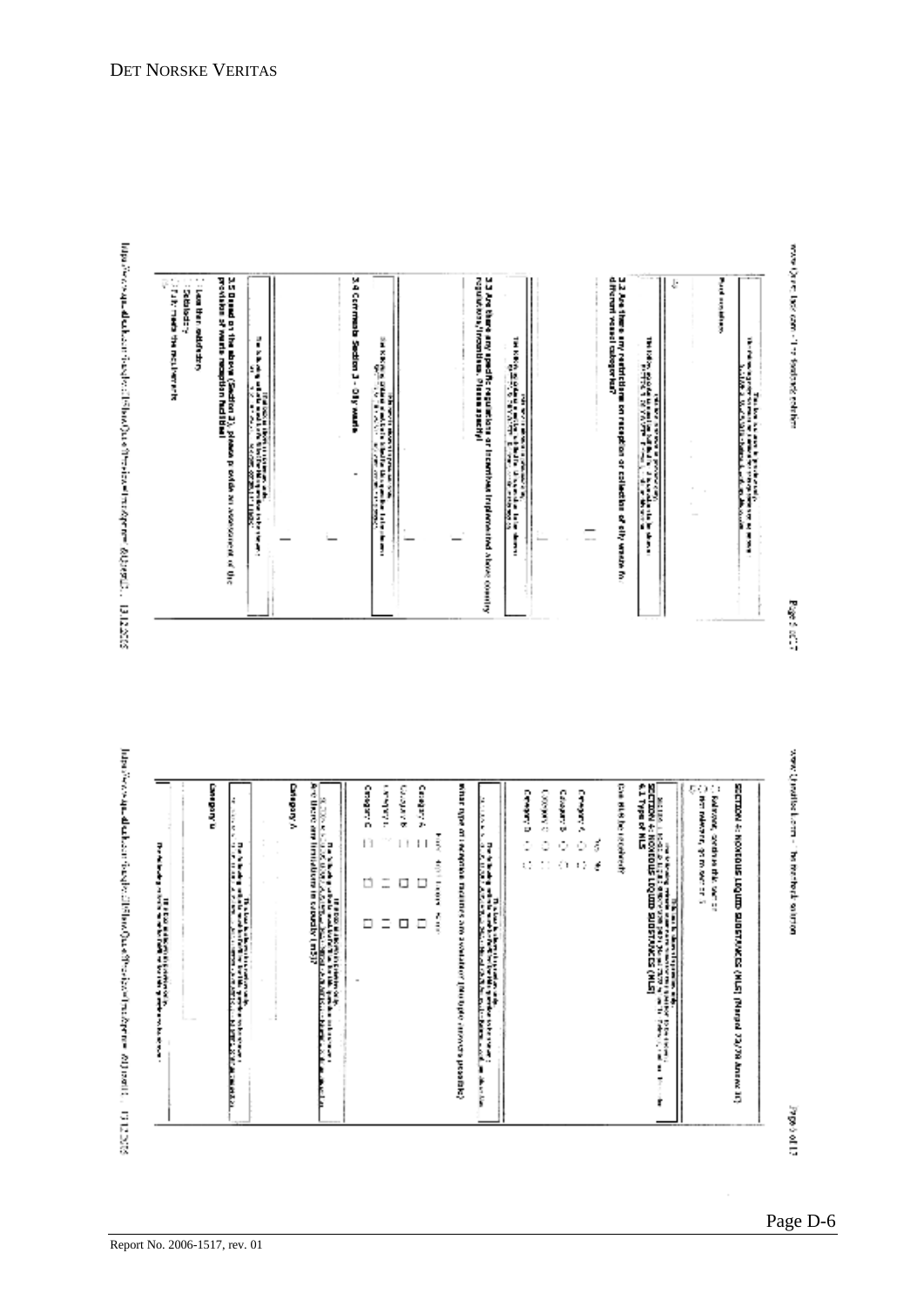

 $\frac{1}{2}$  (see Eq. (1995).  $\frac{1}{2}$  (2005). And (1906). And (1904). And (1904) are the see that is a subsequent of the set of the set of the set of the set of the set of the set of the set of the set of the set of the se e de<br>Caracter о Алевиид p AccReag Cabellary A ن<br>والمعالمة<br>والمعالمة Critown B a Archesco Which service provides are available? **CARGON** Asseme) Î 一个是个人的,我们的人们的人们,我们的人们的人们的人们的人们的人们的人们的人们的人们的人们的人们的人们的人,可以是一个人生活的人生的人生的人生的人生的人生的人生的人生的人生的人生的人生的人生的人生的人 Ü rent to modern<br>March p.  $\mathbb{F}^{\mathbb{Z}}$  $\equiv$  $\Box$  $\Box$  $\Box$ Antune.<br>Kata  $\equiv$ E  $\equiv$ G **There**  $\Box$  $\bar{z}$ Cintriple and a people О Ξ وارد که در این کار در این کار کرد.<br>اگر این کار کار کار کار کرد که که





www.Qradillack.orm - The findings polation

 $\mathcal{C}(\mathcal{M})\subset\mathcal{C}(\mathcal{C})$ 

www.Queditasion.com - Dedredbass.com

3.2. Ben Harra any roadednions on many law on the outletten of residence if put it.<br>Autoconomy de film we were a comparative

b

0.Augusto

 $\label{eq:R1} \begin{array}{ll} \displaystyle \left\langle \mathcal{L}_{\mathcal{A}}\right\rangle_{\mathcal{A}}\left\langle \mathcal{L}_{\mathcal{A}}\right\rangle_{\mathcal{A}}= \left\langle \mathcal{L}_{\mathcal{A}}\right\rangle_{\mathcal{A}}\left\langle \mathcal{L}_{\mathcal{A}}\right\rangle_{\mathcal{A}}\left\langle \mathcal{L}_{\mathcal{A}}\right\rangle_{\mathcal{A}}\left\langle \mathcal{L}_{\mathcal{A}}\right\rangle_{\mathcal{A}}\left\langle \mathcal{L}_{\mathcal{A}}\right\rangle_{\mathcal{A}}\left\langle \mathcal{L}_{\math$ 

ی کیس بازی به هم میشود که در این کار در این مورد در این کار این کار این کار این کار این کار این کار این کار ای<br>مورد این کار این کار این کار این کار این کار این کار این کار این کار این کار این کار این کار این کار این کار ا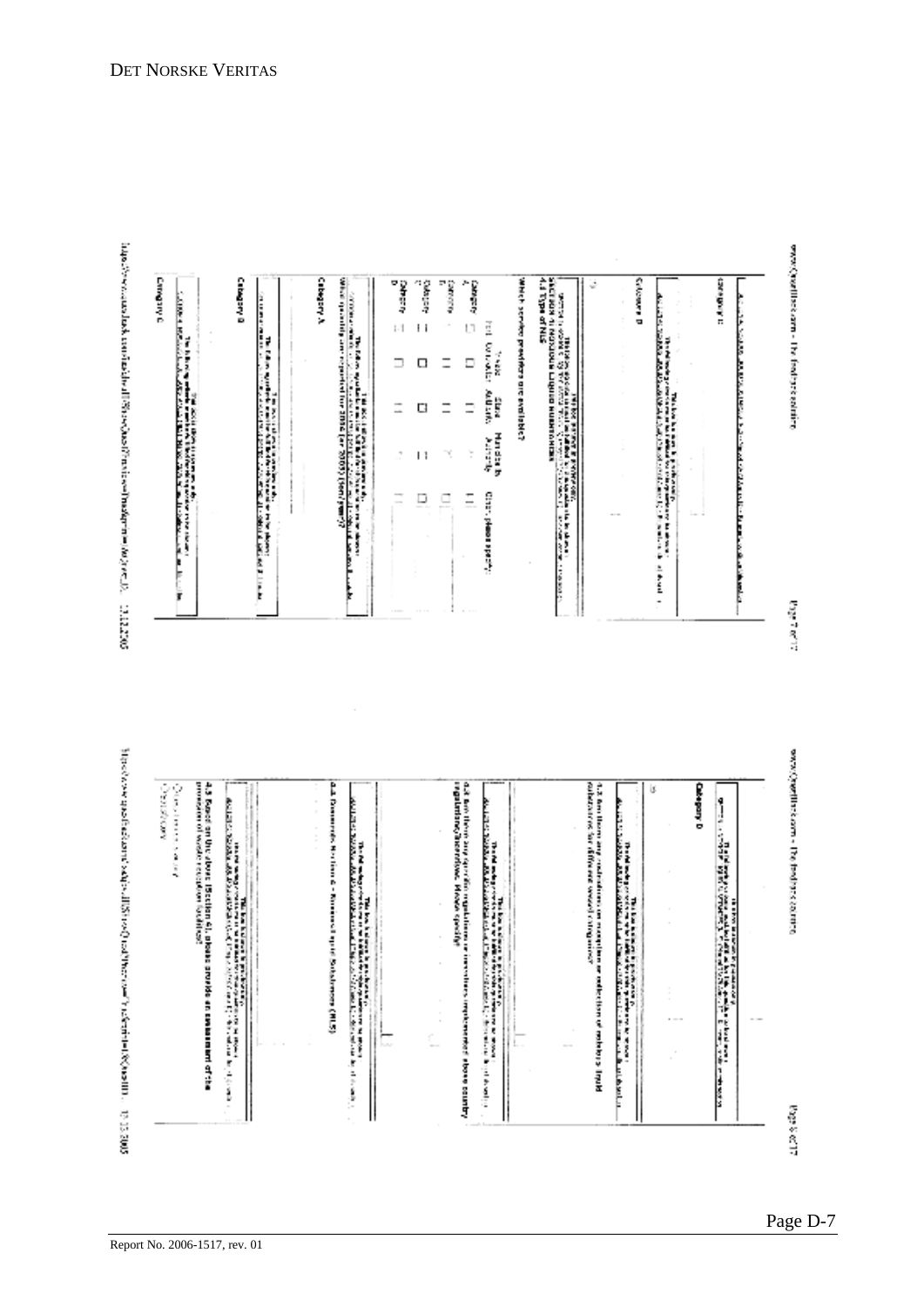

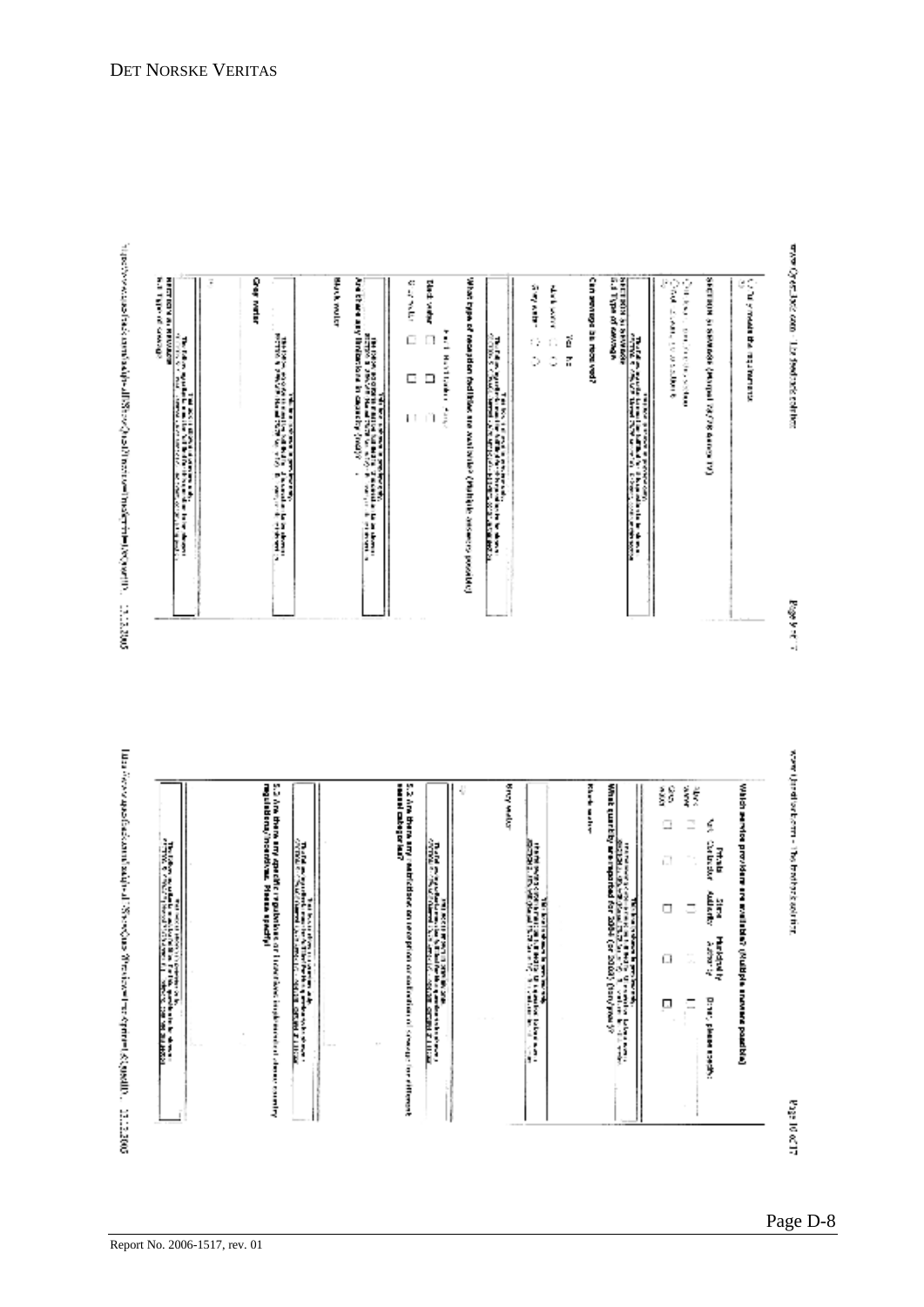

ø

ç.<br>Ç

**White Park** 

Ø.

Soldmann,

πηρείδευσε επικεινές εκποίου ήταν dia 95 metal (9 percent breating and 10 percent). 12.0.2.2000

ni ni sa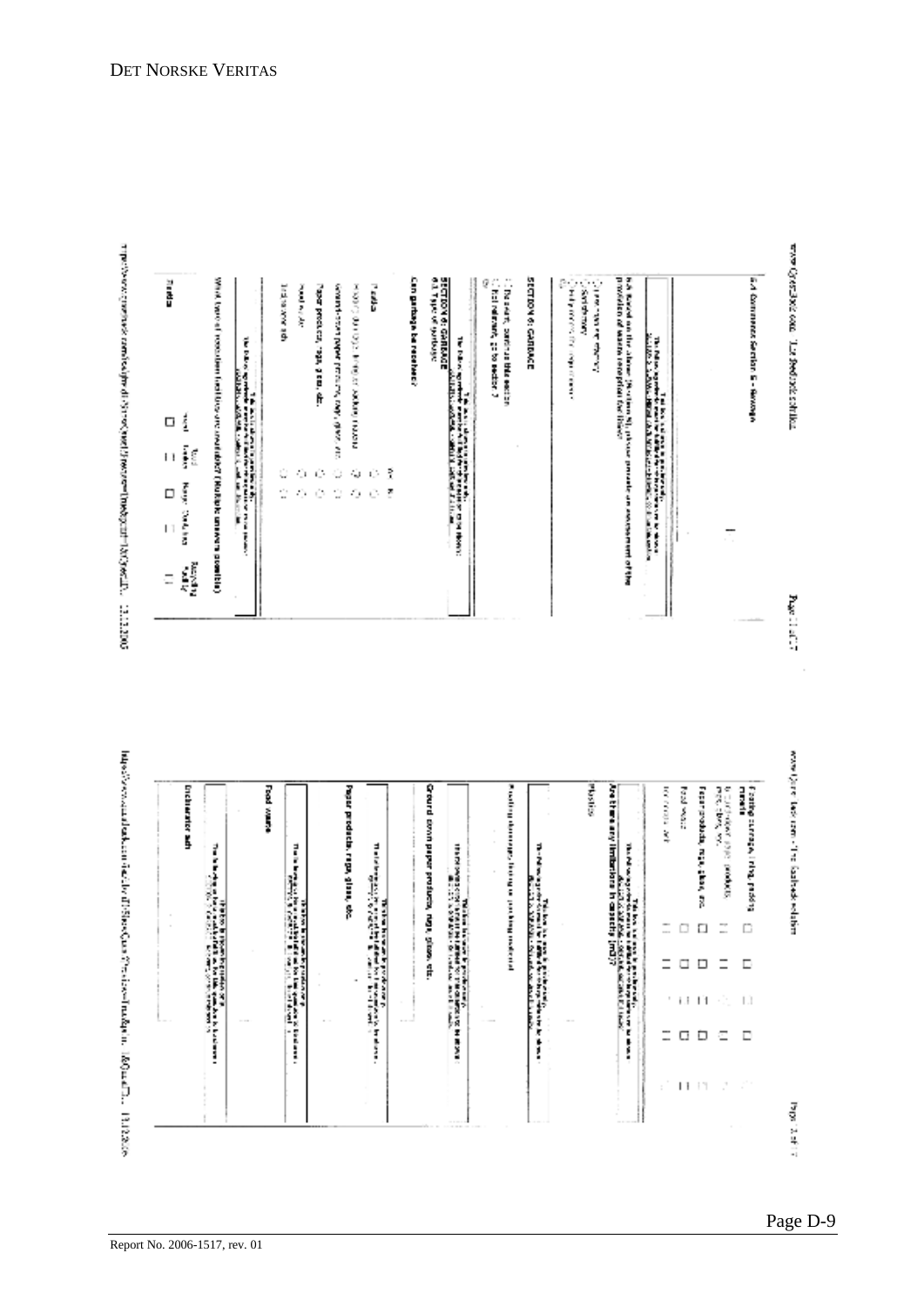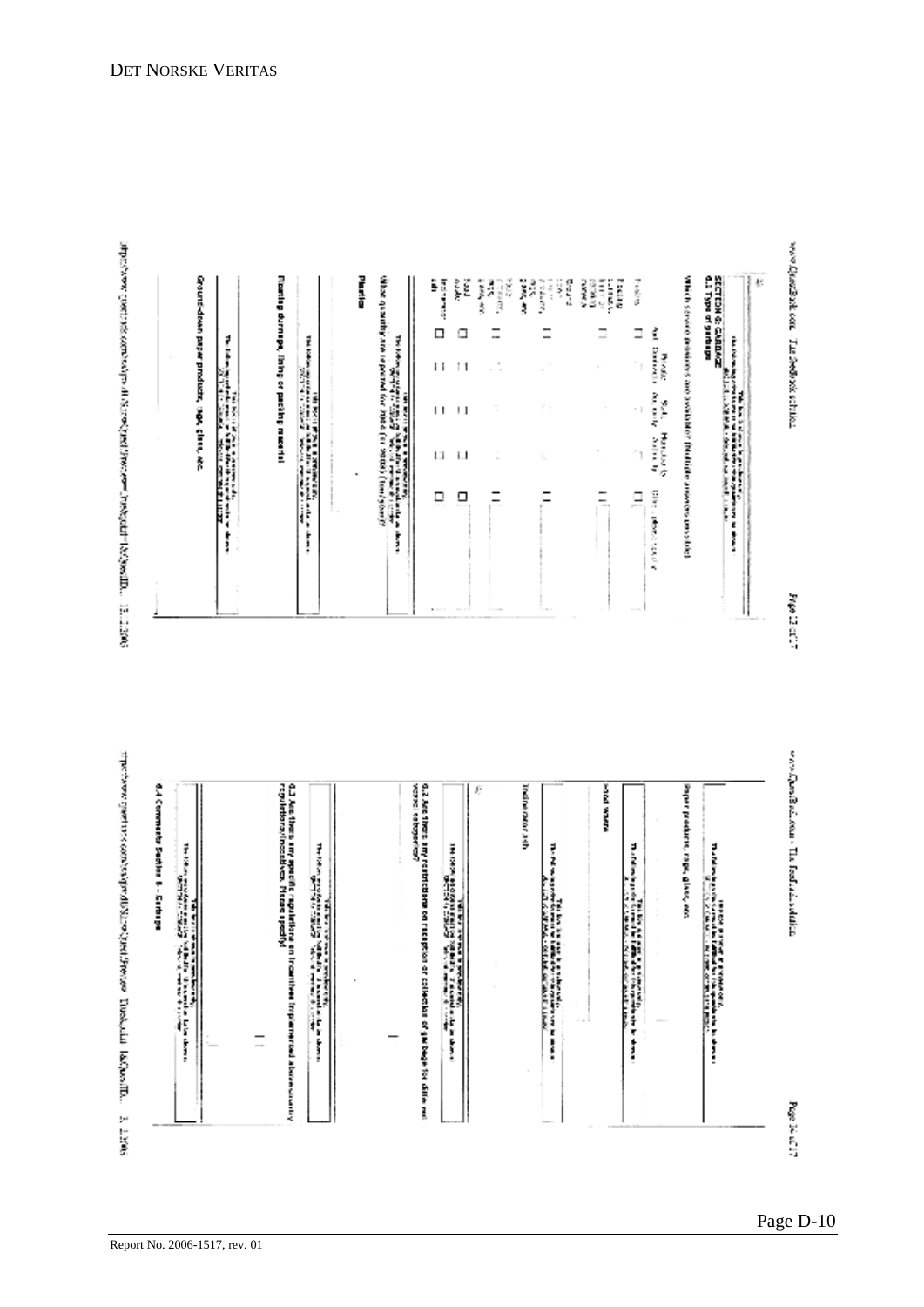

**Class than eat do they** 

**Containing** 

movement on the country.

Them are the

have a special contract of experiments of the state matches of  $\alpha$  ( ) in the special contract of  $\alpha$ 

bination<br>Robert Control de partier de la control de la control de la control de la control de la control de la control de la c<br>Control de la control de la control de la control de la control de la control de la control de la control de l White opposition fulfilling and available? (Nutiple arrows a province) Can expose deploting autodoxicate and extremely as mediates he received ! on and a string of the string plant of the string of a string string and construction.<br>The string of the string of the string of the string of the string of the string of the string of the string o<br>String of the string of Edward got revided consideration or passes Ę  $\mathbf{I}$ general<br>Second  $\Box$  $\Box$ This beam in the annihing and an application of the б<br>О Ć,  $\frac{1}{2}$ ö **DOW** CONTACT  $\Box$ C

DET NORSKE VERITAS

**Papel 36 at 13** 

were (Jacobschen - The norther sold sold or

2003 of U

www.tj.cotlock.com - The fit.dheis while